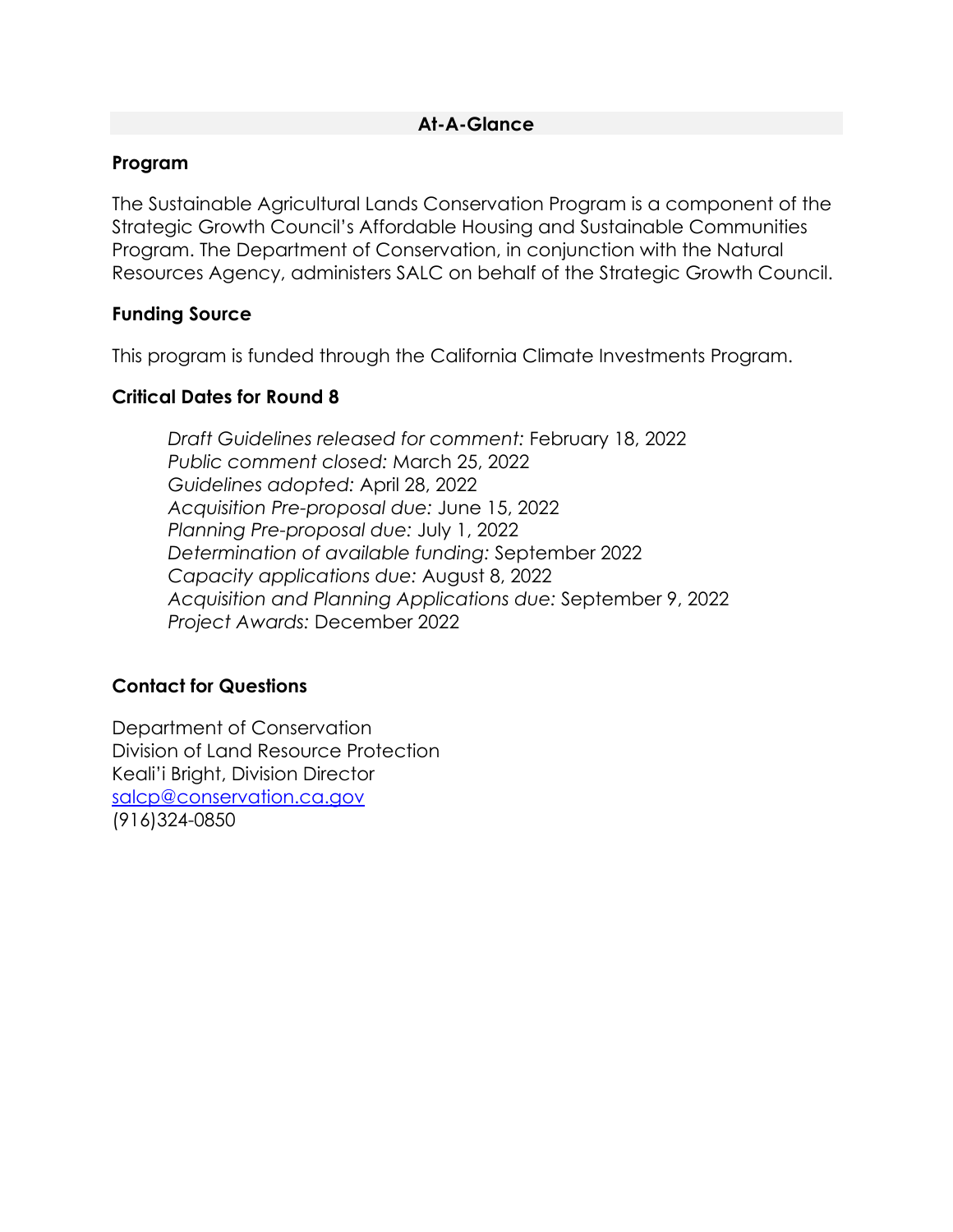#### **Section 1: Sustainable Agricultural Lands Conservation Program Introduction and Summary**

The Sustainable Agricultural Lands Conservation Program (SALC), a component of the Strategic Growth Council's Affordable Housing and Sustainable Communities (AHSC) Program, supports California's greenhouse gas (GHG) emission reduction goals by making strategic investments to protect agricultural lands from conversion to more GHG-intensive uses. It also contributes to implementation of Governor Newsom's Executive Order N-82-20, which calls for the accelerated use of nature-based solutions to address the climate and biodiversity crises. Protecting critical agricultural lands from conversion to urban or rural residential development promotes smart growth within existing jurisdictions, ensures open space remains available, and supports healthy agricultural and tribal food systems, and resulting food security. Healthy and resilient food systems are becoming increasingly important in meeting the challenges occurring and anticipated as a result of climate change.

SALC is part of California Climate Investments, a statewide program that puts billions of Cap-and-Trade dollars to work reducing GHG emissions, strengthening the economy, and improving public health and the environment– particularly in disadvantaged communities. The Cap-and-Trade program also creates a financial incentive for industries to invest in clean technologies and develop innovative ways to reduce pollution. California Climate Investments projects include affordable housing, renewable energy, public transportation, zeroemission vehicles, environmental restoration, more sustainable agriculture, recycling, and much more. At least 35 percent of these investments are located within and benefiting residents of disadvantaged communities, low-income communities, and low-income households across California. For more information, visit the California Climate Investments website at: [www.caclimateinvestments.ca.gov.](https://gcc01.safelinks.protection.outlook.com/?url=http%3A%2F%2Fwww.caclimateinvestments.ca.gov%2F&data=02%7C01%7CDavid.Dodds%40conservation.ca.gov%7C4fb7b0e857d6408a021908d7a8c9d375%7C4c5988ae5a0040e8b065a017f9c99494%7C0%7C0%7C637163457115431615&sdata=VRPccLBbwY6CQXuvdYR7a8TQfYju6V9rzcIR%2BxbyAlU%3D&reserved=0)

# **Program Components**

These **Guidelines** cover the following investment types:

- **o Agricultural Conservation Acquisition Capacity Funding** Grants to develop agricultural conservation easement and fee acquisition projects and/or cover associated costs to help close acquisition projects where the cost of the acquisition is covered by an alternate source of funding.
- **o Agricultural Conservation Acquisitions** Grants to protect important agricultural lands under threat of conversion to nonagricultural uses through the acquisition of voluntary, permanent agricultural conservation easements (easements) or fee title purchases.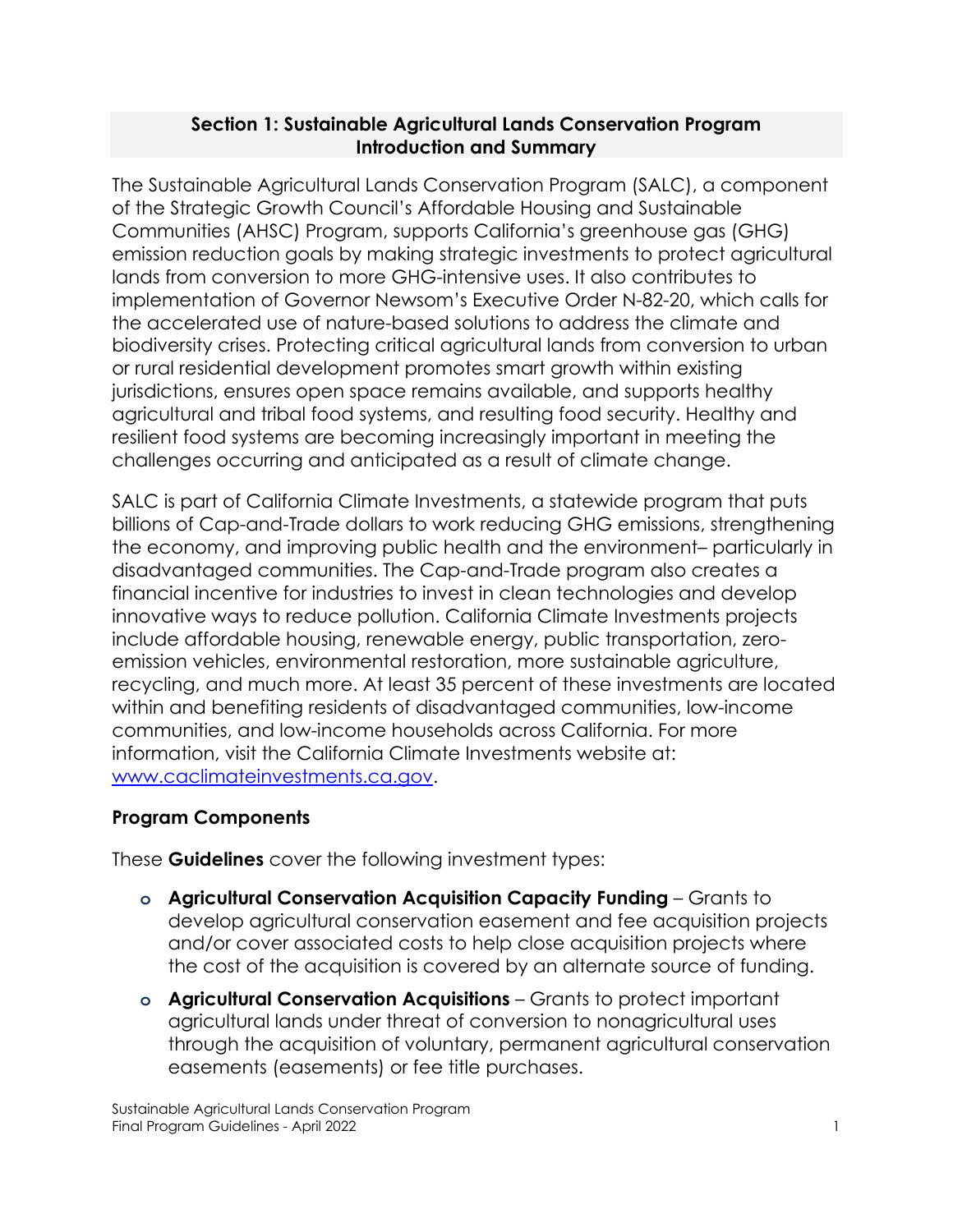**o Agricultural Conservation Planning** – Grants to develop and implement plans for the protection of agricultural lands under pressure of being converted to non-agricultural uses.

For the purposes of this program, agricultural land includes both cultivated and non-cultivated lands that support an agricultural use, including gathering and activities that promote healthy trees, shrubs, and perennial forbs for the cultivation of traditional foods, herbal medicine, fibers (such as basketry material), and dyes so long as such activities are led by or conducted in partnership with a a Federally recognized or non-federally recognized California Native American tribe on the contact list maintained by the Native American Heritage Commission, or members thereof.

# **Goals**

The goals of SALC are to:

- **o** Protect agricultural lands that support infill and compact development<sup>[1](#page-2-0)</sup>
- **o** Contribute to carbon neutrality
- **o** Support sustainable land management
- **o** Support coordinated land use planning
- **o** Support Executive Order N-82-20 by:
	- a. Safeguarding the State's economic sustainability and food security
	- b. Protecting biodiversity
	- c. Enabling enduring conservation measures on working lands, in partnership with land managers and natural resource user groups
	- d. Building climate resilience, reducing risk from extreme climate events, and contributing to the State's effort to combat climate change
	- e. Advancing equity and opportunity for all regions of California

# **Funding**

SALC will award an amount equal to ten percent (10%) of the auction proceeds available from the twenty percent (20%) continuously appropriated to the Strategic Growth Council for the AHSC from GGRF each fiscal year. SALC administration costs will be deducted from the available funding prior to project award. The actual funding amount available each fiscal year will not be determined until after the fourth auction for that fiscal year.

<span id="page-2-0"></span><sup>1</sup> [Public Resources Code Section 75210](https://leginfo.legislature.ca.gov/faces/codes_displaySection.xhtml?lawCode=PRC§ionNum=75210.)

Sustainable Agricultural Lands Conservation Program Final Program Guidelines - April 2022 2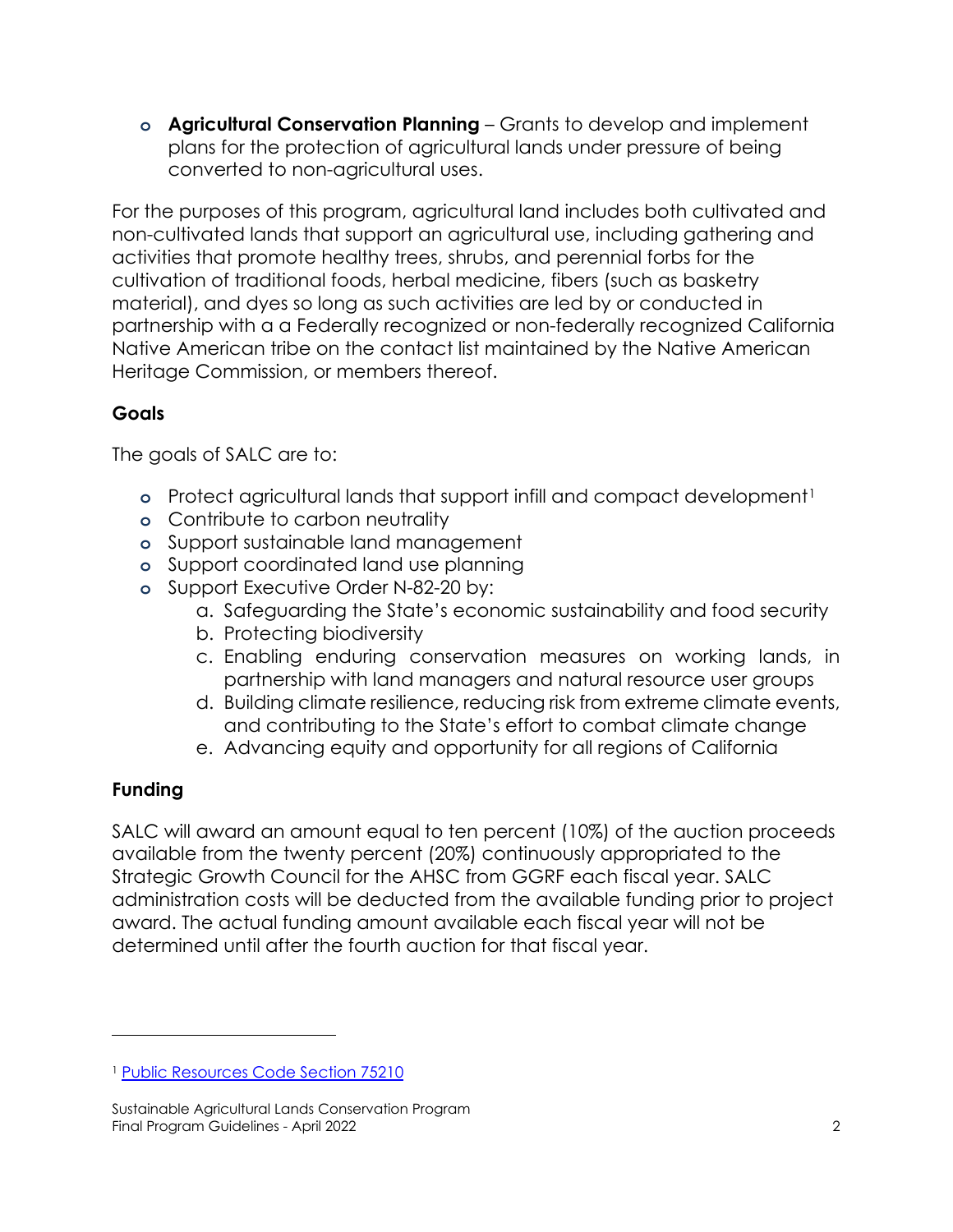Funding should leverage private and other government investment to the maximum extent possible.

SALC will coordinate with local, state, and federal programs to avoid duplicative funding for projects.

SALC funds not awarded or identified for award to alternate projects under one solicitation may be made available in the subsequent solicitation. Additional funding for SALC projects may be available from previously funded projects that withdraw or come in under budget.

# **GHG Quantification**

The California Air Resources Board (CARB) adopts [Funding Guidelines for](http://www.arb.ca.gov/cci-fundingguidelines)  [Agencies that Administer California Climate Investments](http://www.arb.ca.gov/cci-fundingguidelines) (CARB's Funding Guidelines) to ensure that all programs that receive California Climate Investments dollars distribute those dollars in accordance with applicable law.

## *Greenhouse Gas Emissions*

Per CARB's Funding Guidelines, all California Climate Investments programs must facilitate the achievement of greenhouse gas emission reductions. SALC estimates avoided greenhouse gas emissions based on the vehicle miles traveled avoided by protecting agricultural land at under pressure of being converted to nonagricutural usesand limiting opportunities for expansive, vehicle-dependent forms of development. These avoided emissions are quantified and reported for funded easement projects in accordance with a [CARB-approved quantification methodology.](http://www.arb.ca.gov/cci-quantification)

# **Co-benefits**

Pursuant to AB 1532, GGRF monies shall be used to facilitate reductions of greenhouse gas emissions and, where applicable and to the extent feasible, to:

- maximize environmental, economic, and public health benefits for California, and
- lessen the impacts and effects of climate change on the state's communities, economy, and environment.

CCI refers to such benefits as co-benefits. To the maximum extent feasible, SALC will work with other administering agencies to provide co-benefits and to maximize the benefits from each funding program. This coordination may include sharing information about a project or applicant. Co-benefits associated with SALC projects may include: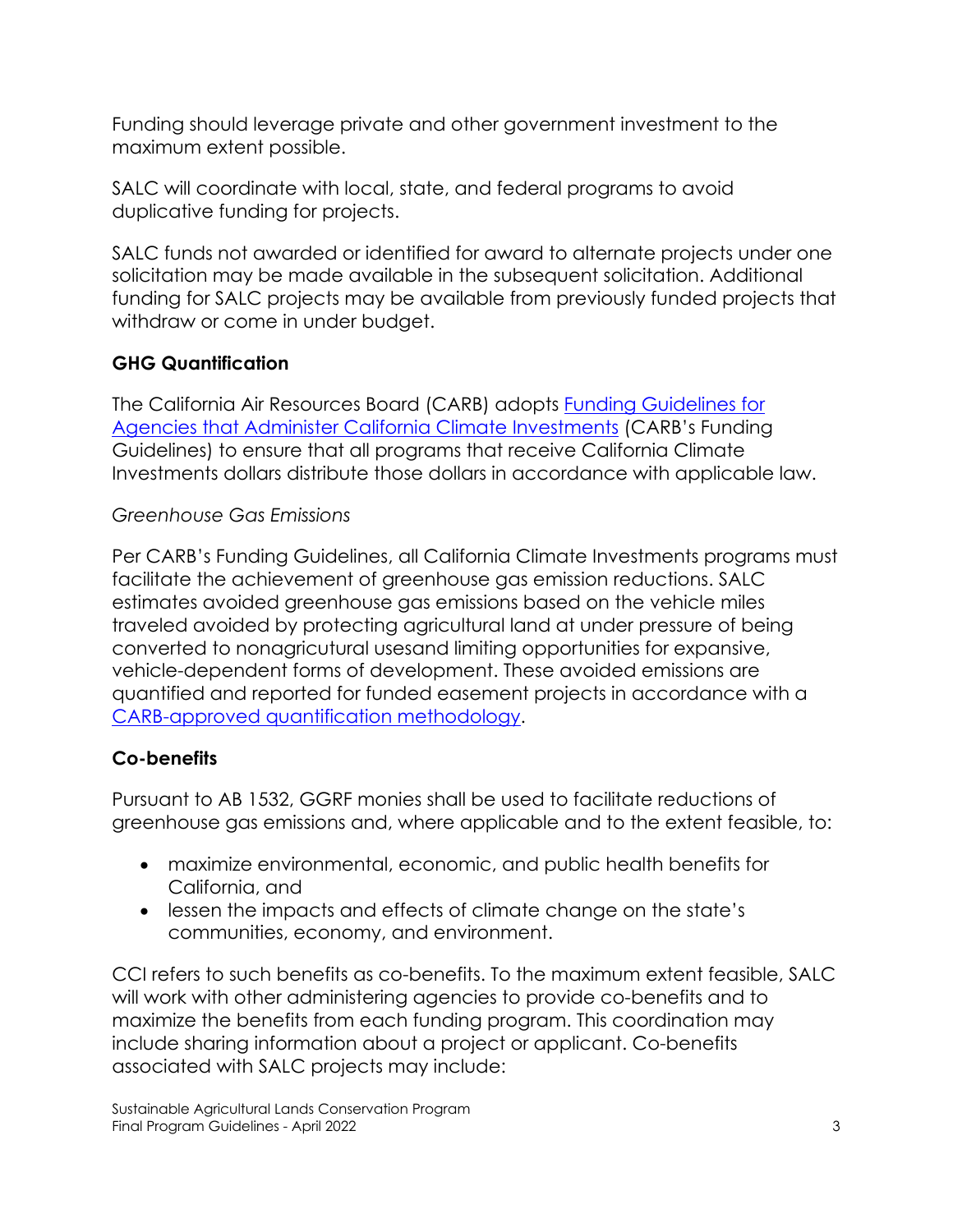## Environmental Co-Benefits

- **o** Protection of land of special environmental significance
- **o** Protection of watershed health
- **o** Protection of native plants and animals
- **o** Restoration of habitat
- **o** Implementation of traditional ecological knowledge led by Tribes
- **o** Protection of habitat connectivity and wildlife corridors
- **o** Protection of open space and viewsheds

#### Economic Co-Benefits

- **o** Retention of local jobs and agricultural revenue
- **o** Support for workforce development
- **o** Retention of entrepreneurial opportunities
- **o** Avoidance of spending on municipal services for dispersed development

## Public Health Co-Benefits

- **o** Access to affordable, nutritious foods
- **o** Reductions in food waste
- **o** Agricultural practices that reduce negative public health impacts
- **o** Reduction in the risk of wildfire-related health impacts

#### Additional Co-Benefits

- **o** Facilitation of collaboration among multiple entities
- **o** Opportunities for partnerships with Tribes
- **o** Educational opportunities for students or new farmers
- **o** Outdoor access
- **o** Avoided increase in flood risk

#### **Statutory Authority**

Public Resources Code sections [75127](https://leginfo.legislature.ca.gov/faces/codes_displaySection.xhtml?lawCode=PRC§ionNum=75127.) and [75128](https://leginfo.legislature.ca.gov/faces/codes_displaySection.xhtml?lawCode=PRC§ionNum=75128.) direct the Strategic Growth Council to manage and award financial assistance to support the planning and development of communities that achieve sustainability objectives. Public Resources Code Section [75126\(b\)](https://leginfo.legislature.ca.gov/faces/codes_displaySection.xhtml?lawCode=PRC§ionNum=75126.) states that these funded activities must be consistent with California's planning priorities specified in [Government Code](https://leginfo.legislature.ca.gov/faces/codes_displaySection.xhtml?lawCode=GOV§ionNum=65041.1)  [Section 65041.1](https://leginfo.legislature.ca.gov/faces/codes_displaySection.xhtml?lawCode=GOV§ionNum=65041.1) ("California's Planning Priorities"). Public Resources Code. Section [75125](https://leginfo.legislature.ca.gov/faces/codes_displaySection.xhtml?lawCode=PRC§ionNum=75125.) states that the Strategic Growth Council shall develop guidelines for awarding financial assistance, including criteria for eligibility and additional considerations.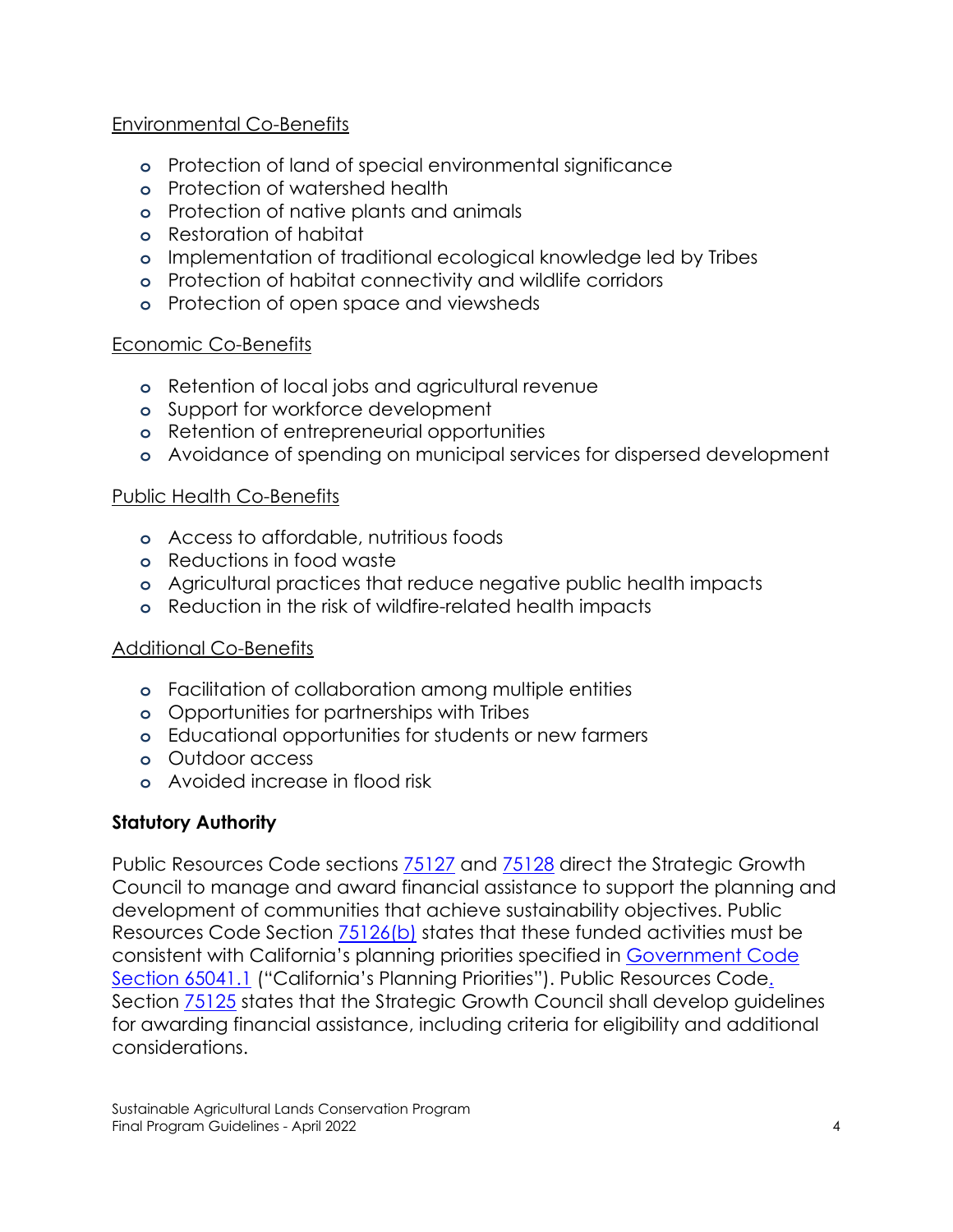[AB 32](https://ww3.arb.ca.gov/cc/ab32/ab32.htm) (Chapter 488, Statutes of 2006) and related amendments identify climate change as a serious threat to the economic well-being, public health, natural resources, and environment of California and established the GGRF. Health and Safety Code Section [39719\(b\)\(1\)\(C\)](https://leginfo.legislature.ca.gov/faces/billTextClient.xhtml?bill_id=201520160AB2094) apportions the Strategic Growth Council twenty percent (20%) of GGRF auction proceeds on an annual basis. Health and Safety Code [Section 39712\(b\)](https://leginfo.legislature.ca.gov/faces/codes_displaySection.xhtml?lawCode=HSC§ionNum=39712.) requires that GGRF monies be used to reduce GHG emissions consistent with the purposes of AB 32.

Public Resources Code Section 75210 established AHSC to:

"reduce greenhouse gas emissions through projects that implement land use, housing, transportation, and agricultural land preservation practices to support infill and compact development, and that support related and coordinate public policy objectives, including…protecting agricultural lands to support infill development."

Public Resources Code Section [75212](https://leginfo.legislature.ca.gov/faces/codes_displaySection.xhtml?lawCode=PRC§ionNum=75212.) lists the types of projects eligible for funding under the AHSC. Specifically:

- **o** Section 75212(h) authorizes the Strategic Growth Council to invest in the "acquisition of easements and other approaches or tools that protect agricultural lands that are under pressure of being converted to nonagricultural uses, particularly those adjacent to areas most at risk of urban and suburban sprawl or those of special environmental significance."
- **o** Section 75212(i) authorizes the Strategic Growth Council to invest in projects for "planning to support implementation of a sustainable communities strategy, including implementation of local plans supporting greenhouse gas emissions reduction efforts and promoting infill and compact development."

SALC was developed as a component of AHSC to administer projects eligible for GGRF funds pursuant to these sections.

SALC was identified by the Strategic Growth Council as most appropriately administered by the California Department of Conservation (Department) in conjunction with the Natural Resources Agency (Agency). The Strategic Growth Council approved the roles of the Department and the Agency at its July 10, 2014 meeting. In addition, SALC has been developed in consultation with the California Department of Food and Agriculture.

The Department's authority for agricultural land protection derives from various sections of statute:

Sustainable Agricultural Lands Conservation Program Final Program Guidelines - April 2022 5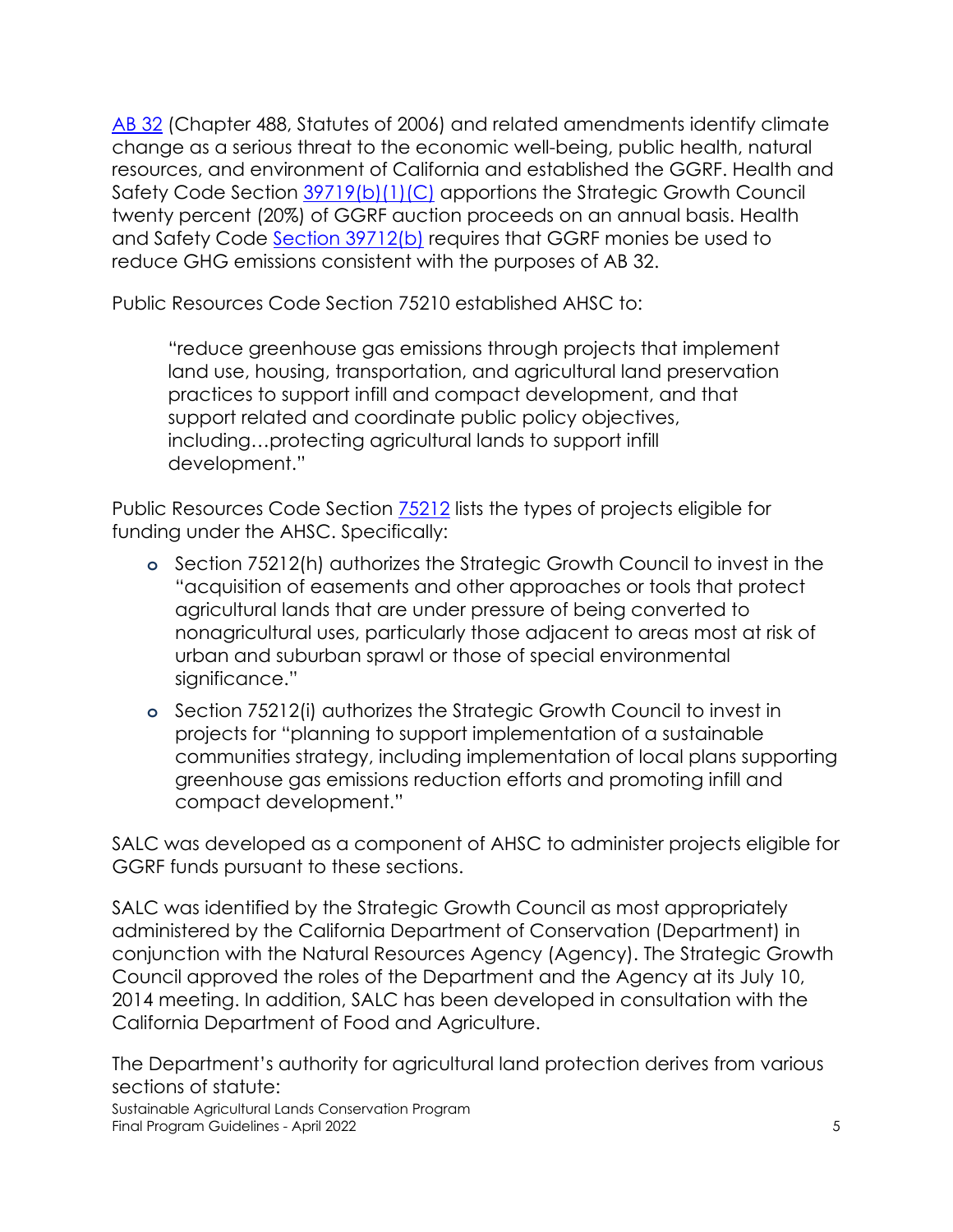- **o** Public Resources Code Sections 10200-10277, the California Farmland Conservancy Program
- **o** Public Resources Code Sections 10280-10283, Agricultural Protection Planning Grant Program
- **o** Government Code Section 65570, the Farmland Mapping and Monitoring Program
- **o** Government Code Sections 51200-51294.7, the Williamson Act
- **o** Public Resources Code Division 9, governing Resource Conservation **Districts**

# **Equity**

# *Priority Populations*

[Health and Safety Code section 39713](https://codes.findlaw.com/ca/health-and-safety-code/hsc-sect-39713.html) directs state and local agencies to make significant investments that improve California's most vulnerable communities. The statute requires that GGRF funding for California Climate Investments as a whole benefit residents of [disadvantaged communities,](https://codes.findlaw.com/ca/health-and-safety-code/hsc-sect-39711.html) low-income [communities, and low-income households](https://codes.findlaw.com/ca/health-and-safety-code/hsc-sect-39713.html) (priority populations) as follows:

- **o** A minimum of twenty-five percent (25%) of available GGRF monies to projects that are located within and benefit individuals living in disadvantaged communities;
- **o** A minimum five percent (5%) of available GGRF monies to projects that benefit low-income households or to projects that are located within and benefit individuals living in low-income communities located anywhere in the state; and,
- **o** A minimum five percent (5%) of available GGRF monies to projects that benefit low-income households located within a ½ mile of a disadvantaged community or to projects that are located within and provide benefits to individuals living within low-income communities that are outside of, but within a  $\frac{1}{2}$  mile of, a disadvantaged community.

[Public Resources Code section 75214](https://codes.findlaw.com/ca/public-resources-code/prc-sect-75214.html) establishes a target of expending fifty percent (50%) of overall AHSC funds on projects located in and benefit disadvantaged communities to meet these GGRF goals, and CARB works with AHSC each year to set annual investment targets. The established [FY2020-21](https://ww2.arb.ca.gov/resources/documents/cci-funding-guidelines-administering-agencies)  [investment targets](https://ww2.arb.ca.gov/resources/documents/cci-funding-guidelines-administering-agencies) for AHSC are:

- o 60% of awarded funds to Disadvantaged Communities
- o 10% of awarded funds to Low-Income Communities or Households
- $\circ$  5% of awarded funds to communities within a 1/2-mile of disadvantaged communities and within a low-income community census tract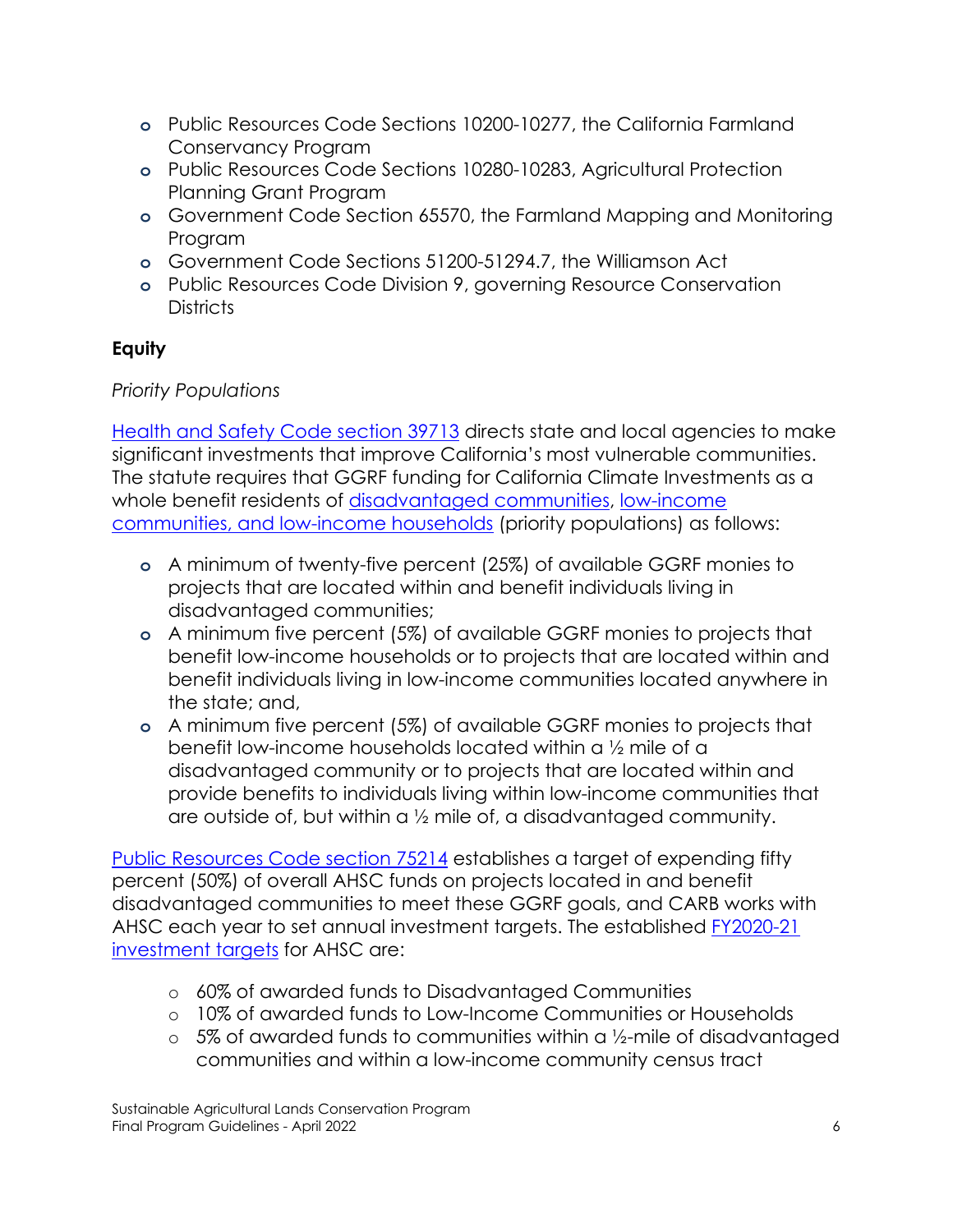Funding allocated by SALC to priority populations is counted toward these AHSC targets.

To meaningfully benefit a priority population, a project must meet all the following requirements:

- **o** Fifty percent (50%) or more of the project must be located within:
	- o A disadvantaged community census tract, as designated by CalEPA;
	- o A low-income community census tract, as defined in HSC 39713; or,
	- o A half-mile of a disadvantaged community and within a low-income community census tract;
- **o** The project must address an important community or household need; and,
- **o** The project must provide direct, meaningful, and assured benefits to a priority population as determined using the Priority Population Benefits Table for the applicable project type.

A mapping tool to determine whether a project location is within a priority population census tract is available on [CARB's Community Investments](https://ww3.arb.ca.gov/cc/capandtrade/auctionproceeds/lowincomemapfull.htm)  [webpage.](https://ww3.arb.ca.gov/cc/capandtrade/auctionproceeds/lowincomemapfull.htm)

Applicants interested in having their proposal considered for priority population benefits must complete the Priority Population Benefits Table and provide supporting documentation in their application. Please check <http://www.arb.ca.gov/cci-resources> for any updates to the priority population benefit criteria tables. These materials will be evaluated in detail to determine if the benefits provided rise to a level that can be claimed to meet the AB 1550 requirements. Information provided to support a priority population benefits claim will be reviewed by the SALC Interagency Committee, in consultation with CARB.

- o Planning grant applications found to benefit priority populations will be prioritized for funding.
- o Capacity grant applications found to benefit priority populations will be prioritized for funding.
- o Acquisition applicants that benefit priority populations will be prioritized for funding, and may receive one hundred percent funding for eligible costs.

# *Federally and Non-Federally Recognized California Native American Tribes*

Sustainable Agricultural Lands Conservation Program Final Program Guidelines - April 2022 7 Executive Order N-15-19 acknowledges and apologizes on behalf of California for the historical "violence, exploitation, dispossession and the attempted destruction of tribal communities" from the early years of the State to present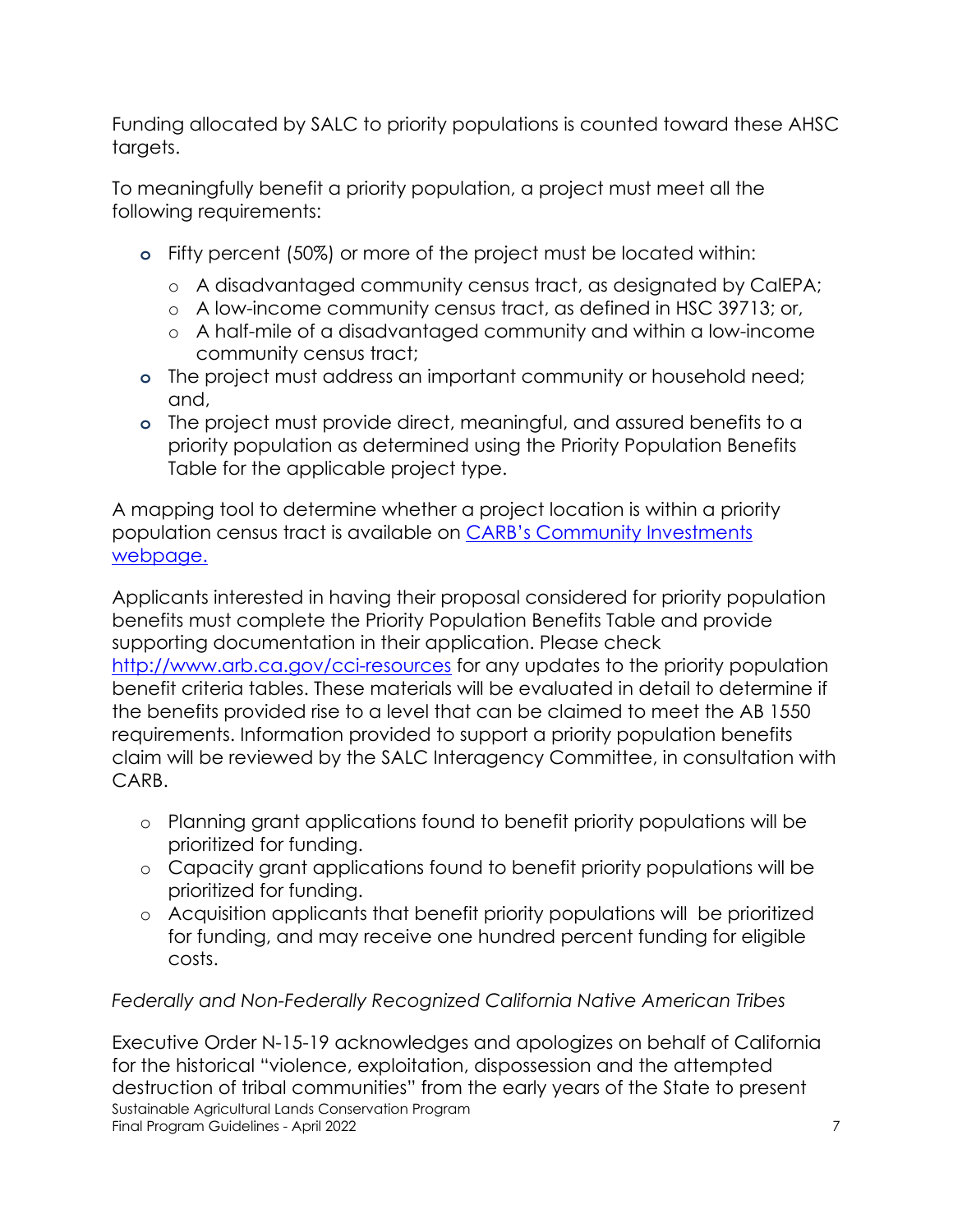day and creates the [California Truth & Healing Council. I](https://tribalaffairs.ca.gov/cthc/)n the spirit of truth and healing and consistent with the Office of the Governor's Statement of [Administration Policy on Native American Ancestral Lands,](https://www.gov.ca.gov/wp-content/uploads/2020/09/9.25.20-Native-Ancestral-Lands-Policy.pdf) SALC seeks to:

- **o** support ownership, management, and co-management of, and access to natural lands and Indigenous cultural resources within those lands by Federally recognized and non-federally recognized California Native American tribes on the contact list maintained by the Native American Heritage Commission
- **o** Facilitate access of California Native Americans to cultural resources
- **o** Support the ability of California Native Americans to engage in traditional and sustenance gathering, hunting, and fishing
- **o** Encourage partnerships with California tribes on land management and stewardship utilizing Traditional Ecological Knowledge.

Acquisition projects where a tribe or tribal non-profit with 501(c)3 status is either the applicant or a co-applicant on the project will be prioritized for funding and may receive one hundred percent funding for eligible costs.

## *Socially Disadvantaged Farmers and Ranchers*

[SGC's Racial Equity Action Plan \(2021\),](https://sgc.ca.gov/programs/healthandequity/docs/20211110-REAP.pdf) approved by the Council, establishes SGC's vision for racial equity as "All people in California live in healthy, thriving, and resilient communities regardless of race." The REAP also outlines actions SGC will take to achieve racial equity in its organization, operations, programs, and policies. It directs SGC staff to develop requirements for racial equity priority topics in each of its programs.

The Legislature "recognizes the importance of investing in the long-term prosperity of our food and farming system, starting with our farmers" and that:

(2) Farmers of color have historically not had equitable access to land and other resources necessary to conduct farming in California, and that legacy of prejudice persists.

(3) Female farmers represent less than a quarter of all farmers in the state. Only 2 percent of California farmers are women of color, according to the United States Department of Agriculture Census of Agriculture.

(4) Socially disadvantaged farmers and ranchers tend to farm fewer acres but have a greater diversity of crops in California.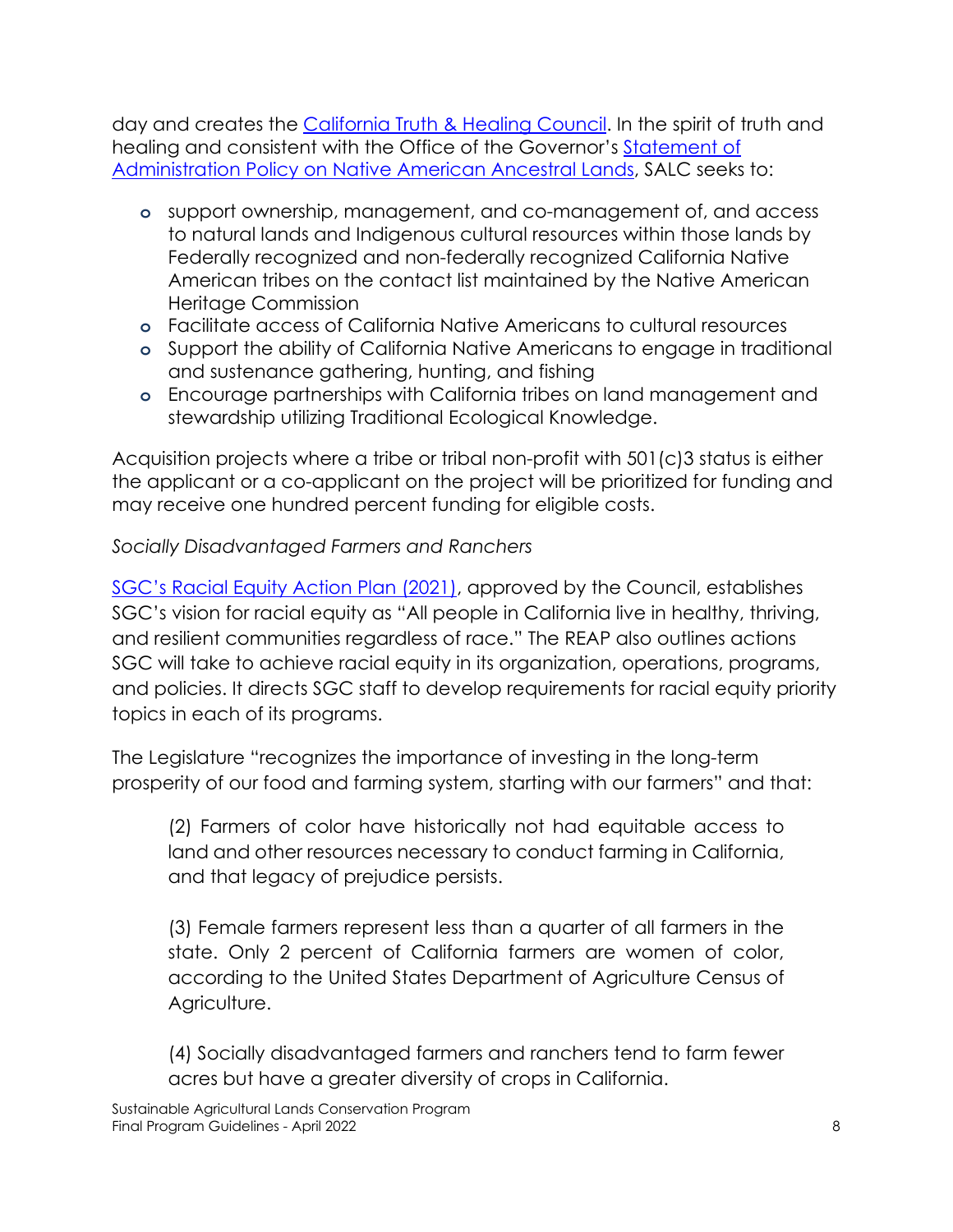(5) According to the United States Department of Agriculture Census of Agriculture, on average, socially disadvantaged farmers and ranchers in California receive less in federal payments than their White counterparts and also earn less.

(6) Despite the barriers, an increasing number of socially disadvantaged farmers and ranchers are attempting to farm throughout California, across rural and urban settings.

(7) Existing federal agricultural policies have failed to provide sufficient and appropriate technical assistance and financial support, including farmer cooperative creation, for socially disadvantaged farmers and ranchers.

(Food and Agriculture Code Section 511.)

The Farmer Equity Report (California Department of Food and Agriculture, 2020, p.9) found that "[a] primary challenge facing socially disadvantaged farmers and ranchers in California is land tenure." "Land tenure is an issue that can affect farmers and ranchers' eligibility for CDFA resources such as grants as well as inform their decisions on adopting long-term conservation practices. This is a key issue that should be recognized when developing programs, policies and resources because it affects all aspects of farm business [.]" (*Id.* p. 10.)

To implement the Racial Equity Action Plan (2019), to address the Legislature's findings set forth in Section 511, and to address CDFA's findings in the Farm Equity Report, SALC encourages projects that benefit socially disadvantaged farmers and ranchers and increase their participation in acquisition and planning projects. "Socially disadvantaged farmers and ranchers" has the meaning set forth in Appendix K.

Acquisition projects that provide secure land tenure to a beginning or Veteran farmer or rancher, a farmer or rancher who is a member of a Federally recognized or non-federally recognized California Native American tribe on the contact list maintained by the Native American Heritage Commission, or to a farmer or rancher that is a resident of a priority population, as defined in these Guidelines, will be prioritized for funding and may receive one hundred percent funding for eligible costs.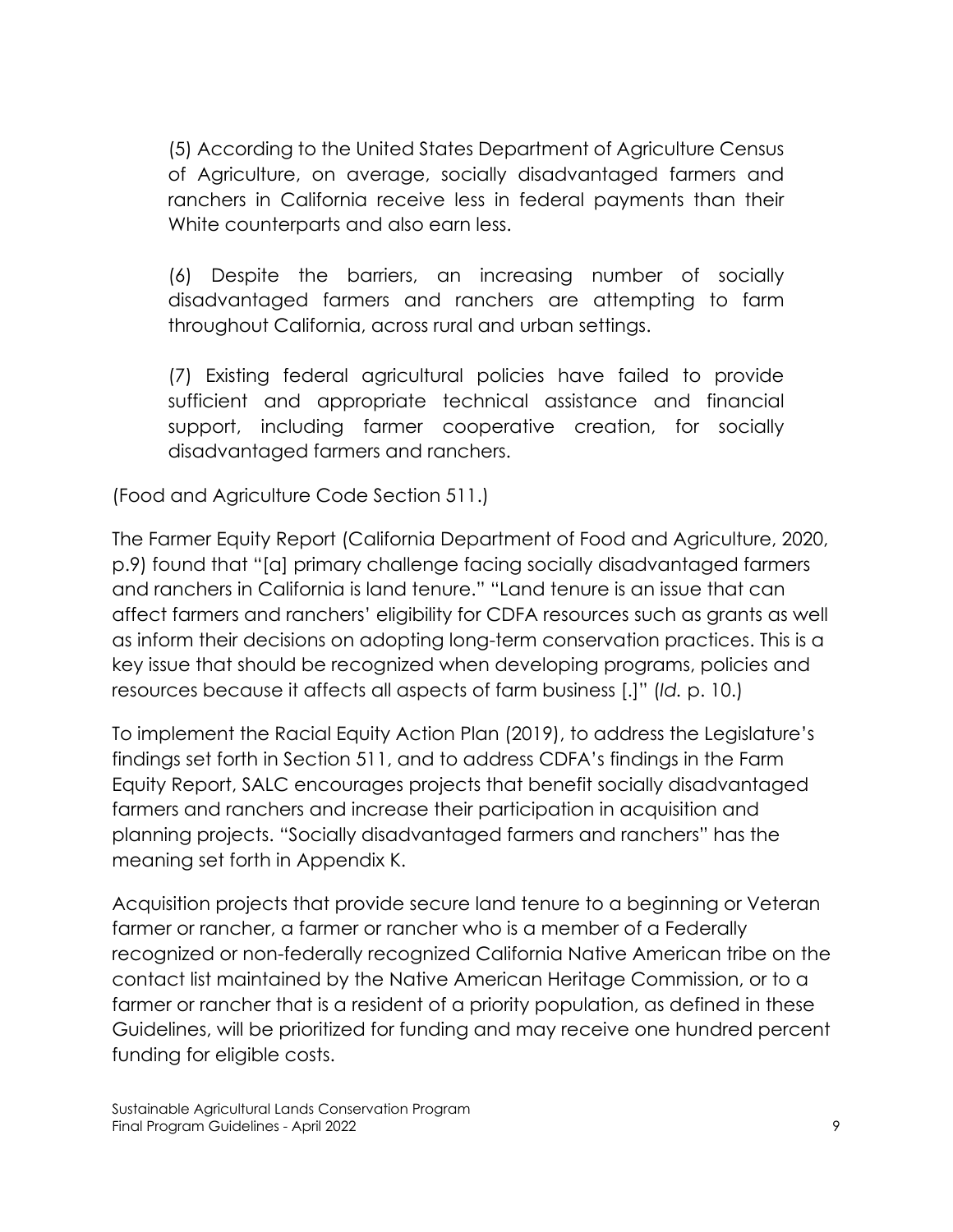#### **Grant Application**

The application processes for Capacity, Acquisition, and Planning grants are detailed in Sections 2, 3, and 4 of these Guidelines, respectively. Pre-proposals and applications must be received electronically by 11:59 p.m. on the deadlines specified in the most current solicitation.

SALC forms and sample documents are available in the Addenda and individually on the [SALC website.](https://www.conservation.ca.ov/dlrp/grant-programs/SALCP)

A summary of each project application, the California Climate Investments funding request, and priority population benefits status will be posted at least ten days before the Strategic Growth Council makes project awards. The Strategic Growth Council determines the final awards and will announce these awards at a public meeting. Applicants will be notified in writing of the Strategic Growth Council's decision following the meeting at which the awards are announced.

## **Publicity and Confidentiality**

Applicants are encouraged to inform landowners and other partners that grant applications may result in publicity.

Because public funds are used to secure acquisitions and fund planning grants, details related to an application are public records that may be publicly released in accordance with the California Public Records Act.

Grantees are required to use SGC,CCI and DOC names and/or logos for all publications, websites, signage, invitations, and other media-related and publicoutreach products related to the grant. Guidance on logo usage, signage, and logo files contained in the [Style Guide.](http://www.caclimateinvestments.ca.gov/logo-graphics-request)

#### *Long Form Materials*

Long-form written materials, such as reports, must include the following standard language about the SALC Program and California Climate Investments:

Sustainable Agricultural Lands Conservation Program Final Program Guidelines - April 2022 10 *The Sustainable Agricultural Lands Conservation Program (SALC), a component of the Strategic Growth Council's Affordable Housing and Sustainable Communities (AHSC) Program, administered by the Department of Conservation, supports California's greenhouse gas (GHG) emission reduction goals by making strategic investments to protect agricultural lands from conversion to more GHG-intensive uses. Protecting critical agricultural lands from conversion to urban or rural residential development encourages infill development*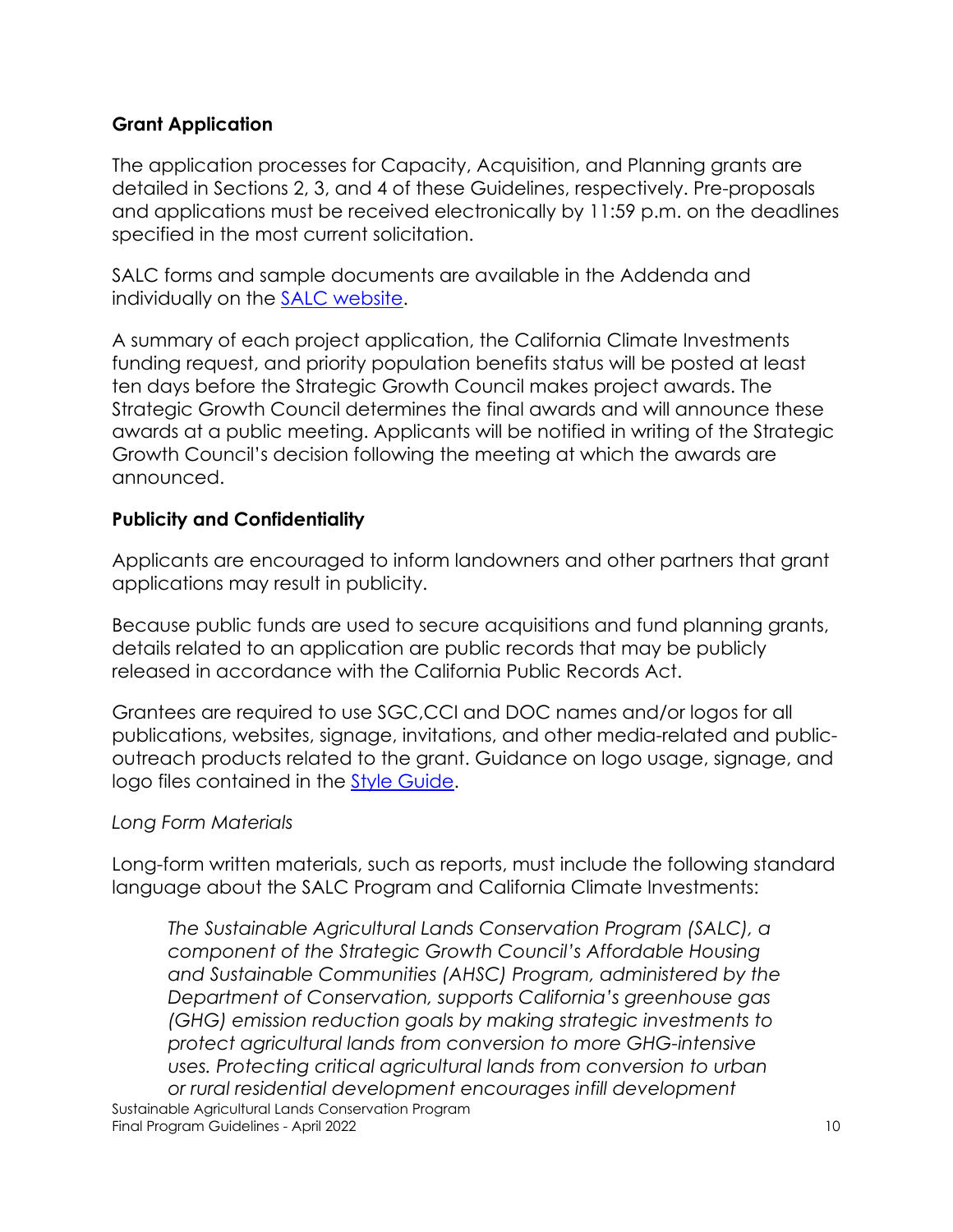*within existing jurisdictions, ensures open space remains available, and supports a healthy agricultural economy and resulting food security. A healthy and resilient agricultural sector is a critical part of meeting the challenges occurring and anticipated as a result of climate change.*

*SALC is part of California Climate Investments, a statewide program that puts billions of Cap-and-Trade dollars to work reducing GHG emissions, strengthening the economy, and improving public health and the environment– particularly in disadvantaged communities. The Cap-and-Trade program also creates a financial incentive for industries to invest in clean technologies and develop innovative ways to reduce pollution. California Climate Investments projects include affordable housing, renewable energy, public transportation, zero-emission vehicles, environmental restoration, more sustainable agriculture, recycling, and much more. At least 35 percent of these investments are located within and benefiting residents of disadvantaged communities, low-income communities, and low-income households across California. For more information, visit the California Climate Investments website at: [www.caclimateinvestments.ca.gov.](https://gcc01.safelinks.protection.outlook.com/?url=http%3A%2F%2Fwww.caclimateinvestments.ca.gov%2F&data=02%7C01%7CDavid.Dodds%40conservation.ca.gov%7C4fb7b0e857d6408a021908d7a8c9d375%7C4c5988ae5a0040e8b065a017f9c99494%7C0%7C0%7C637163457115431615&sdata=VRPccLBbwY6CQXuvdYR7a8TQfYju6V9rzcIR%2BxbyAlU%3D&reserved=0)*

*Press Releases, Flyers and Visual Materials* 

Any informational materials that do not qualify as long-form, but that include at least a paragraph of text, such as press releases, media advisories, short case studies, flyers, etc., should include the following:

*"Funds for [Project name or type] were made available through the California Strategic Growth Council's Sustainable Agricultural Lands Conservation Program (SALC) in collaboration with the Department of Conservation. SALC is part of [California Climate Investments,](https://gcc01.safelinks.protection.outlook.com/?url=http%3A%2F%2Fwww.caclimateinvestments.ca.gov%2F&data=02%7C01%7CElena.Davert%40conservation.ca.gov%7Ca56c3afe557a46b8bc3608d738819641%7C4c5988ae5a0040e8b065a017f9c99494%7C0%7C0%7C637040001558713546&sdata=TtcmMtO3Yi8r3tmneHEyKwjDb9nfEzDh0CdtWbOe5mE%3D&reserved=0) a statewide initiative that puts billions of Cap-and-Trade dollars to work reducing greenhouse gas emissions, strengthening the economy, and improving public health and the environment – particularly in disadvantaged communities."*

Sustainable Agricultural Lands Conservation Program Final Program Guidelines - April 2022 11 and 2022 11 and 2012 11 and 2012 11 and 2012 11 and 2012 11 and 2012 11 and 2012 11 and 2012 11 and 2012 11 and 2012 11 and 2012 11 and 2012 11 and 2012 11 and 2012 11 and 2012 11 a Grantees may at times produce promotional materials that are primarily visual in nature, such as banners, signage, certain flyers, and sharable images for social media. In such cases, when including the boilerplate language acknowledging CCI and SGC support is not practical, grantees should instead include the official logos of both SGC and CCI, preceded by the words "Funded by." Any informational materials that include at least a paragraph of text should include the CCI language below. Please contact the SALC staff with questions.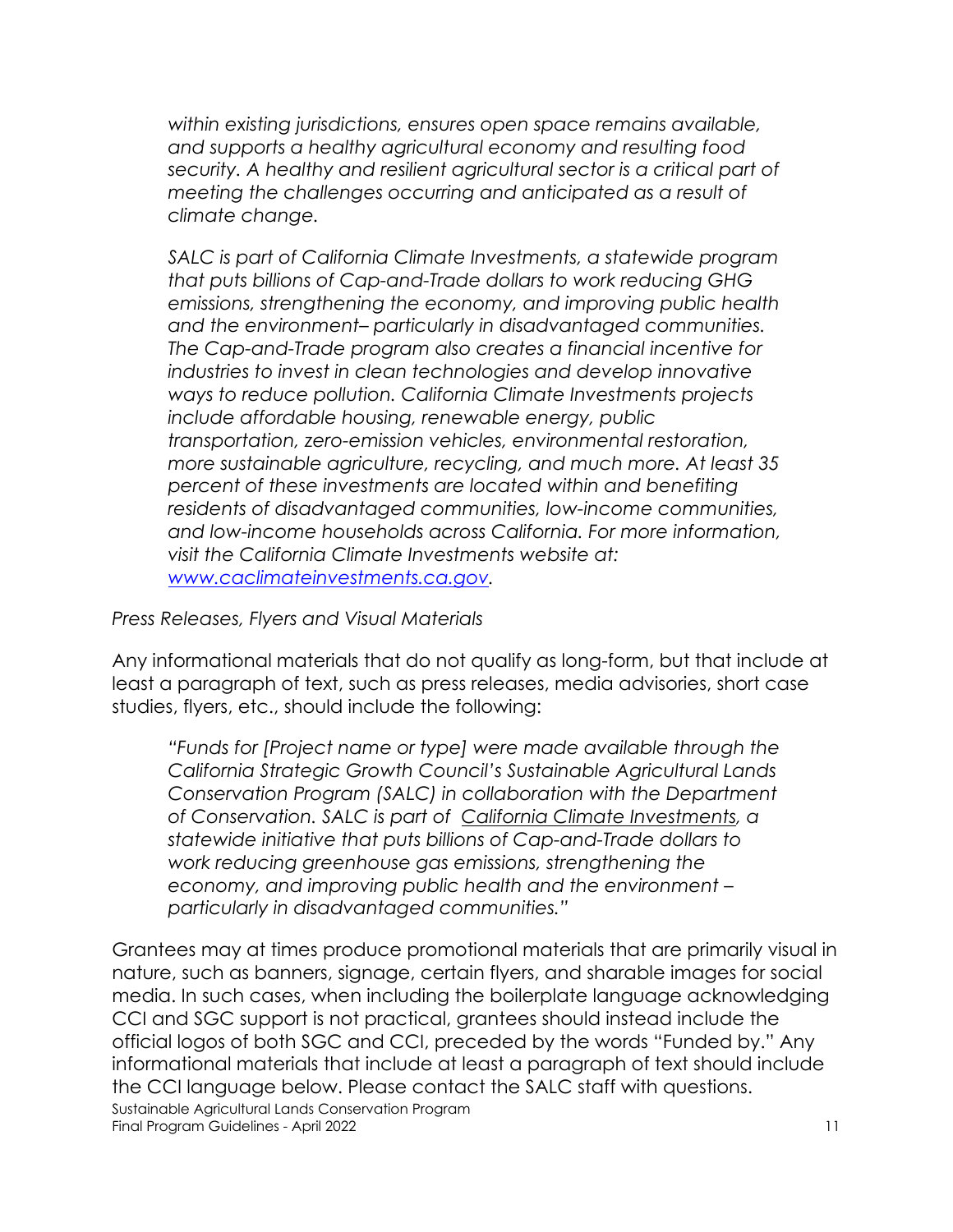#### *MEDIA INQUIRIES*

Grantees are required to identify a point of contact for all press inquiries and communications needs related to the project and provide the name, phone number and email address of this individual to SGC. Grantees must also distribute a press release after grant decisions are made at SGC's Public Council Meeting and are encouraged to do so for other major milestones throughout the lifecycle of the grant. All press releases must be approved by SGC Communications Office prior to distribution and SGC must be alerted and invited to participate in any and all press conferences related to the grant.

#### **Nondiscrimination Policy**

Consistent with Article I, Section 31 (a) of the California Constitution, the State of California and its programs shall not discriminate against, nor grant preferential treatment to, any individual or group on the basis of race, sex, color, ethnicity, or national origin in the operation of public employment, public education, or public contracting.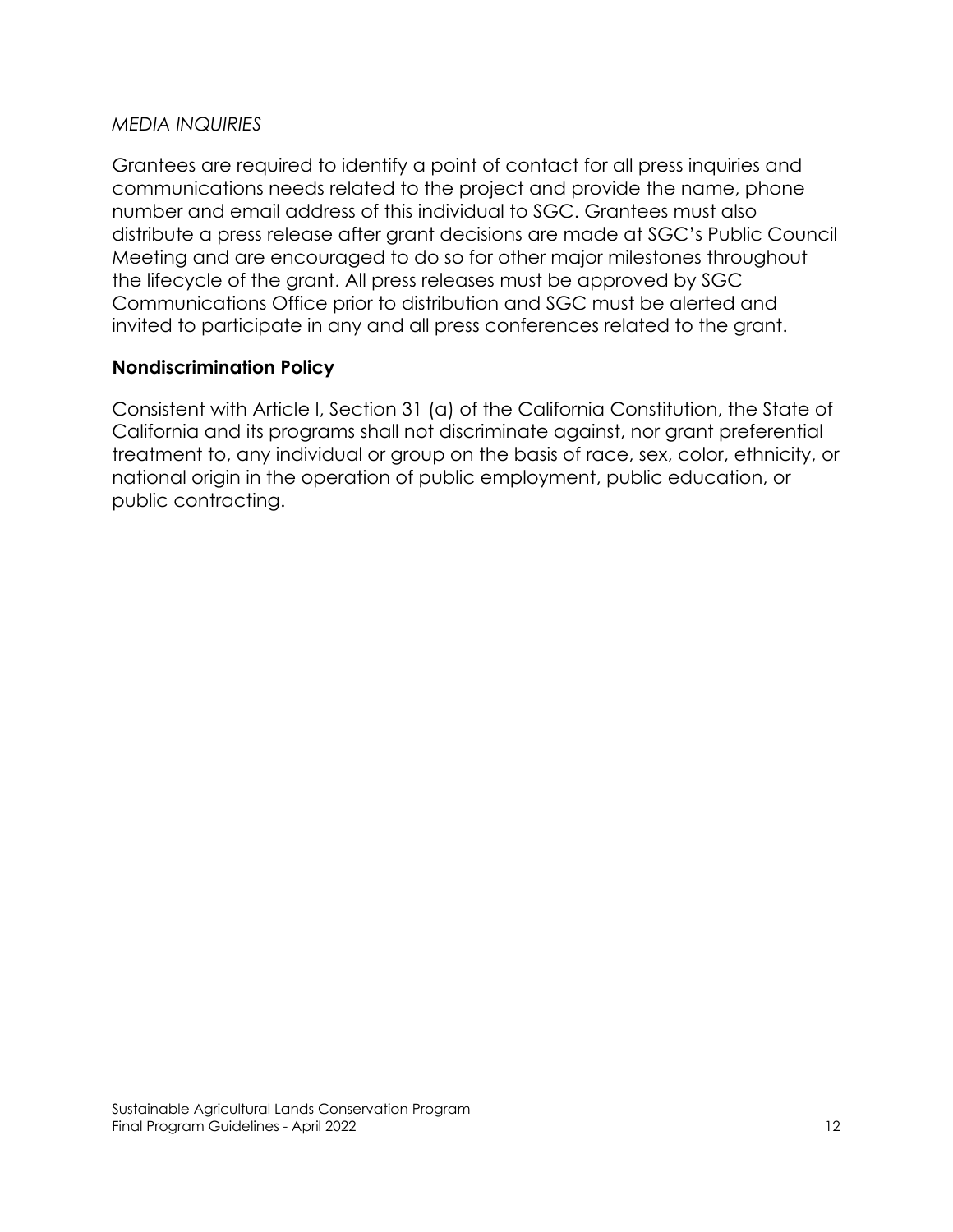# **Section 2: Agricultural Conservation Capacity and Project Development Grants**

CARB encourages programs that utilize California Climate Investments dollars to provide program-specific technical assistance to potential applicants in order to assist them in developing projects and preparing and submitting applications. Additional investments are needed to help stakeholders develop and complete projects at the pace and scale required to meet the State's goal of conserving thirty percent of California's land by 2030.

# **Funding**

Up to \$3 million dollars is available for funding agricultural conservation acquisition capacity and project development grants ("capacity grants") through this solicitation, with an additional \$3 million to be made available for the same purpose in each of the two subsequent solicitations. Funds not awarded for acquisition capacity grants may be awarded to fund acquisition or planning grants.

Capacity grants will be awarded as follows:

- Tier 1: Grants of up to \$100,000 are available to applicants to build organizational and financial capacity to develop agricultural conservation acquisition projects. These grants are available to applicants for which this would be their first capacity grant with the Department or who have 0 - 2 paid staff.
- Tier 2: Grants of up to \$250,000 are available to applicants to expand existing organizational capacity to develop agricultural conservation acquisition projects to increase the pace and scale of their agricultural land conservation efforts. These grants are available to applicants who have 3 or more paid staff or have received a capacity grant from the Department previously, and who can demonstrate the organizational and fiscal capacity to complete the work outlined in their work plan.

Tier 1 applicants may request an increase in funding up to a total grant award of \$250,000 during their grant term if they can demonstrate the organizational and fiscal capacity to administer additional funds within their remaining grant term. Award increases shall be prorated based on the remaining grant term, shall be at the discretion of the Executive Director of SGC, and may only be made if funding is available.

To demonstrate organizational capacity, Tier 2 applicants and Tier 1 grantees requesting an increase in their award must: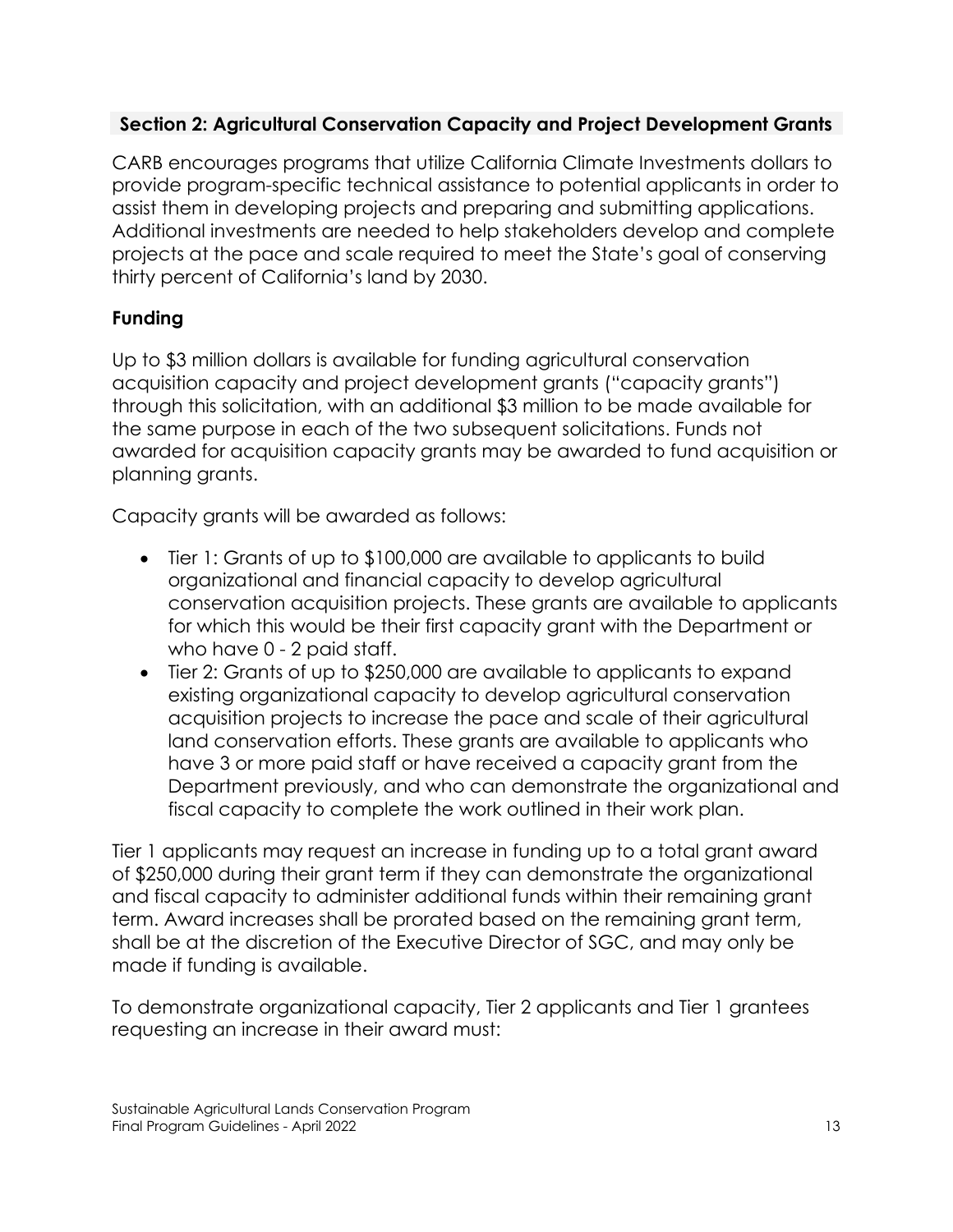- Have a board and/or management structure that provides oversight over staff work
- Have access to and utilize relevant tools and resources to track projects and the expenditure of grant funds, such as grant management software or spreadsheets, financial tracking systems, geographic information systems, etc
- Have professional staff within the applicant's employ who have the knowledge and expertise to successfully develop conservation acquisition projects
- Have experience successfully developing conservation acquisition projects within the last three (3) years
- Where non-profit applicants intend to be the easement or fee title holder of the acquired property, be accredited by the Land Trust Accreditation Commission or have adopted equivalent or greater policies regarding conflict of interest, amendments, monitoring, stewardship endowments, and enforcement, as relevant
- Have or adopt a staff time-keeping system with the capacity to generate reports that break time down by grant task and by person
- Have staff or a contractor sufficiently skilled to track project financials in a way that allows for efficient and accurate invoice submission

Tier 2 applicants and Tier 1 grantees requesting an increase in their award must provide the following to demonstrate fiscal capacity to administer a grant:

- A copy of the current annual organizational budget.
- A copy of the most recent financial audit (if an audit is not available, a copy of the organization's recent financial statements).

# **Grant Term**

Capacity grants will be awarded for an initial term of three years.

# **Eligible Applicants**

Cities, counties, non-profit organizations, resource conservation districts, regional park or open-space districts, regional park or open-space authorities, and federally recognized California Native American tribe or a nonfederally recognized California Native American tribe that is on the contact list maintained by the Native American Heritage Commission, are eligible to apply for capacity funding.

Non-profit applicants must have the conservation of agriculture, rangeland, or farmland among their stated purposes, as is prescribed by statute, or as expressed in the entity's adopted policies.

Sustainable Agricultural Lands Conservation Program Final Program Guidelines - April 2022 14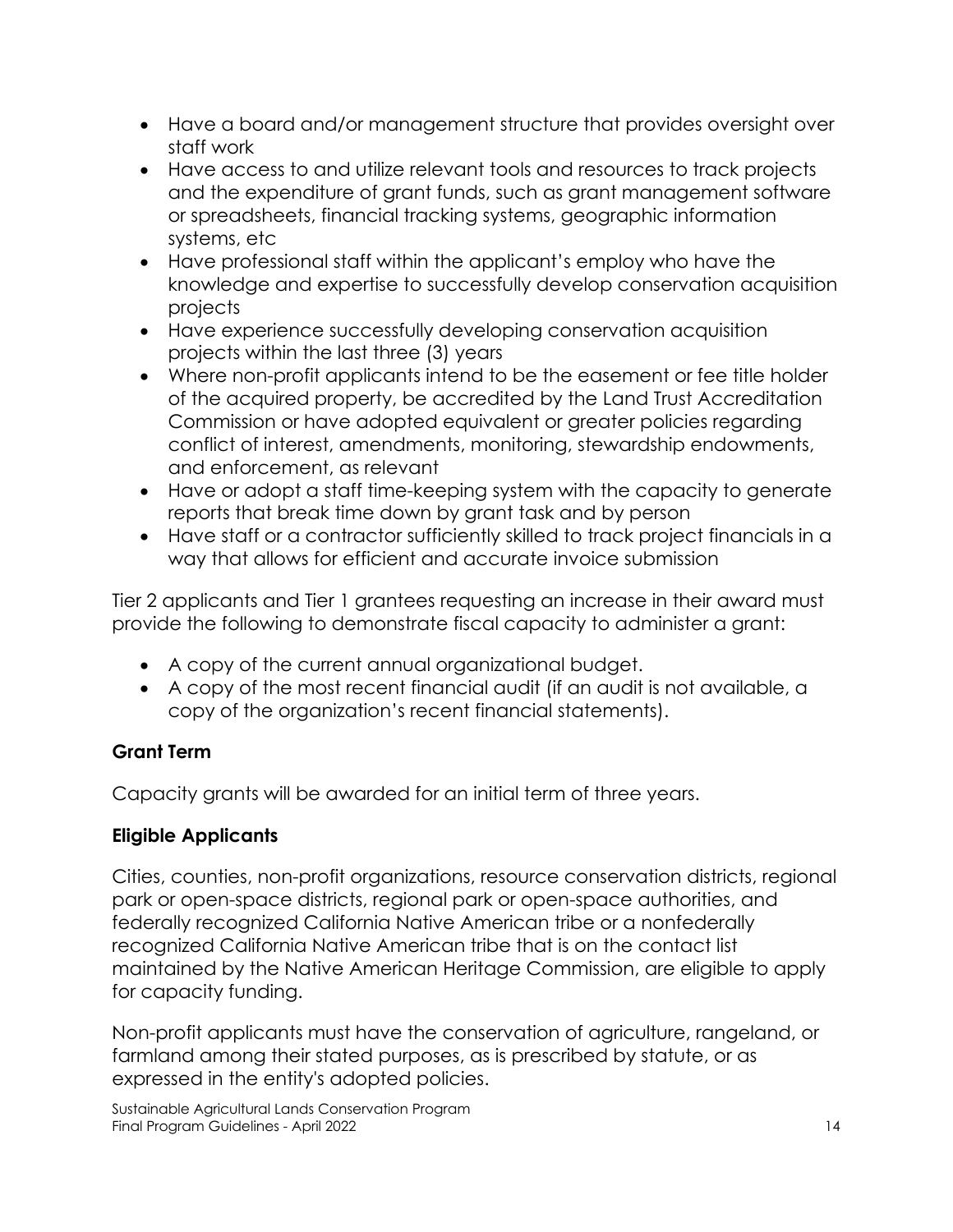Non-profit applicants must hold a tax exemption as defined under Section 501(c)3 of the Internal Revenue Code and further qualify under Internal Revenue Code Sections 170(b)(1)(A)(vi) or 170(h)(3).

# **Eligible Activities**

SALC capacity grants will be provided to: 1) build organizational and financial capacity to develop agricultural conservation acquisition projects, 2) assist eligible applicants in developing agricultural conservation easement and fee acquisition projects in preparation for submitting such projects for acquisition funding in future rounds, and 3) provide funds to cover associated costs to help close agricultural conservation acquisition projects where the cost of the acquisition is covered by an alternate source of funding.

Agricultural conservation acquisition project(s) developed using this funding must meet the Eligibility Criteria listed in the table below to be considered for funding.

# **Eligible and Ineligible Costs**

*Direct Costs*

Direct costs incurred to develop agricultural conservation acquisition projects are eligible for reimbursement.

Eligible direct costs are:

- Fully-burdened applicant staff time for:
	- olandowner outreach
	- oengagment with stakeholders and partners in activities directly related to the proposed project
	- otitle work
	- oproject mapping
	- oacquisition negotiations
	- SALC acquisition grant application preparation
	- Baseline documentation
	- Technical and legal consulting
	- One appraisal and one appraisal update per project
	- Preliminary title reports
	- Escrow closing costs
	- One appraisal per project where the cost of the acquisition is paid for by a funding source other than SALC
	- Translation and interpretation services
	- Technical or virtual meeting software, subscriptions, or applications other than basic word processing programs

Sustainable Agricultural Lands Conservation Program Final Program Guidelines - April 2022 15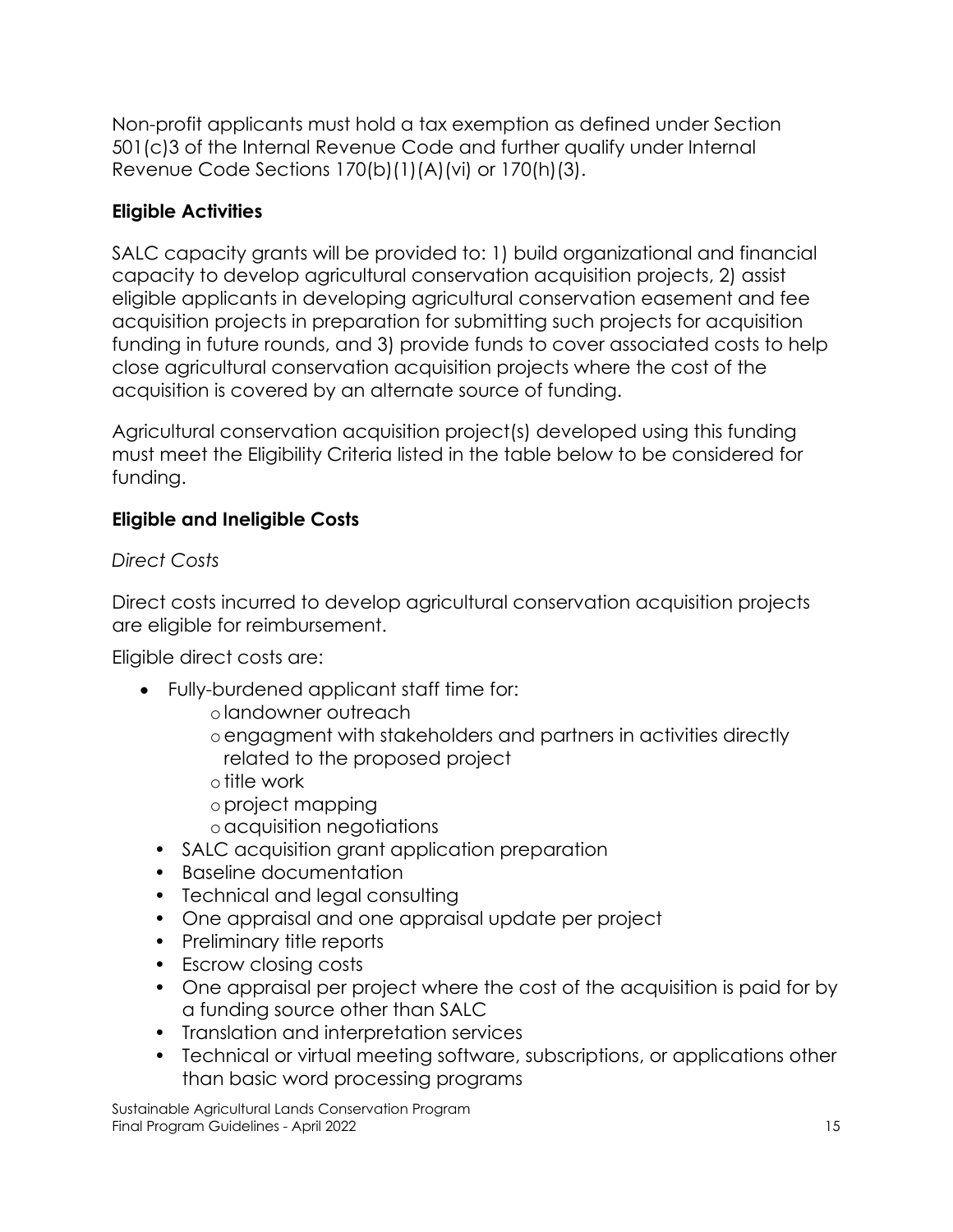• Staff time to develop and prepare organizational documents, processes, and/or tools for the efficient tracking and development of agricultural conservation acquisitions, if those documents, processes, and/or systems do not exist at the time the project is funded

Costs subject to Department review and approval are:

- Mineral remoteness evaluations
- Environmental site assessments
- Property boundary surveys
- Building envelope surveys

Any projects developed or projects for which associated costs are funded using capacity dollars must meet the eligibility requirements for SALC acquisition funding to be reimbursed

To the extent that such activities are directly related to developing and completing agricultural conservation acquisition projects, applicants are encouraged to utilize funding to:

- Collaborate and participate in knowledge sharing with partners
- Engage diverse populations, particularly members of severely disadvantaged communities, socially disadvantaged farmers and ranchers, and tribal communities, to increase awareness within those communities about specific programs and opportunities
- Implement or expand the use of multilingual and culturally appropriate materials in communications and educational strategies related to the proposal.

Indirect costs should not be included in the budgeted staff rate or salary. Indirect costs should be budgeted separately and must comply with the requirements outlined below.

# *Travel costs*

In-state travel for grantee's staff is eligible as necessary to complete project work. Costs must meet the requirements outlined below and in the Grant Agreement:

• Accommodation-related travel costs: maximum reimbursement rates based on county as shown here: [http://www.calhr.ca.gov/employees/Pages/travel-lodging-reimbursement.aspx,](http://www.calhr.ca.gov/employees/Pages/travel-lodging-reimbursement.aspx) with no option for approval of an "excess lodging rate."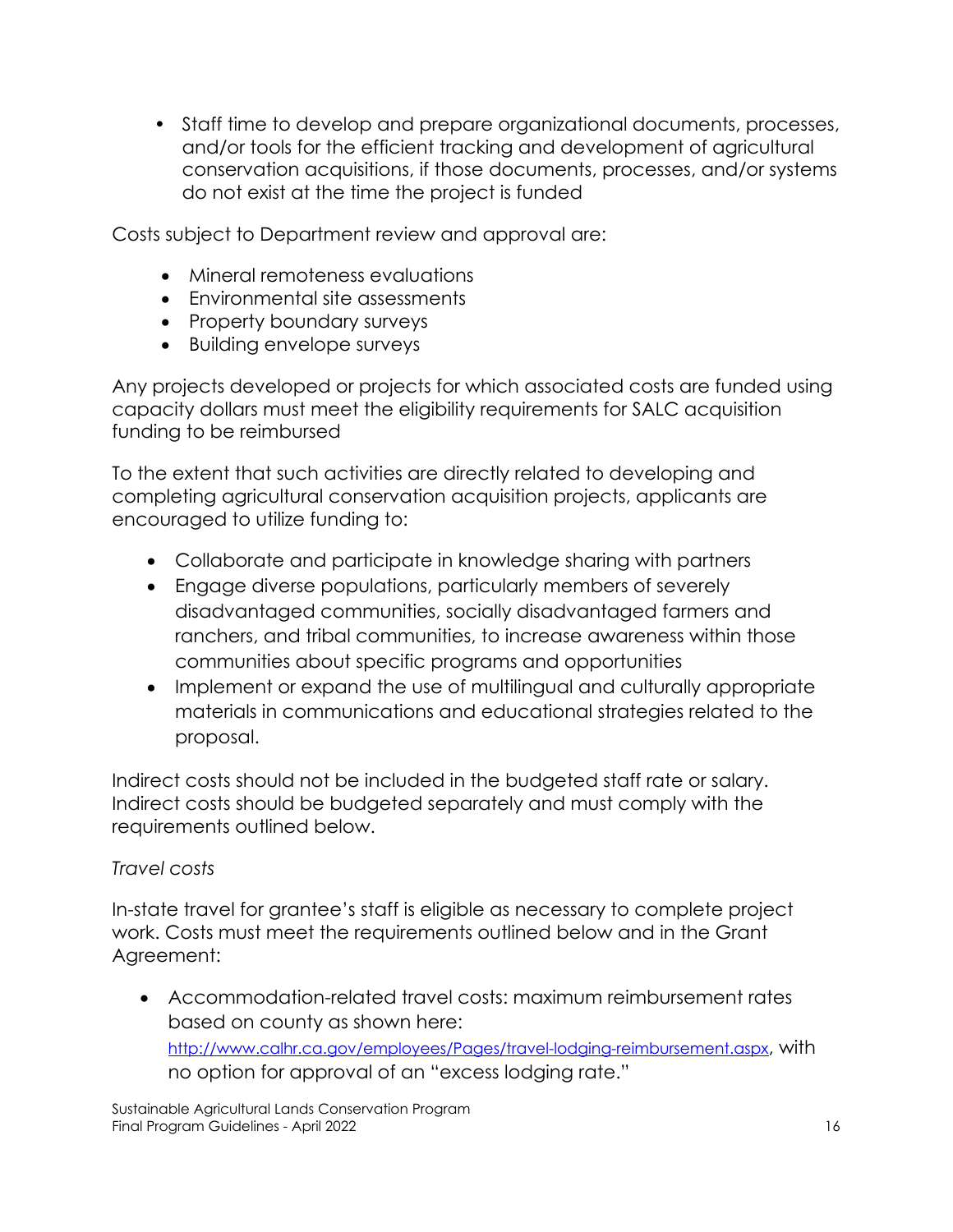• Rental car costs or personal vehicle mileage for travel directly related to the grant will be reimbursed at the relevant rental car or Reimbursement Rate Per Mile for Personal Vehicle as shown here: [http://www.calhr.ca.gov/employees/Pages/travel-personal-vehicle.aspx.](http://www.calhr.ca.gov/employees/Pages/travel-personal-vehicle.aspx) 

• Rental car, personal vehicle, ride share, train, or airfare costs will only be reimbursed for travel directly related to execution of the work plan, and then only if it is the typical method used to get from one location to the other. Grantees should choose the least expensive mode of transportation feasible given their travel needs.

• No other travel-related costs will be reimbursed through this grant program.

# *Education and training costs*

Up to two percent (2%) of the grant award may be used to cover direct costs to attend trainings or meetings to improve the applicant's skill, efficiency, or expertise in agricultural land conservation in order to complete the proposed project. All education and training costs are subject to review and approval by the Department.

# *Indirect costs*

Indirect costs are limited to the applicant's federally negotiated indirect cost rate. If no federally negotiated indirect cost rate is available, indirect costs may account for no more than twenty percent (20%) of the total grant award and may include those costs incurred by the grantee to administer the grant, such as:

- Office space
- Office supplies
- Legal or management oversight
- Prorated general liability, Workers' Compensation (may be included in payroll), and automotive insurance

Grantees may use this funding to compensate partners and stakeholders for work performed directly relating to the strategic planning process.

Ineligible associated costs are:

- Ceremonial expenses (including food and beverages)
- Expenses for publicity
- Bonus payments of any kind
- Interest expenses

Sustainable Agricultural Lands Conservation Program Final Program Guidelines - April 2022 17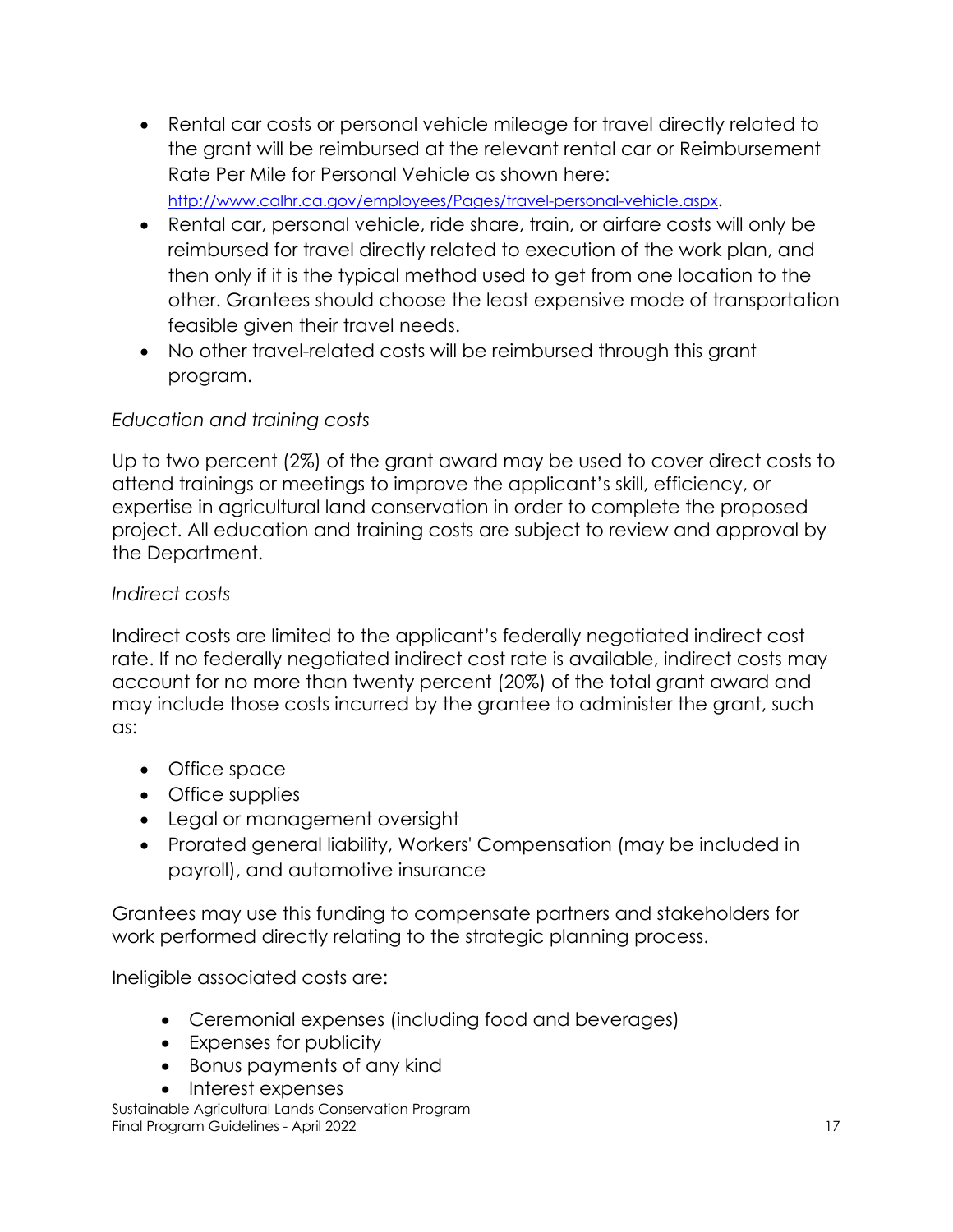- Damage judgments arising from the acquisition, construction, or equipping of a facility, whether determined by judicial process, arbitration, negotiation, or otherwise
- Services, materials, or equipment obtained under any other State program
- Real estate brokerage fees and/or expenses
- Legal defense funds
- Associated costs for easements funded under the Acquisitions component of SALC

# **Eligibility and Selection Criteria for Acquisition Capacity Grants**

The information submitted in the application will be evaluated by reviewers and should demonstrate how effectively the proposal will meet the SALC Program goals and objectives.

Projects must meet all Eligibility Criteria to be considered for funding. Projects that meet all of the Eligibility Criteria are then evaluated based on how well the proposed project meets the SALC Program's goals and objectives, as evidenced through their Selection Criteria scores.

In determining which applications to fund, the State may also consider factors including, but not limited to, geographic distribution of funds, the urgency of the project, and the Administration's priorities. Alternate projects may be identified and recommended for approval by the Strategic Growth Council in the current round of funding in the event that any of the recommended projects is withdrawn. All proposals that meet the Eligibility Criteria are evaluated relative to the pool of applications received this Round.

All proposals will be reviewed using the following Eligibility Criteria and Selection Criteria:

#### **Agricultural Conservation Acquisition Project Development Eligibility Criteria**

- The applicant is an Eligible Applicant as defined on Page 14.
- The proposal is for an eligible activity.
- The proposal demonstrates that the requested funding will increase the applicant's capacity to initiate and conduct agricultural land conservation activities.

| <b>Agricultural Conservation Acquisition Project Development Grants</b><br><b>Selection Criteria</b> | <b>Points</b> |
|------------------------------------------------------------------------------------------------------|---------------|
|                                                                                                      |               |

#### **Program Goals**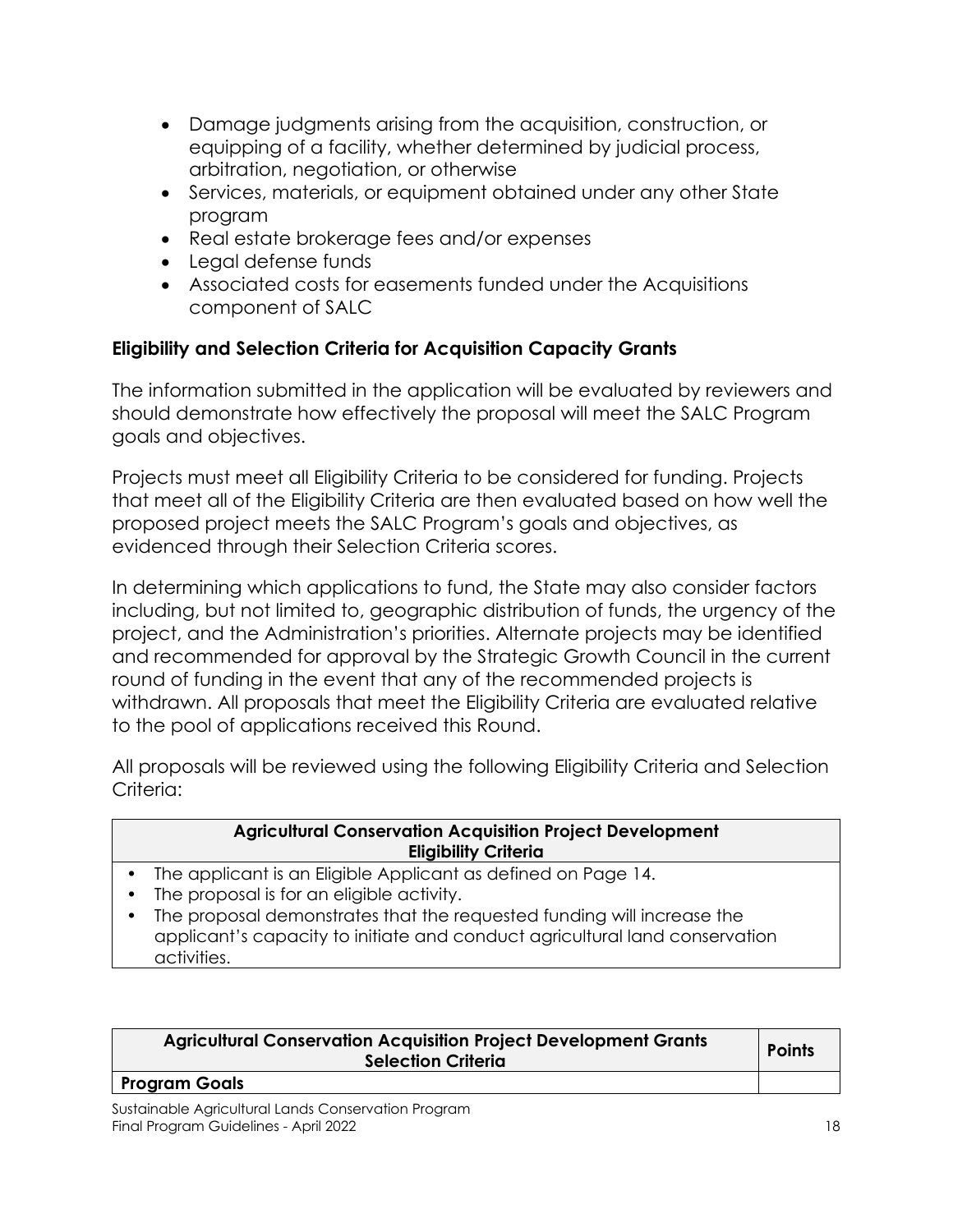| The extent to which the project(s) proposed for development meet the<br>program's goals.                                                                                                                                                                                                      | /35  |
|-----------------------------------------------------------------------------------------------------------------------------------------------------------------------------------------------------------------------------------------------------------------------------------------------|------|
| Equity                                                                                                                                                                                                                                                                                        |      |
| The extent to which the proposal will advance equity and opportunity by<br>providing meaningful benefits to a priority population or increasing new,<br>Veteran, or Native American farmer or rancher access or tribal access to<br>State funding for agricultural conservation acquisitions. | /30  |
| <b>Sustainability</b>                                                                                                                                                                                                                                                                         |      |
| The extent to which the application demonstrates that increased<br>organizational capacity to develop projects will be sustained after the life<br>of the grant.                                                                                                                              | /20  |
| <b>Budget</b>                                                                                                                                                                                                                                                                                 |      |
| The costs described in the applicant's budget are reasonable costs likely to<br>be incurred in the development of one or more agricultural conservation<br>acquisition projects.                                                                                                              | /15  |
| <b>Total points received/Total points possible</b>                                                                                                                                                                                                                                            | l 00 |

## **Capacity Grant Application Review Process**

SALC Program staff are available prior to the application deadline to provide technical assistance to eligible applicants interested in submitting an application.

#### *Application Review*

All applications received by the Department will be evaluated based on the materials provided as of the application deadline, as well as a review of publically available information as reasonable to verify the provided information. Applicants interested in receiving technical assistance prior to submission of an application may contact the Department with questions. Applications will be reviewed for completeness, whether they meet the Eligibility Criteria, and the extent to which they meet the Selection Criteria. Incomplete applications may not be evaluated or considered for funding at the sole discretion of the State.

Following the Department's initial review of the projects in relation to the Eligibility Criteria and Selection Criteria, an Interagency Committee consisting of Agency, Department of Food and Agriculture, Department of Water Resources, the Council, and the Department will review and evaluate all applications. This committee will make the final determination on which projects are recommended to the Council for funding.

A summary of each project application, the California Climate Investments funding request, and priority population benefits status will be posted at least ten days before the Council makes project awards. The Council determines the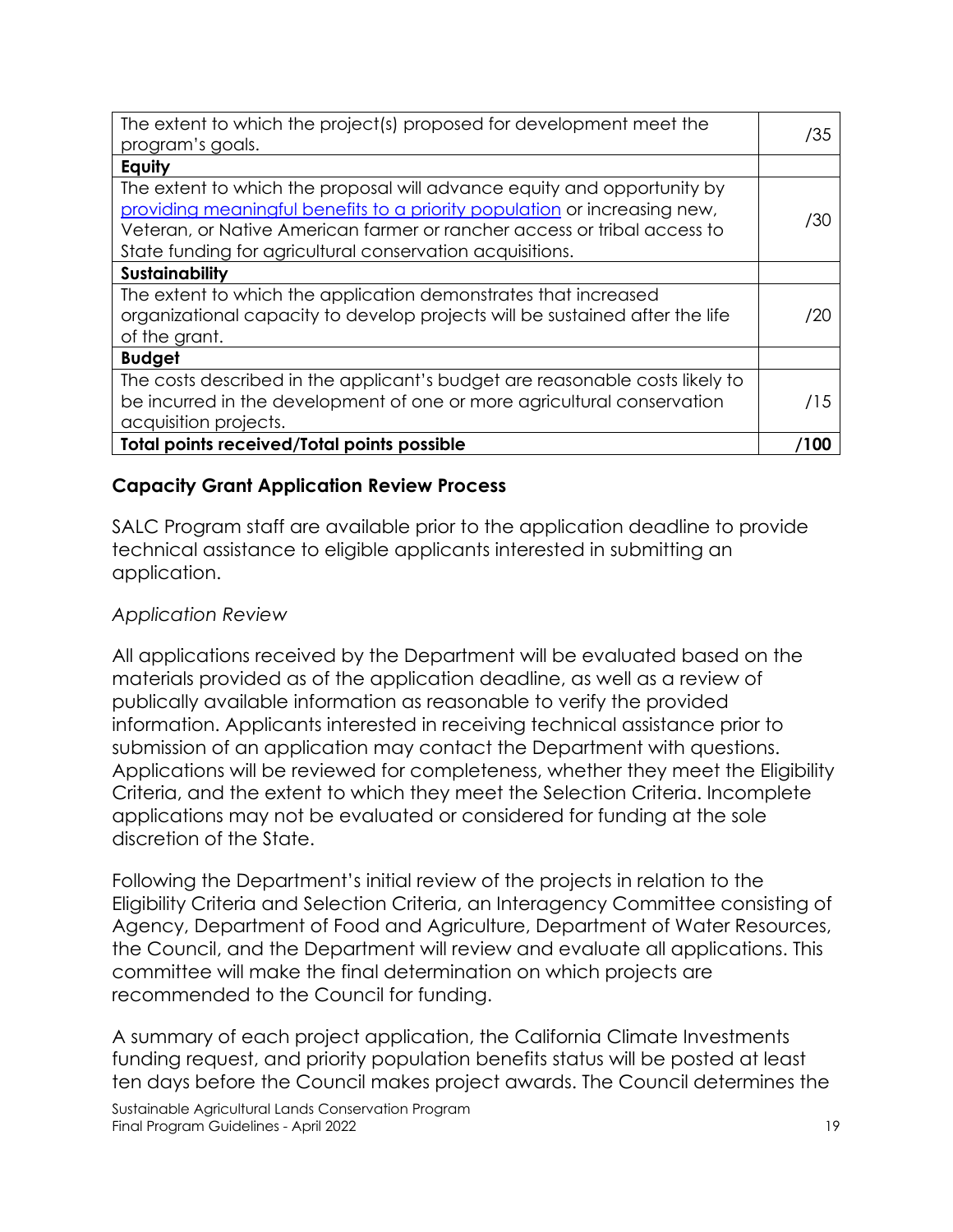final awards and will announce these awards at a public meeting. Applicants will be formally notified of the Council's decision via a decision letter following the meeting at which the awards are announced.

# **Capacity Applications**

This section provides additional information regarding the components of the Application for Project Development grants. Applicants that intend to seek SALC Program Acquisition funding for projects developed under this component of the program are encouraged to read the General Information Regarding Agricultural Conservation Acquisition Requirements found in Section X of these Guidelines prior to preparing their Project Development application. All SALCfunded Acquisitions are subject to these Requirements. Please see the Department's website for forms and supporting material.

# *Project Development Application Components*

All items are required unless otherwise noted:

- Grant Application Checklist
- Grant Application Cover Sheet
- Executive Summary (1/2-page maximum)
- Narrative Questions
- Applicant Resolution of Support
- Work Plan
- Budget
- Documentation of Organizational Eligibility
- Maps of proposed project boundary(ies), if available
- Priority Population Benefits Table (if applying for priority population status)
- Documentation of Organizational Capacity (Tier 2 funding applications only)

Documentation of organization eligibility is the same as for agricultural conservation acquisition grants (see Section 3). Applicants may certify that the most current versions of their eligibility documents are on file with the Department in lieu of submitting the documents themselves.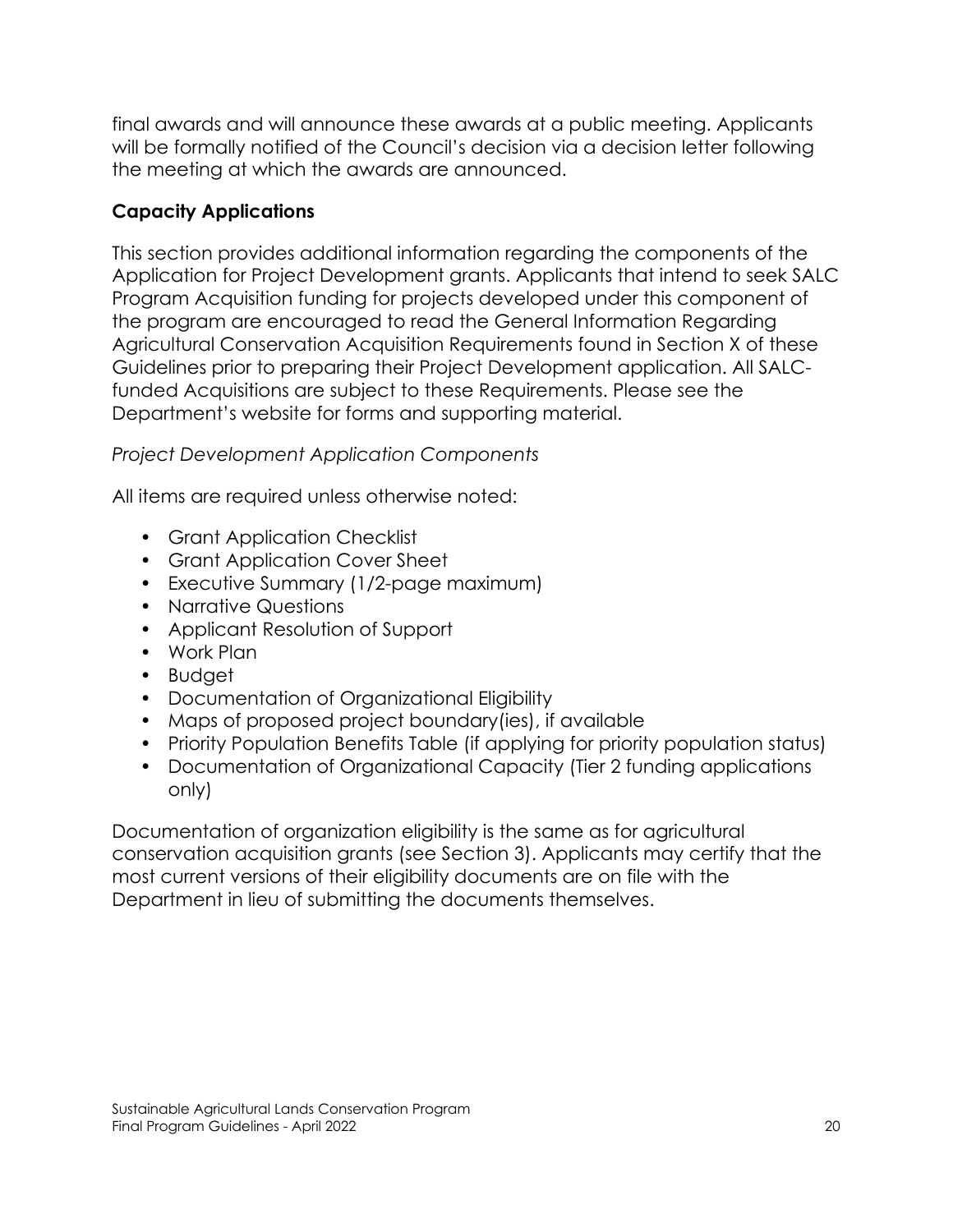# **Section 3: Agricultural Conservation Acquisition Grants**

Under the [Cap-and-Trade Auction Proceeds Third Investment Plan](https://ww2.arb.ca.gov/resources/documents/cci-investment-plan) and Executive Order N-82-20, California aims to invest California Climate Investment dollars in the conservation of working lands in order to facilitate net climate benefits and long term carbon sequestration in the land base.

Preventing the conversion of agricultural land to residential or rural residential development avoids vehicle miles traveled and related greenhouse gas emissions.

A complete list of all the Eligibility Criteria for acquisition projects is listed within the "Eligibility and Selection Criteria for Agricultural Conservation Acquisitions" section.

Applications that do not meet all the Eligibility Criteria will not be considered for funding.

## **Investment Targets**

Not more than twenty five percent (25%) of available funding is available for fee acquisition projects. Funds not awarded for fee title acquisition projects may be awarded to fund easement acquisitions or planning grants.

SALC will aim to award 20% of available funding for acquisition grants to fund projects that:

- provide secure land tenure to a beginning or Veteran farmer or rancher, a farmer or rancher who is a member of a Federally recognized or nonfederally recognized California Native American tribe on the contact list maintained by the Native American Heritage Commission, or to a farmer or rancher that is a resident of a priority population, or
- provide meaningful benefits to a priority population, as defined in these Guidelines.

SALC will aim to award 5% of available funding for acquisition grants where a a farmer or rancher who is a member of a Federally recognized or non-federally recognized California Native American tribe on the contact list maintained by the Native American Heritage Commissionor a tribal non-profit with 501(c)3 status is either the applicant or a co-applicant on the project.

SALC staff will report on the number of acquisition projects that contribute to the above investment targets in the staff report outlining proposed project awards each year. If an investment target is not met, SALC staff will provide an explanation as to why.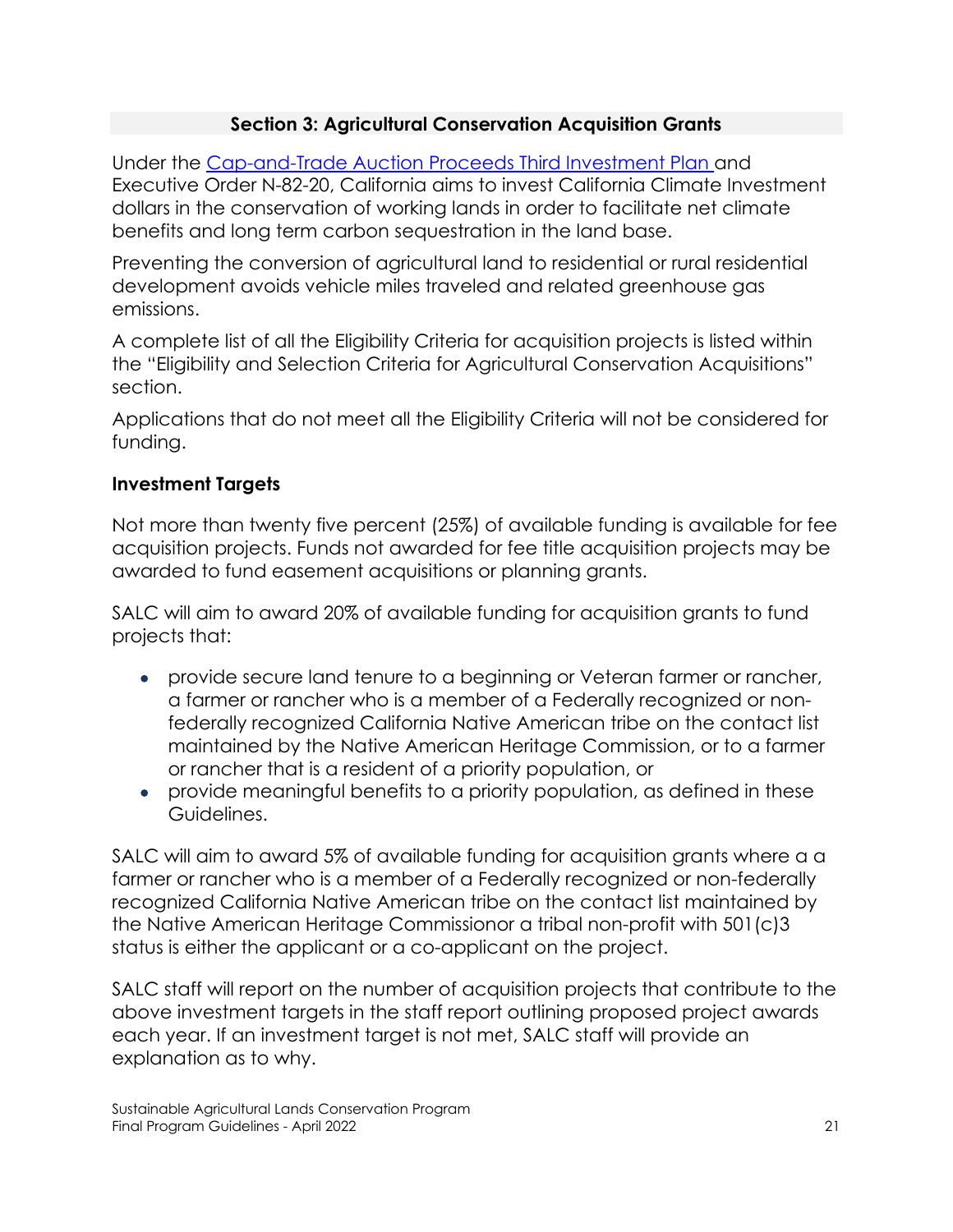If insufficient projects are submitted to meet the above targets, the Strategic Growth Council may elect to award remaining target funds to other eligible applications submitted this round, or to roll those funds over to meet target purposes in the subsequent solicitation, at it's sole discretion.

There is no maximum award for Acquisition grants. Funds not awarded under other program components may be used to increase available funding for the Acquisition component.

## **Eligible Applicants**

Cities, counties, non-profit organizations, resource conservation districts, regional park or open-space districts, regional park or open-space authorities, and federally recognized California Native American tribe or a nonfederally recognized California Native American tribe that is on the contact list maintained by the Native American Heritage Commission, are eligible to apply for funding.

An application can be submitted by either (1) a single applicant where the applicant is the intended easement holder or intended conservation buyer or (2) multiple entities that are collaborating on the acquisition, one of which must be identified as the intended easement holder or intended conservation buyer. Non-profit applicants must have the conservation of agriculture, rangeland, or farmland among their stated purposes, as is prescribed by statute, or as expressed in the entity's adopted policies. The applicant and co-applicant cannot already have an interest in the property.

Non-profit applicants that intend to be the easement or fee title holder of the acquired property must be accredited by the Land Trust Accreditation Commission or have adopted equivalent or greater policies regarding conflict of interest, amendments, monitoring, stewardship endowments, and enforcement, as relevant, prior to submission of an application. Those that haven't must apply with either a co-applicant that has such policies in place or a government entity.

Non-profit organizations must hold a tax exemption as defined under Section 501(c)3 of the Internal Revenue Code and further qualify under Internal Revenue Code Sections 170(b)(1)(A)(vi) or 170(h)(3).

Eligible applicants are not limited in the number of project applications they may submit.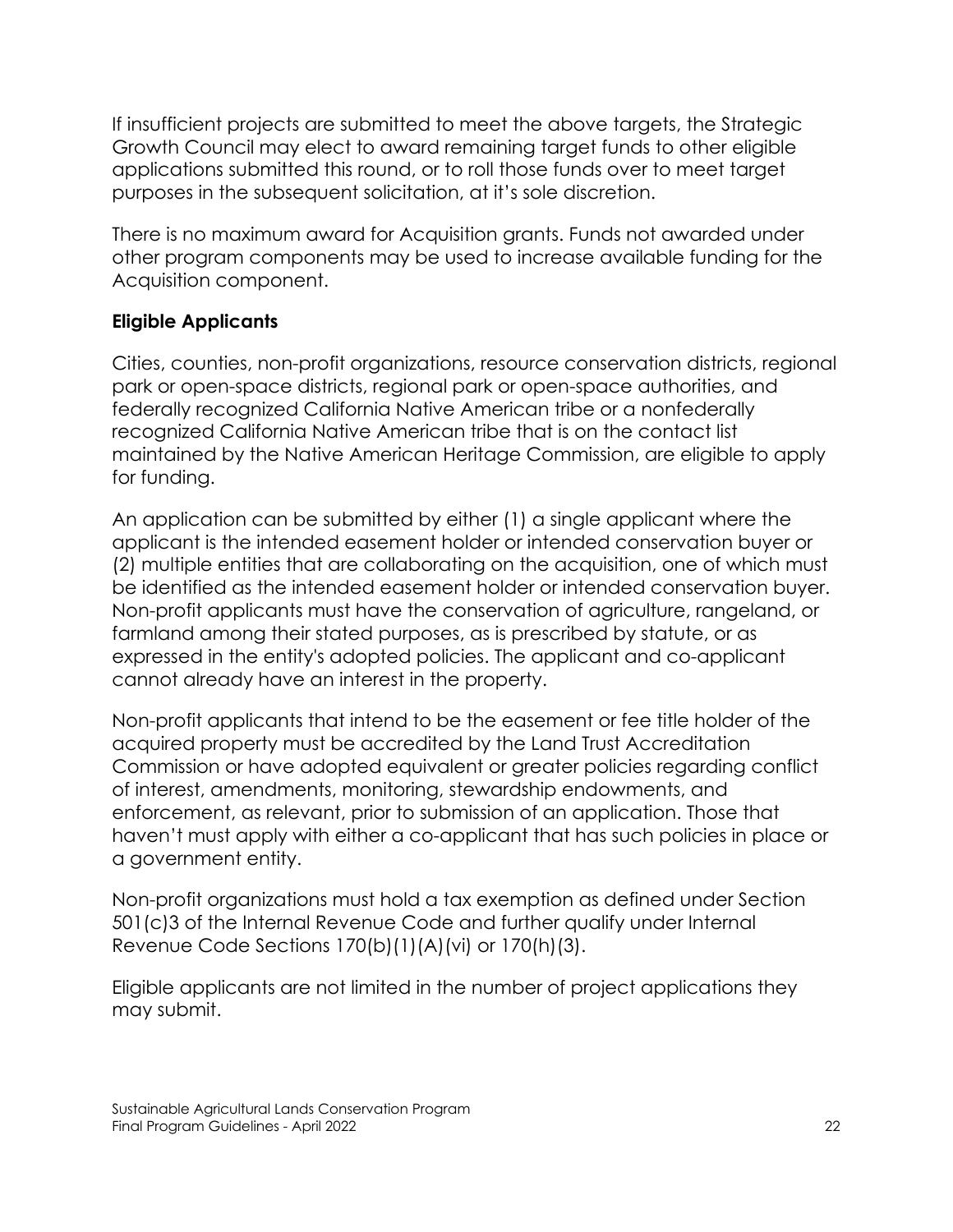# **Eligible Projects**

Agricultural conservation acquisition grants will be provided to fund the purchase of conservation easements or fee title to agricultural land, including where an easement or fee purchase is part of a buy/protect/sell strategy to conserve the land. For purposes of this program agricultural land includes both cultivated and non-cultivated lands that support an agricultural use, including gathering and activities that promote healthy trees, shrubs, and perennial forbs for the cultivation of traditional foods, herbal medicine, fibers (such as basketry material), and dyes so long as such activities are led by or conducted in partnership with an eligible California Native American tribe or members thereof.

Agricultural intensification restrictions on non-cultivated land are permitted if each of the following conditions is met:

- o The restriction is consistent with the property's current and reasonably foreseeable agricultural use, and
- o Agricultural use of the property is not substantially impaired.

#### Example 1: Restriction permitted

A restriction on conversion of rangeland to vineyards would be permitted because the restriction 1) is consistent with the property's current and reasonably foreseeable future commercial agricultural use and 2) permits continued use as rangeland.

#### Example 2: Restriction permitted

A restriction that prohibits cattle from accessing sensitive riparian areas containing threatened species so long as alternative water sources are available onsite would be permitted. Such restriction does not 1) interfere with the continuing agricultural use as cattle can drink from the alternative water source and 2) the restriction does not substantially impair agricultural use on the property but only a small portion of the property.

#### Example 3: Restriction permitted

A restriction that prohibits conversion of land used for the cultivation of traditional foods, herbal medicine, fibers (such as basketry material), and/or dyes to irrigated agriculture would be permitted if the project is led or developed in partnership with a tribe. Such restriction 1) is consistent with the property's current and reasonably foreseeable use and 2) permits continued cultivation of traditional materials.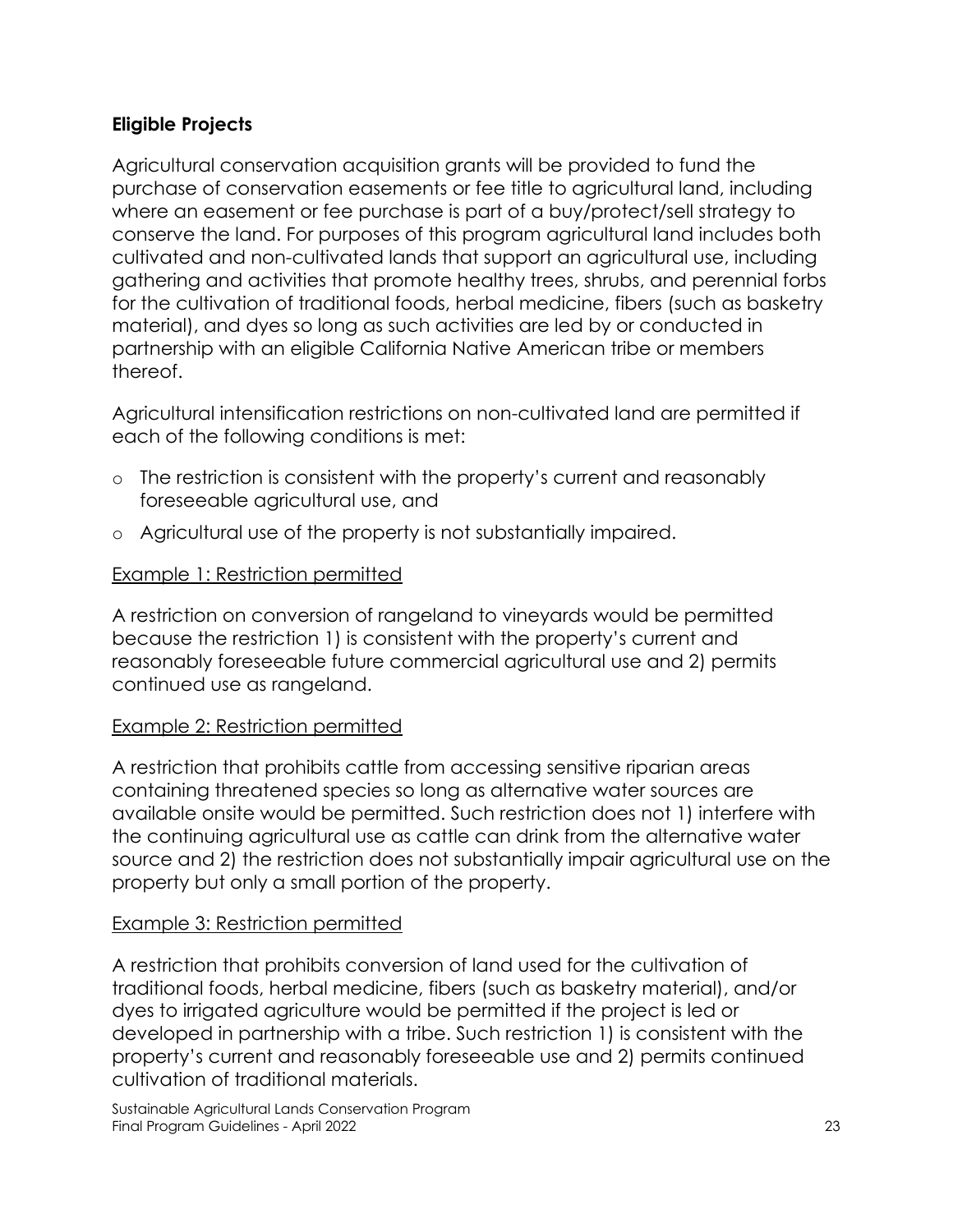## Example 3: Restriction not permitted

A restriction on pasture land that would allow only one llama, a family pet, to be grazed with imported llama feed would not be permitted as such a restriction 1) is not consistent with the property's continuing agricultural use as pasture and 2) substantially limits the agricultural use.

# **Eligible Costs**

Only direct costs incurred to acquire the easement or fee title to the property during the grant term specified in the Grant Agreement are eligible for payment under this program.

## *Easement Acquisition Cost*

Competitive grants will be awarded to cover up to seventy-five percent (75%) of the value of the agricultural conservation easement.

## *Fee Acquisition Cost*

Up to three projects and not more than twenty five percent (25%) of available funding may be awarded for fee acquisition projects. Competitive grants may be awarded to cover up to seventy-five (75%) of the agricultural conservation easement value of the property's fair market value. For example, if the property's fair market value is \$1,000,000, and its easement value is 50% of the fair market value (\$500,000), SALC would contribute a maximum of \$375,000 (or 75% of \$500,000) toward the purchase of the property.

# *Associated Costs*

All projects approved for funding are eligible to receive up to \$60,000—in addition to the funding toward the acquisition discussed above—to cover reasonable associated costs incurred to acquire the real property interest.

The Strategic Growth Council will allocate \$60,000 in associated costs funding for each awarded project, unless applicants specify a lower amount in their application. The Strategic Growth Council may increase a project's associated cost allocation if it determines such costs are commensurate with the work needed to complete the project. Applicants requesting more than \$60,000 must provide a detailed budget with the preproposal and application. All applicants must provide a detailed budget for the project, should the project be awarded funding.

All eligible costs must be supported by appropriate documentation during the invoicing process.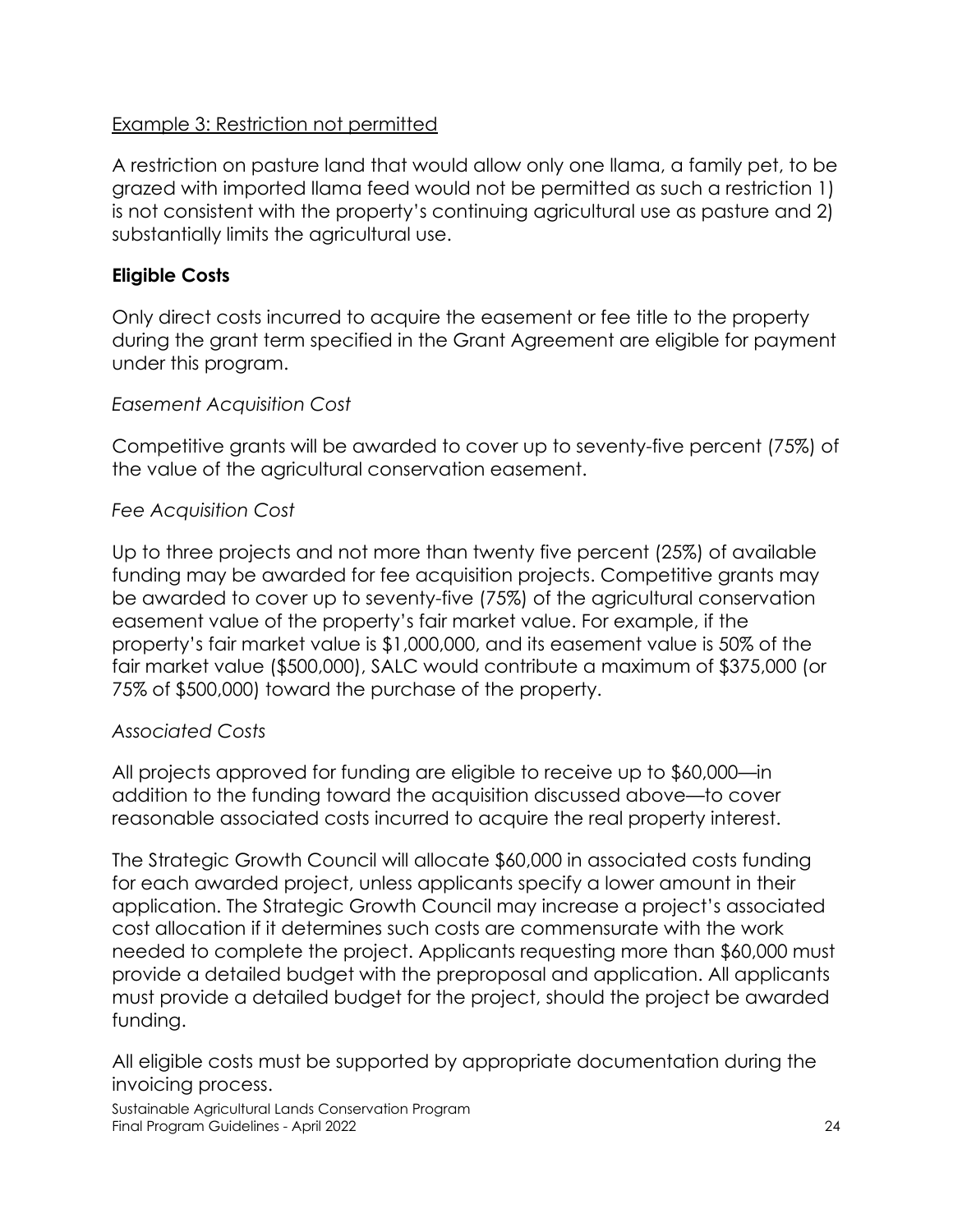| <b>Eligible Associated Costs</b>                                                                                                                                                                                                                                                                                                                                                                                                                                                                                                                                                                                                                                                                                                         | <b>Ineligible Associated Costs</b>                                                                                                                                                                                                                                                                                                                                                                                                                                                                                                                                                                                                                                                                                                                                                                                            |
|------------------------------------------------------------------------------------------------------------------------------------------------------------------------------------------------------------------------------------------------------------------------------------------------------------------------------------------------------------------------------------------------------------------------------------------------------------------------------------------------------------------------------------------------------------------------------------------------------------------------------------------------------------------------------------------------------------------------------------------|-------------------------------------------------------------------------------------------------------------------------------------------------------------------------------------------------------------------------------------------------------------------------------------------------------------------------------------------------------------------------------------------------------------------------------------------------------------------------------------------------------------------------------------------------------------------------------------------------------------------------------------------------------------------------------------------------------------------------------------------------------------------------------------------------------------------------------|
| Fully-burdened applicant staff time<br>$\bullet$<br>for:<br>deed negotiations<br>title work<br>project mapping<br>appraisal review and<br>coordination<br>SALC-required reporting<br>$\bullet$<br>Technical and legal consulting<br>$\bullet$<br>Appraisal<br>$\circ$<br>Preliminary title report<br>$\bullet$<br><b>Baseline conditions report</b><br>$\bullet$<br>Escrow fees<br>$\bullet$<br>Title insurance fees<br>$\circ$<br>Property boundary survey(s)<br>$\circ$<br><b>Building Envelope survey(s)</b><br>$\circ$<br>Environmental site assessment(s)<br>$\circ$<br>Mineral remoteness evaluation(s)<br>$\circ$<br>Tribal consultation(s)<br>$\circ$<br><b>Conservation Management Plan</b><br>$\circ$<br>Carbon Farm Plan<br>O | Costs incurred outside the grant term<br>$\bullet$<br>Indirect or overhead costs<br>$\circ$<br><b>Travel</b><br>$\mathbf{o}$<br>Ceremonial expenses<br>$\bullet$<br>Expenses for publicity<br>$\bullet$<br>Bonus payments of any kind<br>$\circ$<br>Interest expenses<br>$\bullet$<br>Damage judgments arising from the<br>$\bullet$<br>acquisition, construction, or equipping<br>of a facility, whether determined by<br>judicial process, arbitration,<br>negotiation, or otherwise<br>Services, materials, or equipment<br>$\circ$<br>obtained under any other State<br>program<br>Real estate brokerage fees and/or<br>$\circ$<br>expenses<br>Stewardship or legal defense funds<br>$\circ$<br><b>CEQA</b> documentation<br>$\bullet$<br>Food or beverages (whether or not<br>$\bullet$<br>incurred as part of meetings, |
|                                                                                                                                                                                                                                                                                                                                                                                                                                                                                                                                                                                                                                                                                                                                          | workshops, training, ceremonies, or<br>other events)                                                                                                                                                                                                                                                                                                                                                                                                                                                                                                                                                                                                                                                                                                                                                                          |

*Conservation Management Plans and Carbon Farm Plans*

All projects awarded funding are eligible to receive up to \$10,000, in addition to the funding toward the acquisition and associated costs discussed above, to develop a conservation management plan for the property, or up to \$10,000 to develop a carbon farm plan for the property.

Minimum conservation management plan and carbon farm contents are set forth in Appendix L.

# **Match**

Applicants must identify all existing or potential match funders in their preproposals and applications. Applicants cannot utilize other Departmentadministered program funding as match toward the purchase price of the property interest.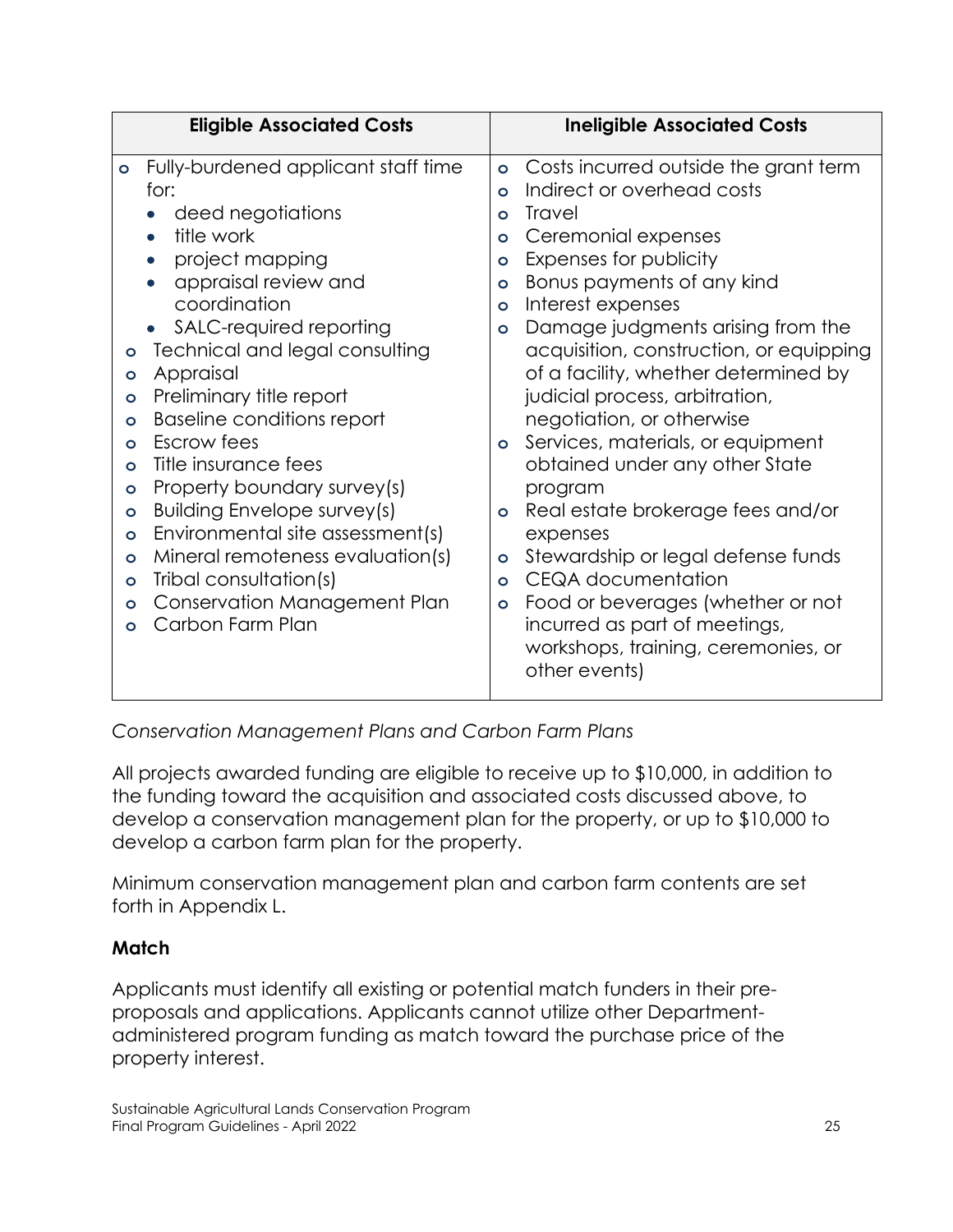CARB encourages all agencies that administer California Climate Investments programs to coordinate investments and leverage funds where possible to provide multiple benefits and to maximize benefits. To aid SALC's efforts to coordinate investments and leverage funds as recommended by CARB, applicants pursuing project funding through other California Climate Investments programs should indicate which programs they are applying to, and whether such applications are for funding in lieu of or as match to SALC funding, in their application.

## **Initial Screening–Pre-proposals**

Because the acquisition grant application process entails a significant amount of work, applicants are required to submit a pre-proposal to the Department prior to applying.

A pre-proposal consists of a structured summary of the proposed acquisition project; preliminary title report(s) less than twelve months old; an initial assessment of title concerns; as well as maps of the project boundaries, location, and proposed or existing building envelopes. Applicants are highly encouraged to submit a plotted easements map with their title report to facilitate the Department's title review.

The preliminary title report requirement may be deferred on a case-by-case basis with justification from the applicant and at the discretion of SALC staff. Applicants who are unable to obtain a current preliminary title report for their project prior to the pre-proposal deadline should contact SALC staff prior to submitting their project to discuss deferral of this requirement.

The pre-proposal worksheet is available in Appendix B.

Department grant managers will utilize pre-proposal information to assist the applicant in determining whether the project meets the Eligibility Criteria; identifying what, if any additional information will be needed in the full application; and ascertaining whether the project has title complexities that may impact the project or other issues.

#### **Eligibility and Selection Criteria for Agricultural Conservation Acquisitions**

The Eligibility Criteria are informed by the GHG reduction requirement associated with use of Greenhouse Gas Reduction Funds, Civil Code [section 815](https://leginfo.legislature.ca.gov/faces/codes_displayText.xhtml?lawCode=CIV&division=2.&title=2.&part=2.&chapter=4.&article=)  [et seq.](https://leginfo.legislature.ca.gov/faces/codes_displayText.xhtml?lawCode=CIV&division=2.&title=2.&part=2.&chapter=4.&article=) (Conservation Easements), and the Department's California Farmland Conservancy Program. The information submitted in the application package should demonstrate how effectively the proposal will meet the SALC goals and objectives, criteria, and readiness requirements.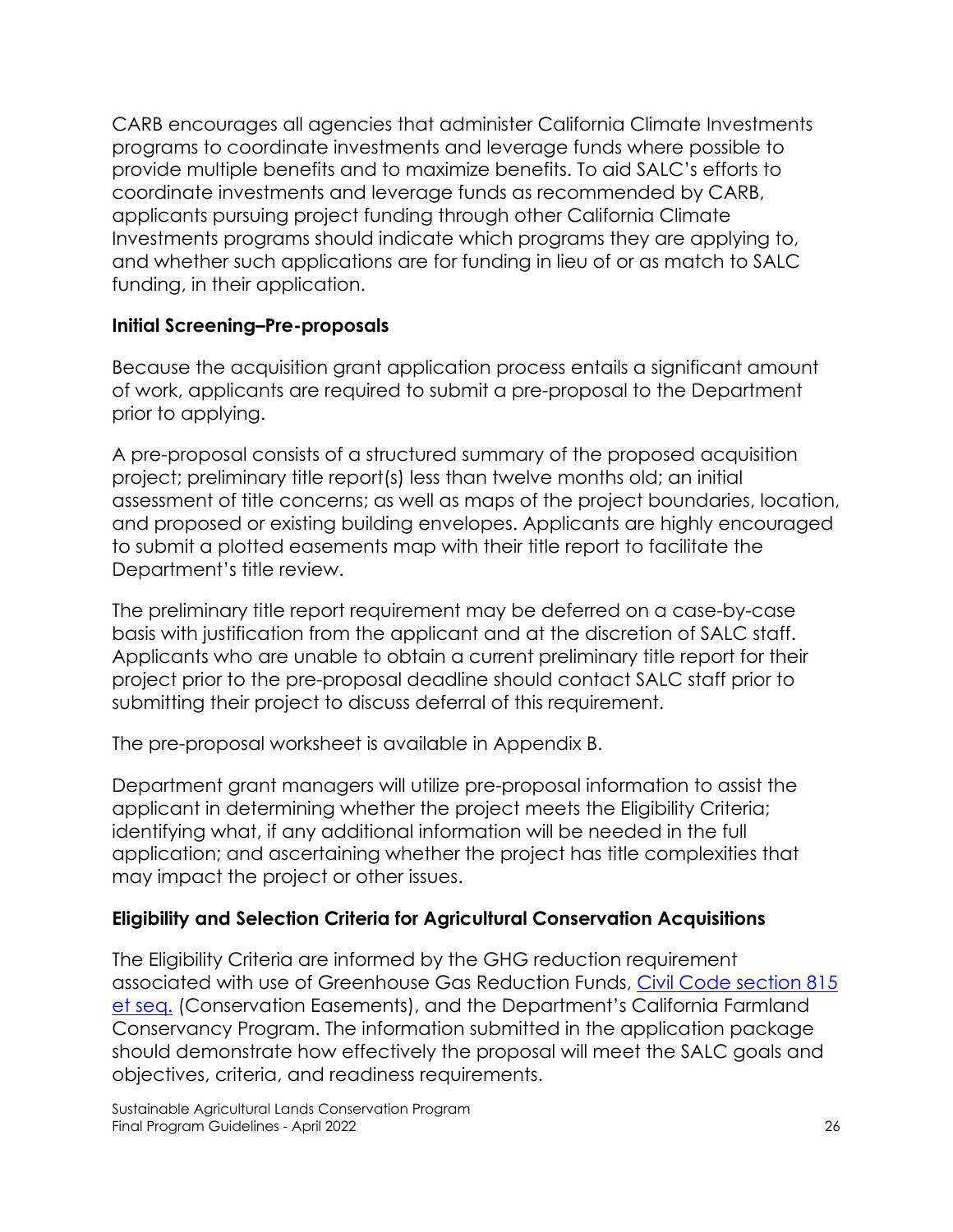Projects must meet all Eligibility Criteria to be considered for funding.

# **Eligibility Criteria**

- **1.** The application is for an Eligible Project.
- **2.** The applicant(s) is/are an Eligible Applicant.
- **3.** The proposed acquisition is not part of a local government's condition placed upon the issuance of an entitlement for use of a specific property.
- **4.** The property has no known agricultural constraints (e.g., due to soil or water contamination).
- **5.** Protection of the property will support infill and compact development.
- **6.** The proposal will support the implementation of an adopted or draft Sustainable Communities Strategy or, if a Sustainable Communities Strategy is not required for a region by law, a regional plan that includes policies and programs to reduce greenhouse gas emissions.
- **7.** The project is consistent with [California's Planning Priorities](https://leginfo.legislature.ca.gov/faces/codes_displaySection.xhtml?lawCode=GOV§ionNum=65041.1)
- **8.** The property is in an area with the necessary market, infrastructure, and agricultural support services to support long-term commercial agricultural production.\*
- **9.** The property is expected to continue to be used for, and is large enough to sustain, commercial agricultural production.\*
- **10.** The project demonstrates that it will achieve a reduction in GHG emissions.
- **11.** The property is under pressure of being converted to non-agricultural uses.
- **12.** For local government applicants only: The local government applicant has not acquired, nor proposes to acquire, the interest in real property through the use of eminent domain, unless requested by the owner of the land.
- \* Acquisitions to promote healthy trees, shrubs, and perennial forbs for the cultivation of traditional foods, herbal medicine, fibers (such as basketry material), and dyes, and where the applicant or co-applicant is a California Native American tribe, are exempt from requirements related to commercial agricultural production.

Projects that meet all the Eligibility Criteria will then be evaluated based on readiness and the extent to which they address the program's Selection Criteria. Projects that receive an A or B Readiness Ranking will be ranked against one another based on their Selection Criteria score. Projects with Readiness Ranking C may be evaluated if funding allows. Projects with Readiness Ranking D will not be funded through SALC in the current round and will not be further evaluated.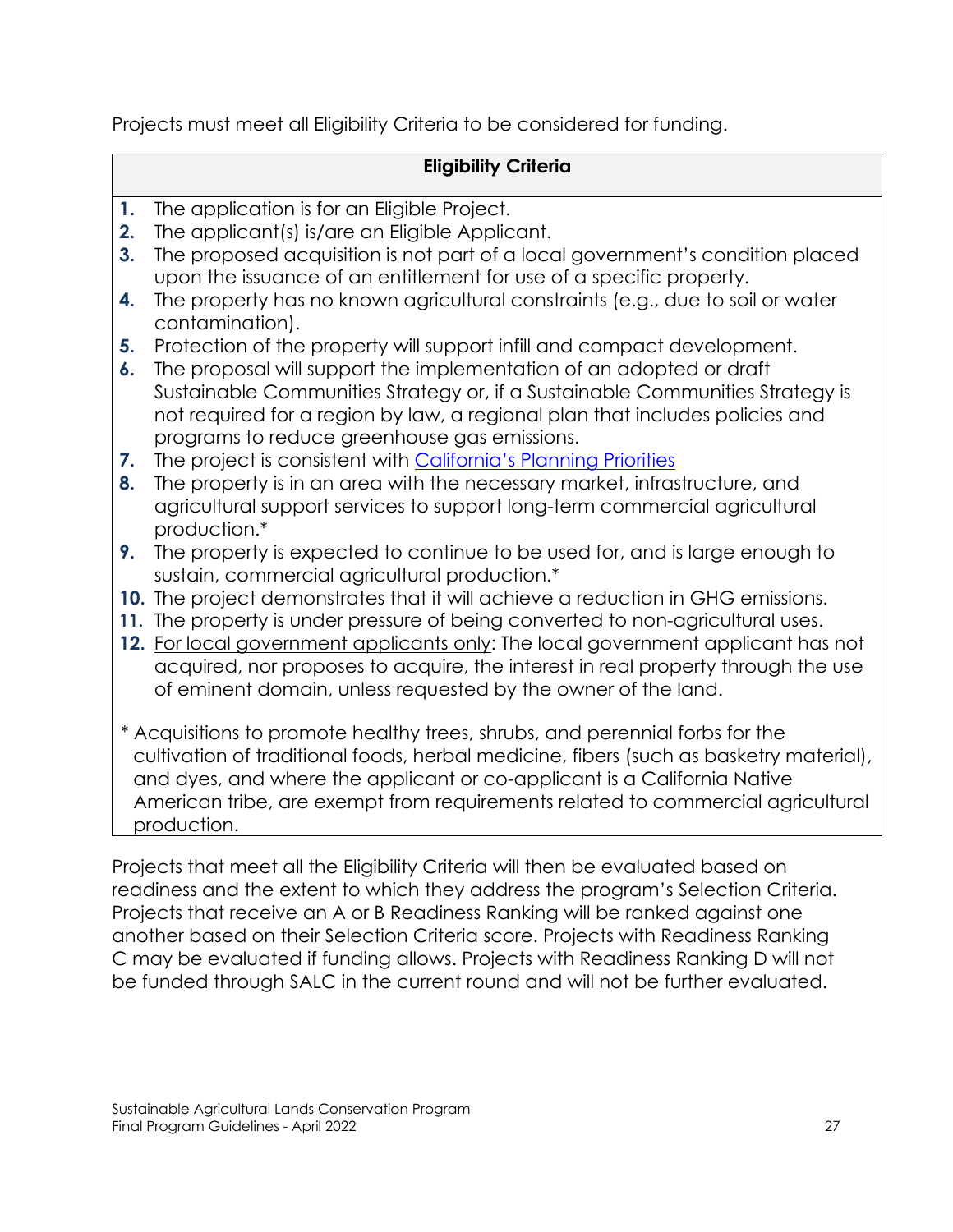|   | <b>Acquisition Readiness Ranking</b>                                                                                                                                                                                                                                                       |
|---|--------------------------------------------------------------------------------------------------------------------------------------------------------------------------------------------------------------------------------------------------------------------------------------------|
| A | Project ready (match funding for easement acquisition<br>secured, if applicable; no title concerns, or defined plan to<br>address title concerns prior to close of escrow that is<br>acceptable to Department; project structure clearly defined;<br>and reserved rights clearly defined). |
| B | Project feasible but requires resolution of specific issues (e.g.,<br>match funding identified or applied for but not secured;<br>contingencies in project structure and/or reserved rights).                                                                                              |
|   | Larger potential issue/resolution concerns (no match identified;<br>project structure unclear; or reserved rights unclear).                                                                                                                                                                |
| D | Project not ready (e.g., plan to address title concerns is<br>insufficient, nonexistent, or unlikely to resolve concerns prior to<br>close of escrow).                                                                                                                                     |

The following table outlines the Selection Criteria by which eligible projects ranked A, B, or C will be scored using the Selection Criteria and ranked based on their score. Applications will be awarded points for each Selection Criteria on a sliding scale from zero to the number listed in the Selection Criteria table. All information submitted in the application package will be used by reviewers to evaluate the proposal and should demonstrate how effectively the proposal meets SALC goals and objectives.

| <b>Agricultural Use</b>                                                                                                                                                                                                                                                                                                                                                                                                                                                  |     |
|--------------------------------------------------------------------------------------------------------------------------------------------------------------------------------------------------------------------------------------------------------------------------------------------------------------------------------------------------------------------------------------------------------------------------------------------------------------------------|-----|
| The extent to which the proposed project will support long term,<br>economically viable, commercial agricultural production. For projects where<br>the easement is to conserve land for the cultivation of traditional tribal foods,<br>herbal medicine, fibers (such as basketry material), and/or dyes, the project<br>will be scored based on the extent to which it supports sustainable<br>management of cultural resources of historical importance to the tribe.  | /30 |
| <b>Support for Infill/Risk of Conversion</b>                                                                                                                                                                                                                                                                                                                                                                                                                             |     |
| The extent to which the project supports infill and compact development<br>and is underpressure of conversion to non-agricultural uses, particularly<br>residential or rural residential uses in the near future.                                                                                                                                                                                                                                                        | /30 |
| <b>Other Program Goals</b>                                                                                                                                                                                                                                                                                                                                                                                                                                               |     |
| The extent to which the project meets program goals not scored in other<br>sections, including contributing to carbon neutrality and building climate<br>resilience, supporting sustainable land management, reducing risk from<br>extreme climate events, contributing to the State's effort to combat climate<br>change, supporting coordinated land use planning, safeguarding the State's<br>economic sustainability and food security, and protecting biodiversity. | /20 |
| Equity                                                                                                                                                                                                                                                                                                                                                                                                                                                                   |     |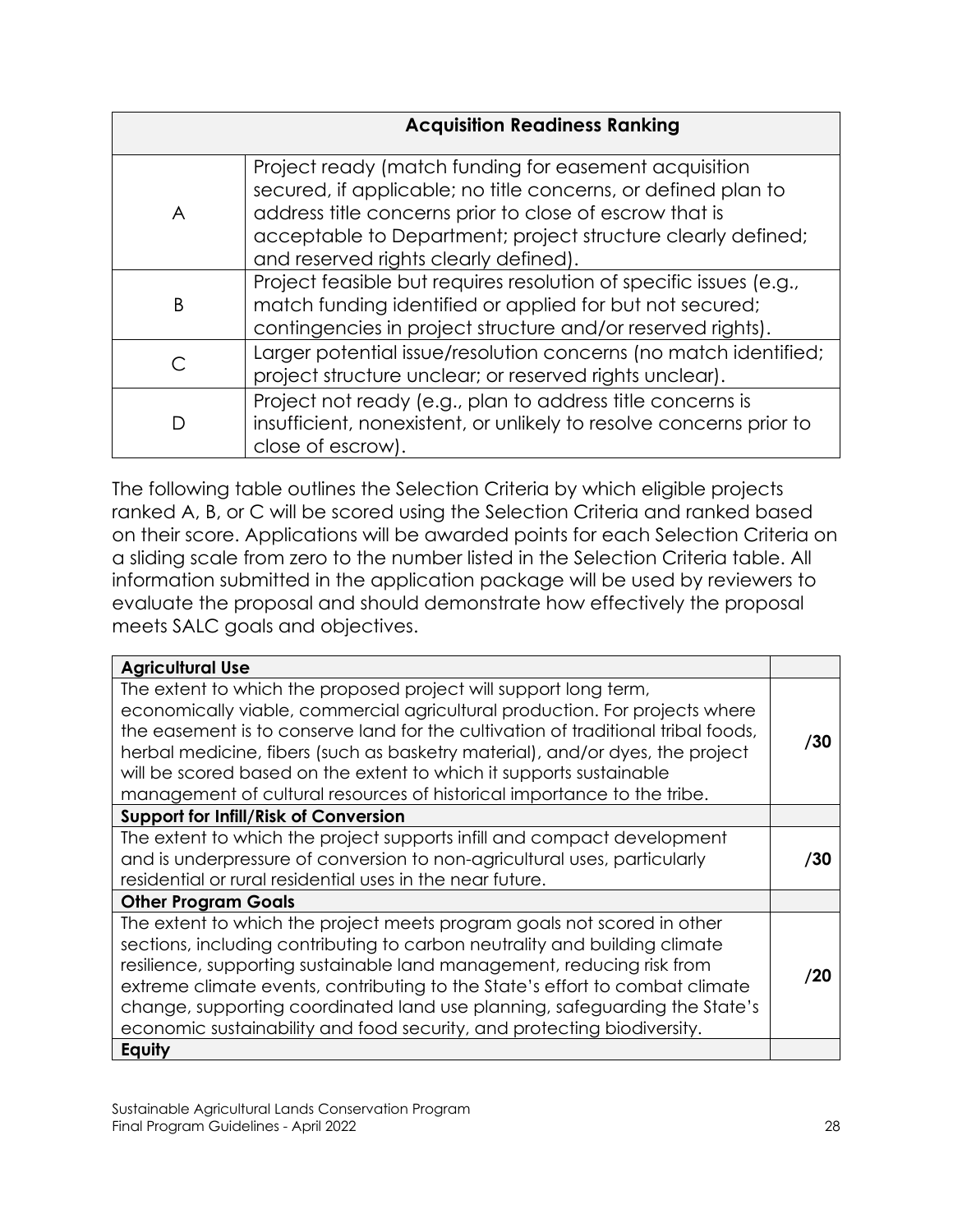| The extent to which the proposed project will advance equity and<br>opportunity.                                                                                                   | /15 |
|------------------------------------------------------------------------------------------------------------------------------------------------------------------------------------|-----|
| <b>Other Co-benefits</b>                                                                                                                                                           |     |
| The extent to which the proposed project provides co-benefits to the State<br>beyond the program goals, including environmental, economic, public<br>health, or other co-benefits. | 75  |
| Total                                                                                                                                                                              |     |

## *Agricultural Use*

Factors considered when scoring this section include soil quality and water availability and quality.

Projects with better soil quality, as determined using the Farmland Mapping and Monitoring Program data for irrigated land and Natural Resources Conservation Service gSSURGO data for rangeland, will score more points.

Water availability and quality will be evaluated as it relates to the current and foreseeable agricultural use on the property. Projects in high and medium priority groundwater basins, as defined by the Sustainable Groundwater Management Act (SGMA), will be evaluated based on the type and diversity of water sources available on the property, with projects with a diversity of water sources scoring more points.

#### *Support for Infill and Risk of Conversion*

Factors considered when scoring this section may include:

- the likelihood that the property will be converted or is adjacent to lands likely to be converted to residential or rural residential uses in the near future
- whether the property acts as or adds to a community separator or greenbelt
- Relevant land conversion and development trends in the region, including parcelization, changes in land use, housing development patterns, and increasing housing costs
- Commute times to job centers
- Development rights associated with and developability of the property, including minimum zoning, ordinances/regulations that may limit development, and landscape factors that may impede development
- Whether existing and/or planned transportation infrastructure promote sprawl development in the region
- Access to broadband.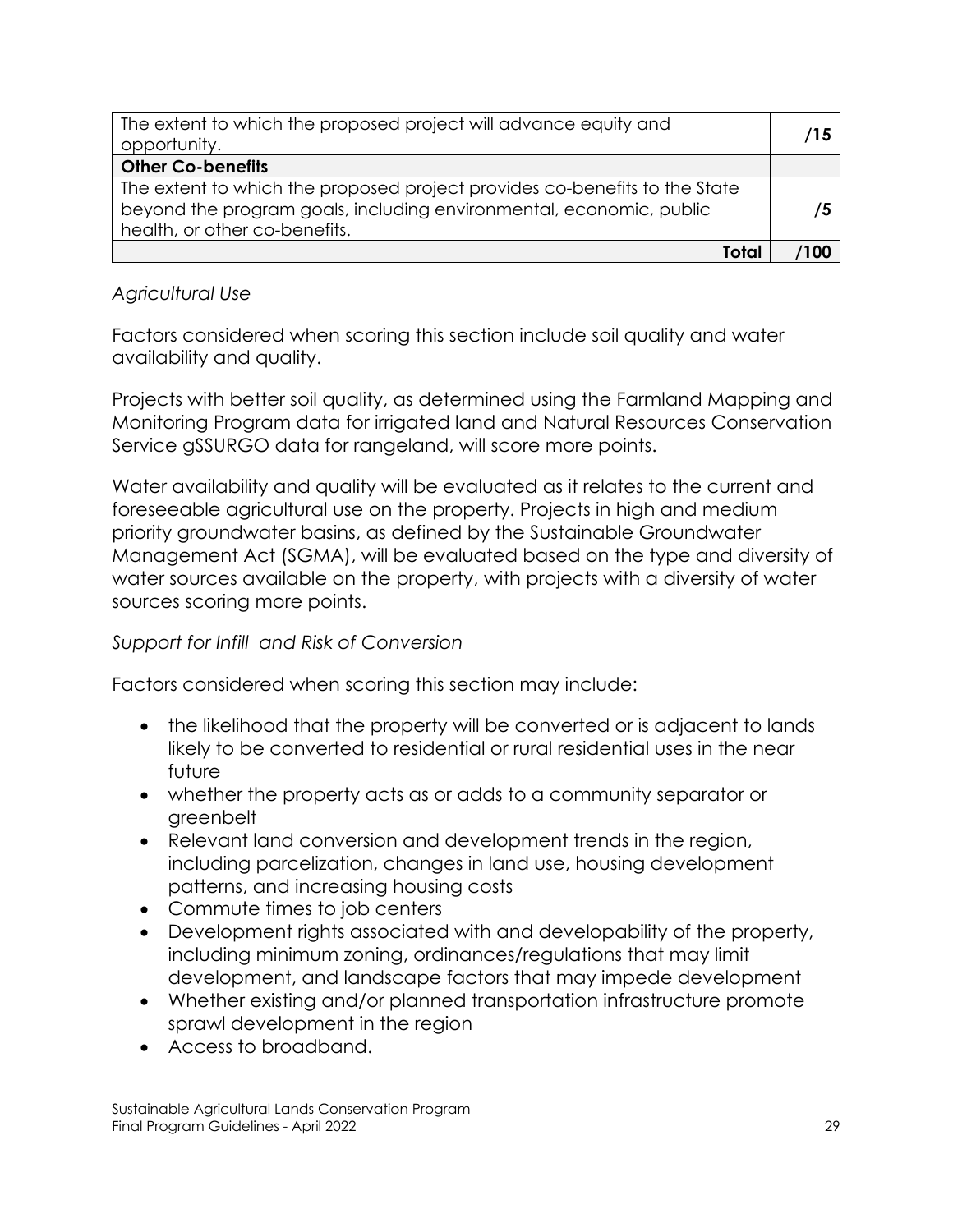## *Other Program Goals*

Factors considered when scoring this section include the number of goals addressed, as well as the extent to which a project meets individual goals. Projects that meet one goal very well will score better than projects that superficially meet multiple goals. Goals scored in other sections of the rubric will not be scored in this section.

## *Equity*

Factors considered when scoring this section include:

- whether the project provides meaningful benefits to a priority population, as defined in these Guidelines
- whether the project provides secure land tenure to a beginning or Veteran farmer or rancher, a farmer or rancher who is a member of a Federally recognized or non-federally recognized California Native American tribe on the contact list maintained by the Native American Heritage Commission, or a farmer or rancher who is a member of a priority population, as defined in these Guidelines
- whether the project is led by or conducted in partnership with a California Native American tribe to increase that tribe's ownership, co-management of, or access to natural lands and cultural resources.

# *Other Co-Benefits*

Factors considered when scoring this section include the number of co-benefits provided, as well as the extent to which a project provides individual cobenefits. Projects that provide one co-benefit very well will score better than projects that superficially provide multiple co-benefits. Items scored in other sections of the rubric will not be scored in this section.

Selection for funding may not be determined by a project's selection criteria score alone. Projects that meet the program's investment targets for priority populations and tribes will be granted priority for funding independent of the selection criteria so long as they first meet the program's eligibility criteria and readiness requirements. Should the number of projects that provide these benefits exceed the investment targets, those projects with the highest selection criteria scores sufficient to meet the targets will be given priority, while the remaining projects will be evaluated relative to the remaining applications submitted that round.

In determining which projects to award grant funding, the Strategic Growth Council may also consider factors including SALC's goals, avoided vehicle miles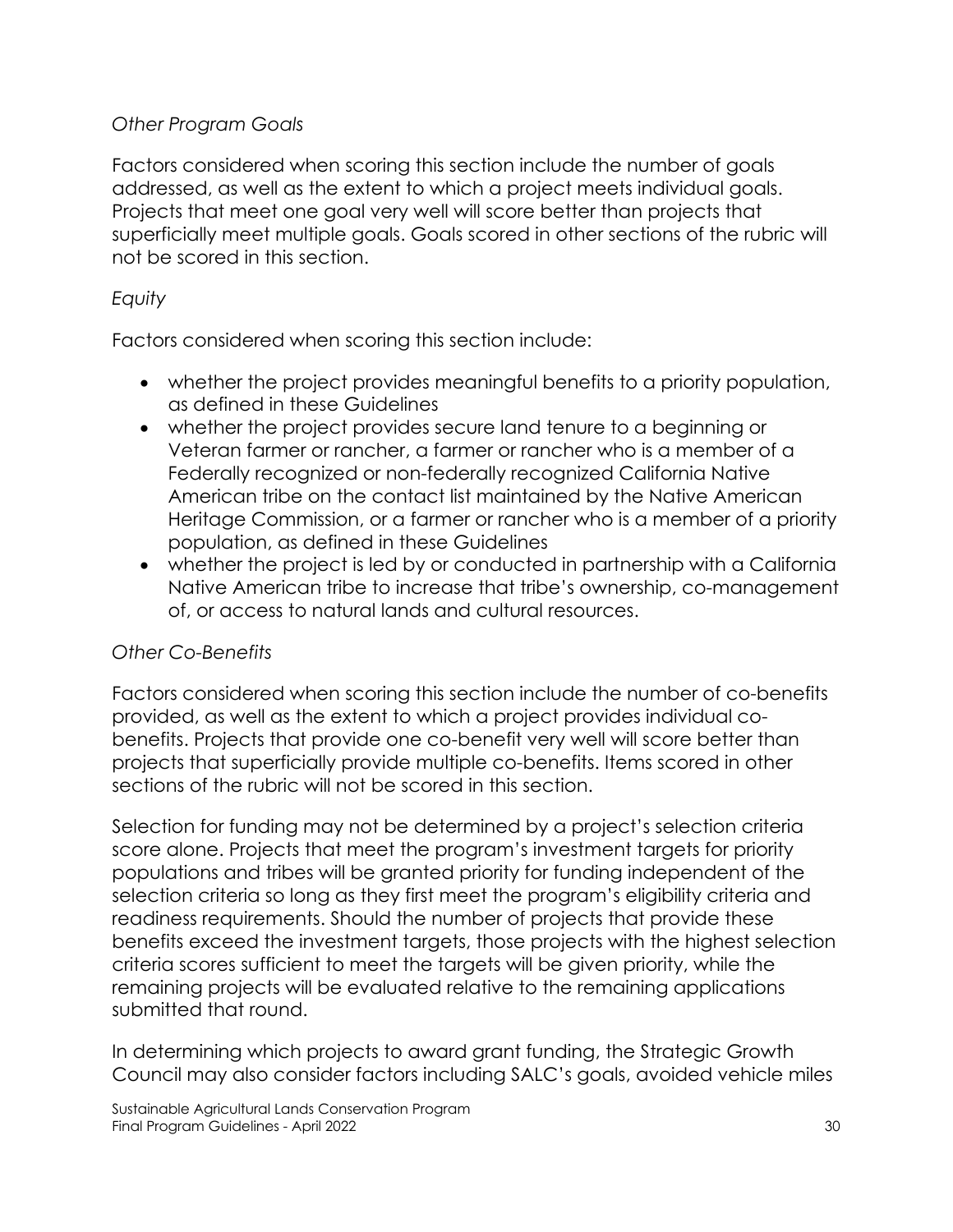traveled, geographic distribution of funds, the urgency of the project, the Strategic Growth Council's priorities, and the applicant's past performance in completing SALC grants or Department administered grants. Alternate projects may be identified for funding by the Strategic Growth Council in the current round of funding if funding becomes available. The Strategic Growth Council may award grants that partially fulfill an applicant's request.

#### **Application Review**

Applications for acquisition grants will be reviewed at least once per year, with the opportunity for additional cycles as funding and staff capacity allow. Additional application cycles will be announced on the Department's and Strategic Growth Council's websites at least 60 days in advance of the preproposal deadline.

Department staff are available prior to the application deadline to provide technical assistance to eligible applicants interested in applying. Pre-proposal forms are available as Appendix B. Application forms are available as Appendix C.

All pre-proposals and applications received by the Department will be evaluated based on the materials provided as of the pre-proposal and application deadlines, respectively. Materials not requested as part of the application process will not be reviewed. Department staff may review publicly available information as reasonable to verify the provided information.

Applicants interested in receiving technical assistance prior to submission of a pre-proposal may contact the Department with questions. Pre-proposals will be reviewed to determine project eligibility, and technical assistance provided to facilitate the development of competitive grant applications. Applicants will be notified regarding their project's eligibility following the pre-proposal review. Projects deemed eligible, or eligible with conditions, may be submitted as applications for further evaluation and scoring. In cases where reviewers have questions regarding eligibility or title concerns, proposers will be given the opportunity to respond to those concerns prior to an eligibility determination. For projects deemed eligible with conditions, applicants must provide substantive responses to the conditions identified in the pre-proposal feedback in their application in order for their application to be considered for funding.

Applications will be reviewed for completeness, readiness, and the extent to which they meet the Selection Criteria and address program priorities. Incomplete applications may not be evaluated or considered for funding at the sole discretion of the SGC.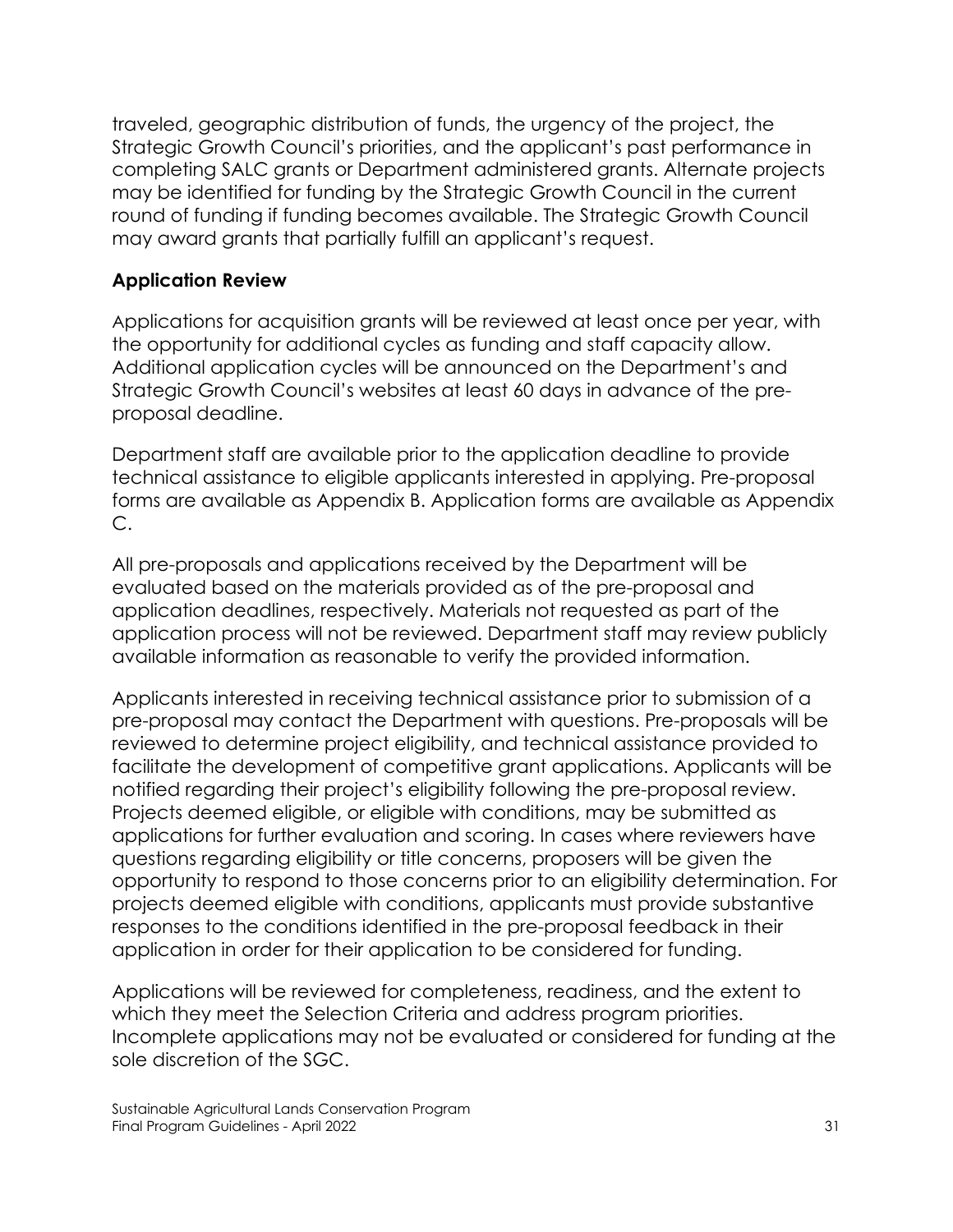Department staff will perform a site visit of each proposed project to verify the accuracy of and better understand the proposal, as well as to clarify any outstanding questions identified through the pre-proposal or application review. Applicants will be asked to arrange a tour of the property, which must be attended by a representative of the applicant and by the property owner or property owner representative. Department staff may conduct virtual site visits in lieu of in-person visits consistent with State guidance.

Following the Department's initial review of the projects in relation to the Eligibility Criteria, Selection Criteria, and Readiness Rankings, an Interagency Committee that includes Strategic Growth Council staff will review and evaluate all applications. This committee will make the final determination on which projects are recommended to the Strategic Growth Council for funding or as alternates.

## **Pre-proposal and Application Requirements**

This section provides additional information regarding the components of the pre-proposal and application.

## **Agricultural Conservation Acquisition Pre-proposals**

*(All components are required unless otherwise noted)*

- **o** Acquisition Summary Sheet
- **o** Documentation of Organizational Eligibility\* (documents differ for non-profit and governmental applicants)
- **o** Documentation of Organizational Capacity\*
- **o** Applicant-Landowner Letter of Intent
- **o** Preliminary Title Report, Underlying Documents, and Assessor's Parcel Maps
- **o** Project Boundary Map
- **o** Priority Population Benefits Table and supporting documentation *(only required if applying for priority population status)*
- **o** Associated Costs Budget Table *(only required if applying for more than \$50,000)*

**o** Narrative Questions

\*Applicant may certify that the most current versions of the starred documents are on file with the Department in lieu of submitting the documents themselves.

# **Agricultural Conservation Acquisition Applications**

*(All components are required unless otherwise noted)*

- **o** Grant Application Cover Sheet
- **o** Executive Summary (1-page maximum)
- **o** Acquisition Summary Sheet
- **o** Narrative Questions
- **o** Applicant Resolution of Support

Sustainable Agricultural Lands Conservation Program Final Program Guidelines - April 2022 32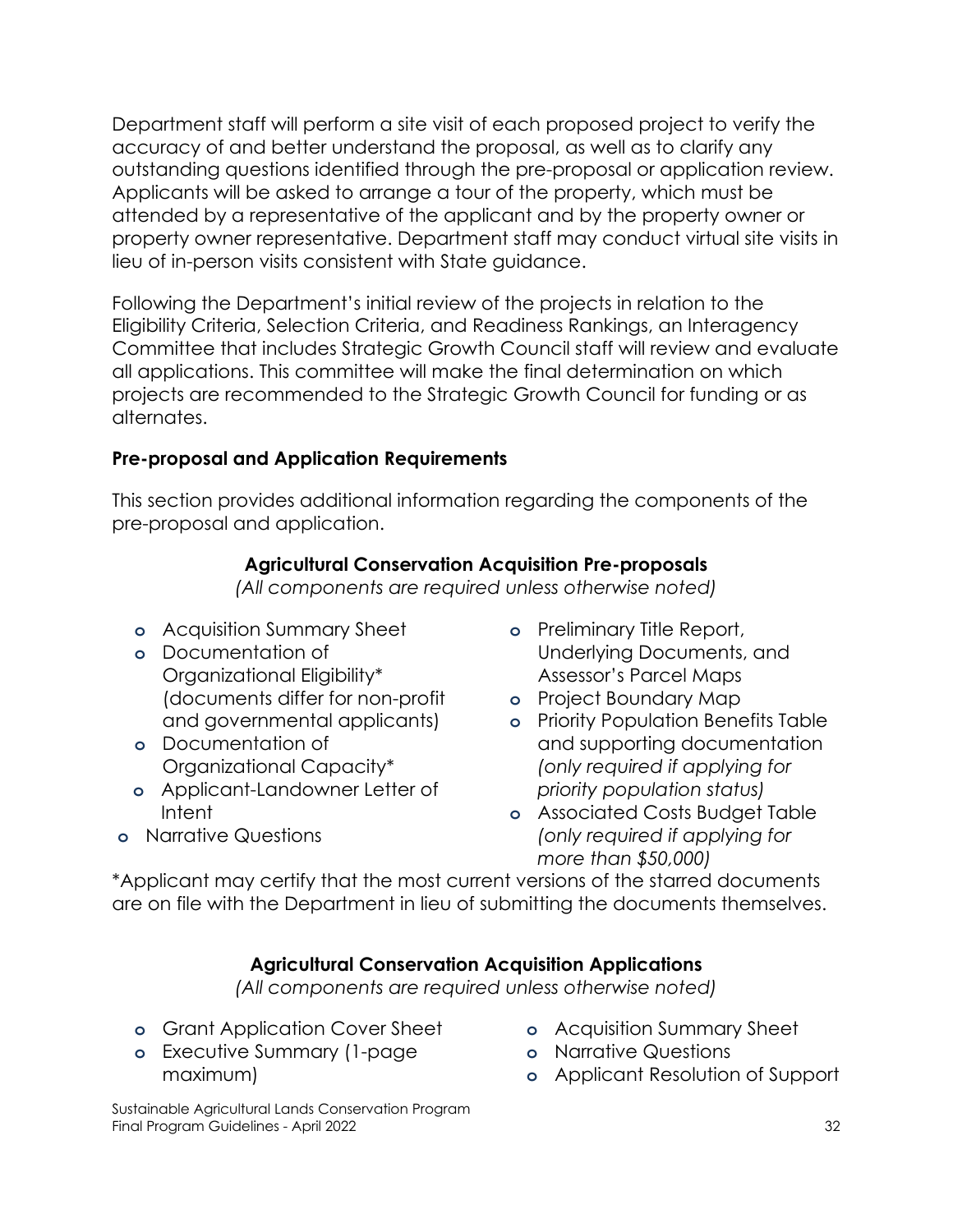- **o** Letter to Planning Director
- **o** Letter from Groundwater Water Sustainability Agency *(only required for projects in critically overdrafted basins)*
- **o** Updated Preliminary Title Report, Underlying Documents, and Assessor's Parcel Maps *(if requestedl)*
- **o** Appraisal or Support for Estimated Easement Value
- **o** Revised Project Boundary Area Map(s)
- **o** Revised Building Envelope Map
- **o** Revised Priority Population Benefits Table and supporting documentation *(only required if applying for priority population status)*

Applicants are required to notify the planning director of the county government within which the project is located about the application. Applicants with a project located within a city or city sphere of influence will need to notify both the relevant city and county. For all applications received, SALC will independently notify the local government's planning director. SALC will also notify the regional transportation planning agency responsible for the applicable sustainable communities strategy or regional transportation plan if a sustainable communities strategy is not required by law. These parties will have 30 days to provide comments regarding the application. SALC will make reasonable efforts to address concerns raised by these parties and may consider feedback in evaluating the application.

For applications where the intended holder of the real property interest is not the applicant, the applicant must provide the following from the intended holder of the real property interest in the pre-proposal:

- **o** Certification of Acceptance of Conditions of Funding
- **o** Documentation of Organizational Capacity
- **o** Documentation of Organizational Eligibility

The intended holder of the real property interest may certify that the most current versions of the relevant documents are on file with the Department in lieu of submitting the documents themselves.

The applicant must provide a Resolution of Support from the intended holder of the real property interest in the application.

Application materials can be found in Appendix C.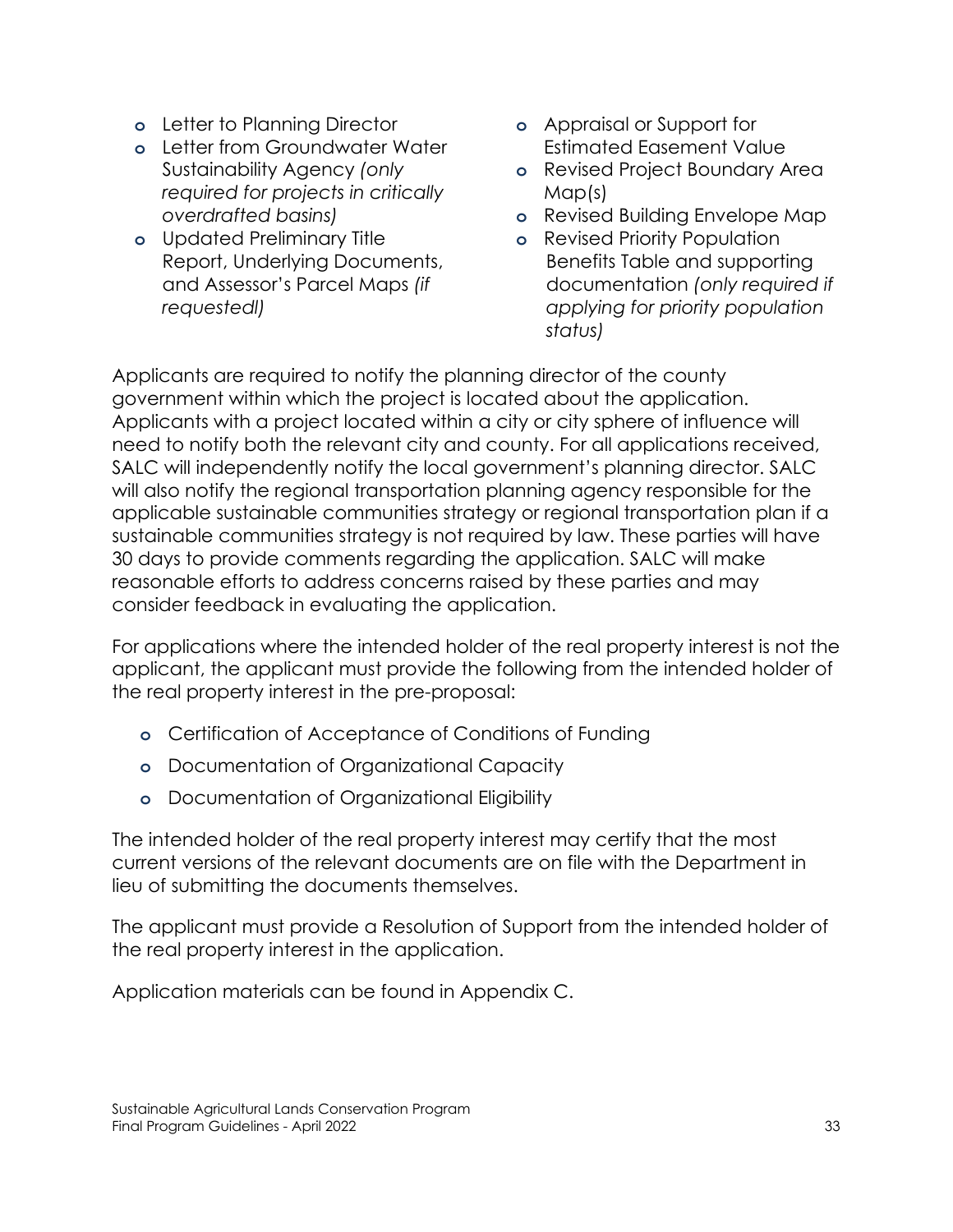# **General Information Regarding Agricultural Conservation Acquisition Requirements**

# *Conditions of Funding*

To receive funding from the SALC, the applicant must agree to the following conditions within their application and adhere to these conditions for the entirety of the grant term. Entrance into a grant agreement constitutes acceptance of the conditions of funding. Failure to adhere to these conditions throughout the grant term will result in loss of funding.

SALC's conditions of funding for **easement** acquisitions are as follows:

- **o** Clear title to the agricultural conservation easement can be conveyed at close of escrow.
- **o** The applicant and seller of the agricultural conservation easement agree to restrict the use of the land in perpetuity.
- **o** If the Department is funding preparation of a conservation management plan or carbon farm plan, the Department has approved the plan.
- **o** If agricultural intensification restrictions on non-cultivated land are proposed:
	- The restriction will be consistent with the property's continuing agricultural use, and
	- Agricultural use of the property will not be substantially impaired
- **o** For projects where the property includes forest lands, the project will comply with [Civil Code Section 815.11.](https://leginfo.legislature.ca.gov/faces/codes_displaySection.xhtml?lawCode=CIV§ionNum=815.11.)
- **o** The total purchase price of the proposed easement shall not exceed the appraised fair market value of the easement.
- **o** The easement appraisal must comply with the Department's published Overview and Preparation of Agricultural Conservation Easement Appraisals.
- **o** The appraisal used to establish the easement value must be approved by DGS and the Department.

SALC's conditions of funding for **fee** acquisitions are as follows:

- **o** Clean title to the property can be conveyed at close of escrow.
- **o** A Notice of Unrecorded Grant Agreement and an Irrevocable Offer to Convey Title in Fee will be recorded concurrently with the grant deed.
- **o** The title to the property will be encumbered in perpetuity with the following covenants that run with the land:

Sustainable Agricultural Lands Conservation Program Final Program Guidelines - April 2022 34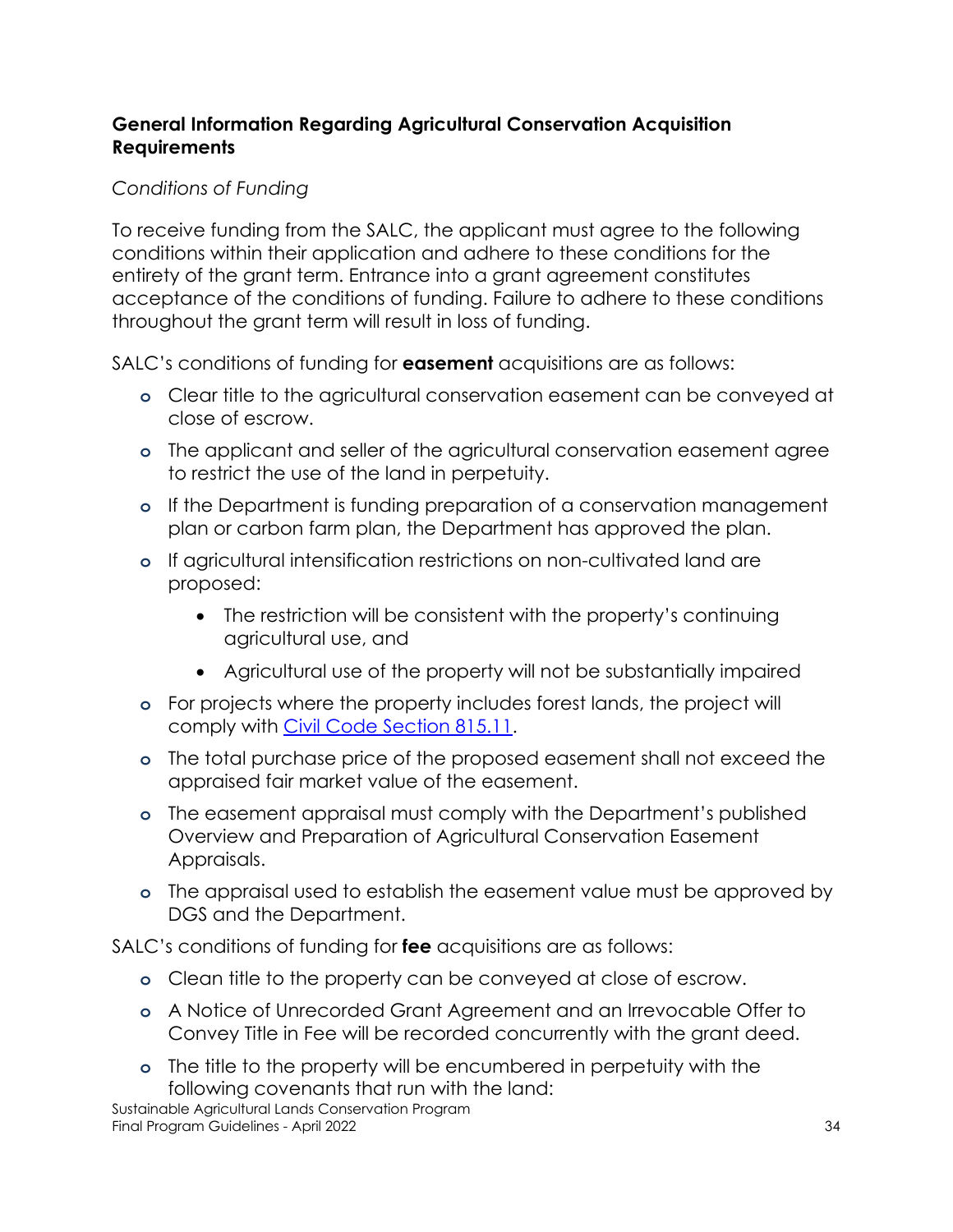- The property must actively be used for agricultural uses,
- Prohibits permanent severance of water rights from the fee,
- Restricts development potential on the property consistent with an agricultural conservation easement,
- Until such time as the property is sold subject to an agricultural conservation easement, a proportion of the net proceeds from the lease revenue equal to the proportion of SALC funds used to purchase the property will be reinvested only in improvements on the purchased property or in pursuit of agricultural conservation easements in the region,
- From the subsequent fair market sale of the burdened fee title, the state must be paid its proportionate share of the net proceeds within 30 days of close of escrow,
- At least once every twelve months, the interest holder shall report to the Department certifying that the conditions of the deed are being upheld. The report must include an account of how each covenant is being upheld, including documentation of income generated from leasing the property and documentation of agricultural use on the property, and
- At least once every twelve months, the interest holder shall allow the Department access to the property for the purposes of monitoring and verifying compliance with the terms of the deed.
- **o** Except where the buyer is a tribe or tribal non-profit with 501(c)3 status, the buyer agrees to lease the property to one or more private operators for agricultural use or to sell the property to a private operator. The property must be leased within a commercially reasonable time after purchasing the property. If the applicant intends to sell the property as part of this conservation transaction, they must sell the property within 3 years of purchase. This requirement does not preclude the applicant from electing to sell the conserved property, with deed restrictions in place, at a later date.
- **o** Should the property be resold, it will be sold subject to a conservation easement
- **o** If the Department is funding preparation of a conservation management plan or carbon farm plan, the Department approves the plan within one year of close of escrow on the purchase.
- **o** If agricultural intensification restrictions on non-cultivated land are proposed: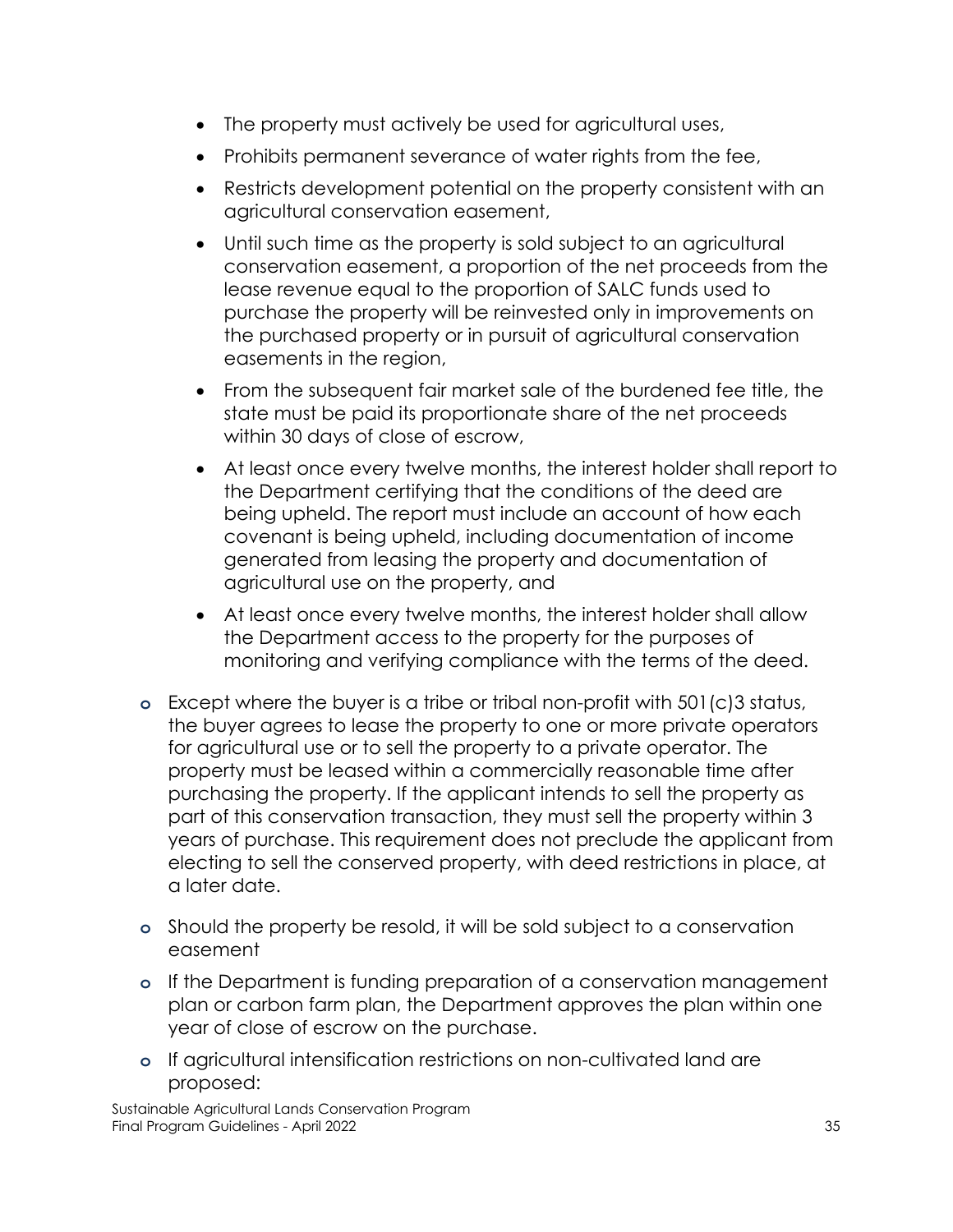- The restriction will be consistent with the property's continuing agricultural use, and
- Agricultural use of the property will not be substantially impairedThe total purchase price of the proposed acquisition shall not exceed the appraised fair market value of the property.
- **o** The appraisal used to establish the easement value (for the purposes of determining Department funding) and the fair market value of the property must comply with DGS standards and must be approved by DGS and the Department.
- **o** The grant deed, including any exhibits, must be approved by the Department.

## *Property Restrictions*

## Deed Language

SALC staff developed deed language to address important terms and conditions that should be contained within each SALC-funded acquisition deed. Applicants are encouraged to review this language and discuss it with landowners and appraisers early in the process. Grantees will be required to obtain Department approval of the deed prior to disbursal of the acquisition funding. This language may be updated periodically and is available on the [Department website](https://www.conservation.ca.gov/dlrp/grant-programs/Pages/grant.aspx) or upon request.

# *Property Valuation*

# Appraisals

A current appraisal will be required to determine the fair market value of the property interest to be acquired, which will be used to determine the state's contribution to the acquisition.

All appraisals are subject to review and approval by the Department and the California Department of General Services Real Estate Services Section (DGS). The grant will only fund the appraisal that establishes the acquisition value used to complete the transaction. This cost will only be covered if the project is approved for funding, the appraisal is approved by the state, and the grantee requests Department reimbursement of associated costs in the grant application. In no situation shall the purchase price be greater than the appraised fair market value of the interest to be acquired.

The appraisal should be submitted prior to close of escrow, and with sufficient time for Department and DGS review.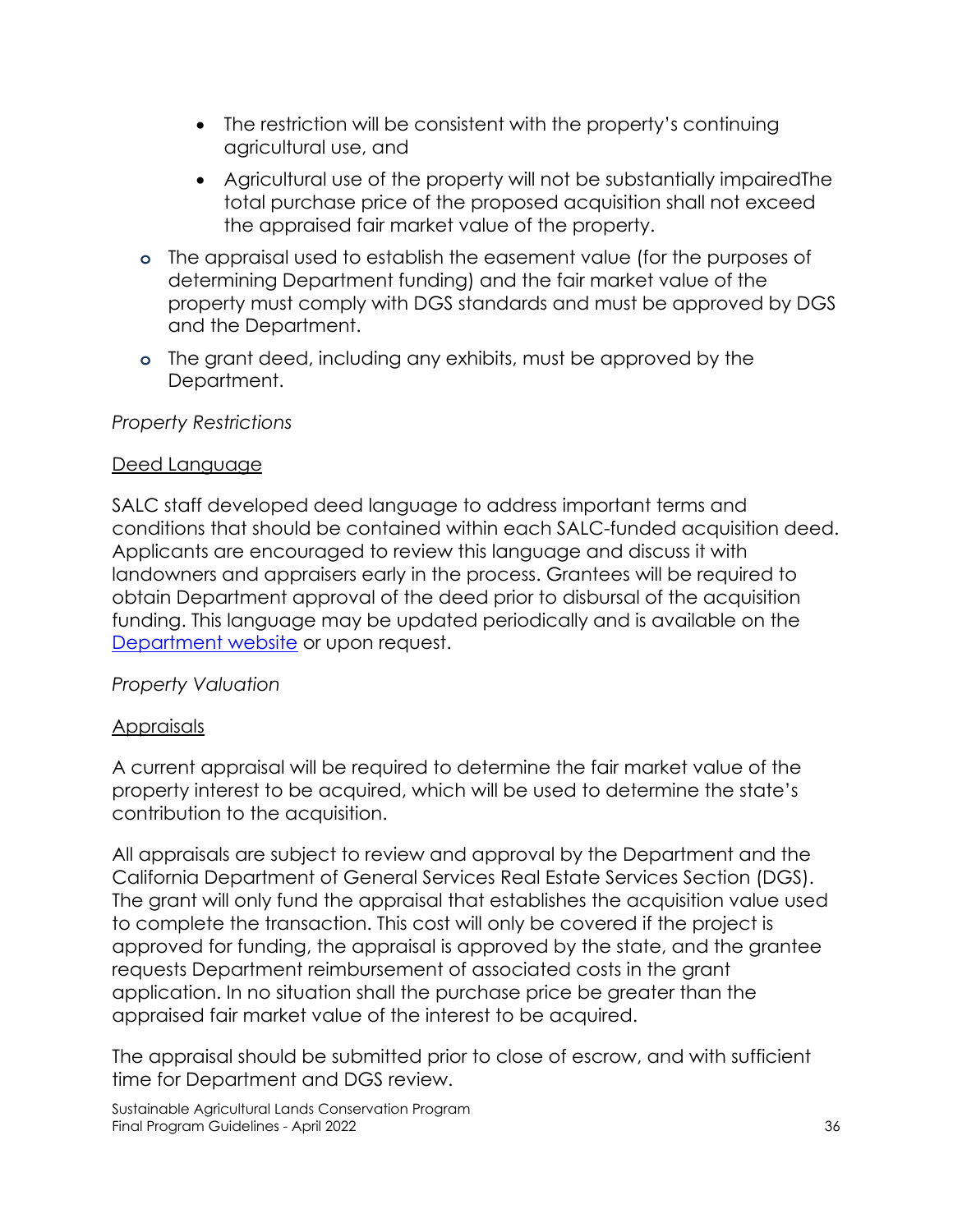If the project is approved, funding is available, and the appraisal contains a value that is higher than the estimate provided in the application, then, upon request by the grantee, awards may be increased:

**o** up to fifteen percent (15%) of the total grant award at the discretion of the Strategic Growth Council Executive Director. The Executive Director will report any award increases granted to the Council.

In no case shall the SALC contribution to the purchase price exceed seventyfive percent (75%) of the appraised easement value, except if the project met the requirements for reduced match at the time of award. Funding for any such increases in award amounts will be allocated either from existing non-allocated funds or from future allocations. Projects that receive award augmentations from future allocations will not be required to participate in any additional competitive solicitation processes. Any additional increase in valuation above fifteen percent (15%) will need to be covered by a landowner bargain sale (donation) or by other match funders.

Savings that result from an appraised value that is lower than the applicant's estimated value may be apportioned to the participating funders to preserve the match.

The applicant must select and retain an independent, certified appraiser to appraise the subject property. For both easement and fee purchases, the appraiser must use the "before and after" method of valuation to calculate the difference between the fair market value and the restricted value. The "before and after" method evaluates the property's market value under two scenarios: first, the current market value without restriction; and second, the diminished value as though encumbered by an agricultural conservation easement. The Department has developed a resource for appraisers and applicants, entitled Overview and Preparation of Agricultural Conservation Easement Appraisals, which is available on the Department website.

Applicants are encouraged to thoroughly discuss the restrictions and permitted uses associated with the proposed acquisition with the landowner and appraiser early in the appraisal process. Applicants should advise appraisers and landowners that appraisals are public records under the California Public Records Act of 1968 (Chapter 3.5 of Division 7 of Title 1 of the Government Code, commencing with §6250). Major considerations such as reserved home sites or other areas that will not be utilized exclusively for agriculture must be confirmed prior to and be identified in the appraisal, as they will likely affect the easement valuation. Subsequent changes to proposed restrictions or permitted uses may necessitate an update to the appraisal.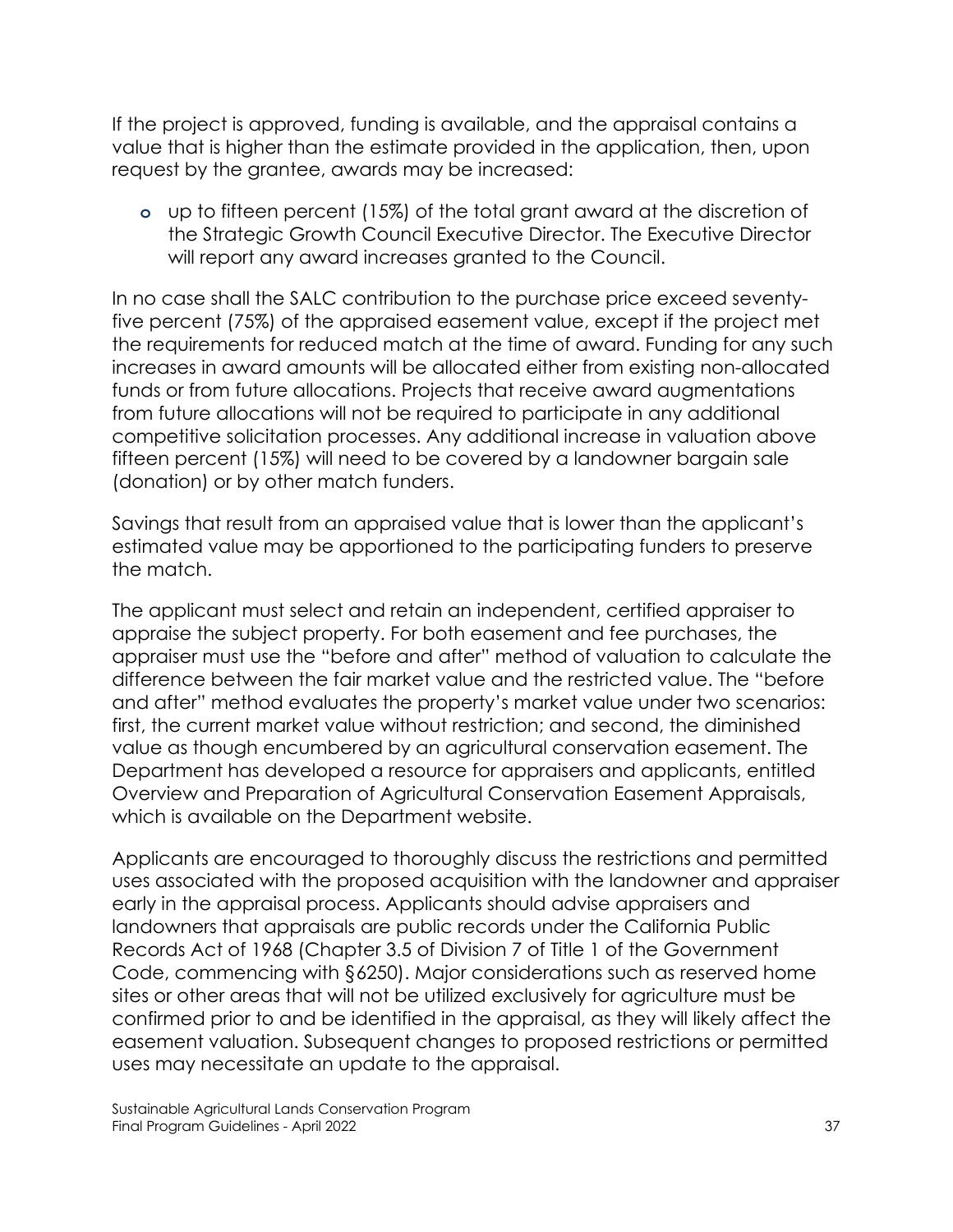If a significant amount of time (12 months or more) transpires between the effective date of the appraisal and the anticipated escrow closing date, applicants may be required to obtain a new appraisal.

#### Use-Based IRS Deductions

If a landowner seeks tax benefits from the Internal Revenue Service in return for the charitable donation of an easement or portion thereof, the timing and requirements of the easement appraisal are critical. See a tax attorney or accountant for more information—the Department is not able to provide the applicant or landowner with assistance relating to this or other tax-benefits. A "special use valuation" and qualified IRS deduction may affect the easement valuation.

#### *Title Considerations*

#### Due Diligence

Clean title is required to protect the state's investment. For the purposes of SALC, clean title refers to an absence of deeds, easements, leases, or other encumbrances that have the potential to undermine the state's investment. Such encumbrances must be resolved prior to close of escrow because they may grant another person or entity the ability to take action to prohibit the project or impact the easement terms in a manner that contradicts SALC's goals and objectives.

Applicants are expected to exercise due diligence to discover and disclose potential title issues in the pre-proposal and application. The Department will also work to identify such issues during its project review. The applicant will be asked to submit an initial plan to address title issues with their pre-proposal. If the Department determines that such a plan is inadequate, the applicant may be required to provide a more detailed plan in the application. The information within this plan will affect the project's Readiness Ranking. Disbursement of funds into escrow for the purchase of an easement or fee interest in the property is contingent upon the Department's determination that identified title concerns have been resolved.

For properties where the surface owner does not have control over at least 51% of the underlying minerals, the mineral rights may be addressed through:

1. A Mineral Remoteness Evaluation which finds that the likelihood of the separated mineral rights being exercised on the relevant parcel(s) is so remote as to be negligible. This finding may be confirmed by the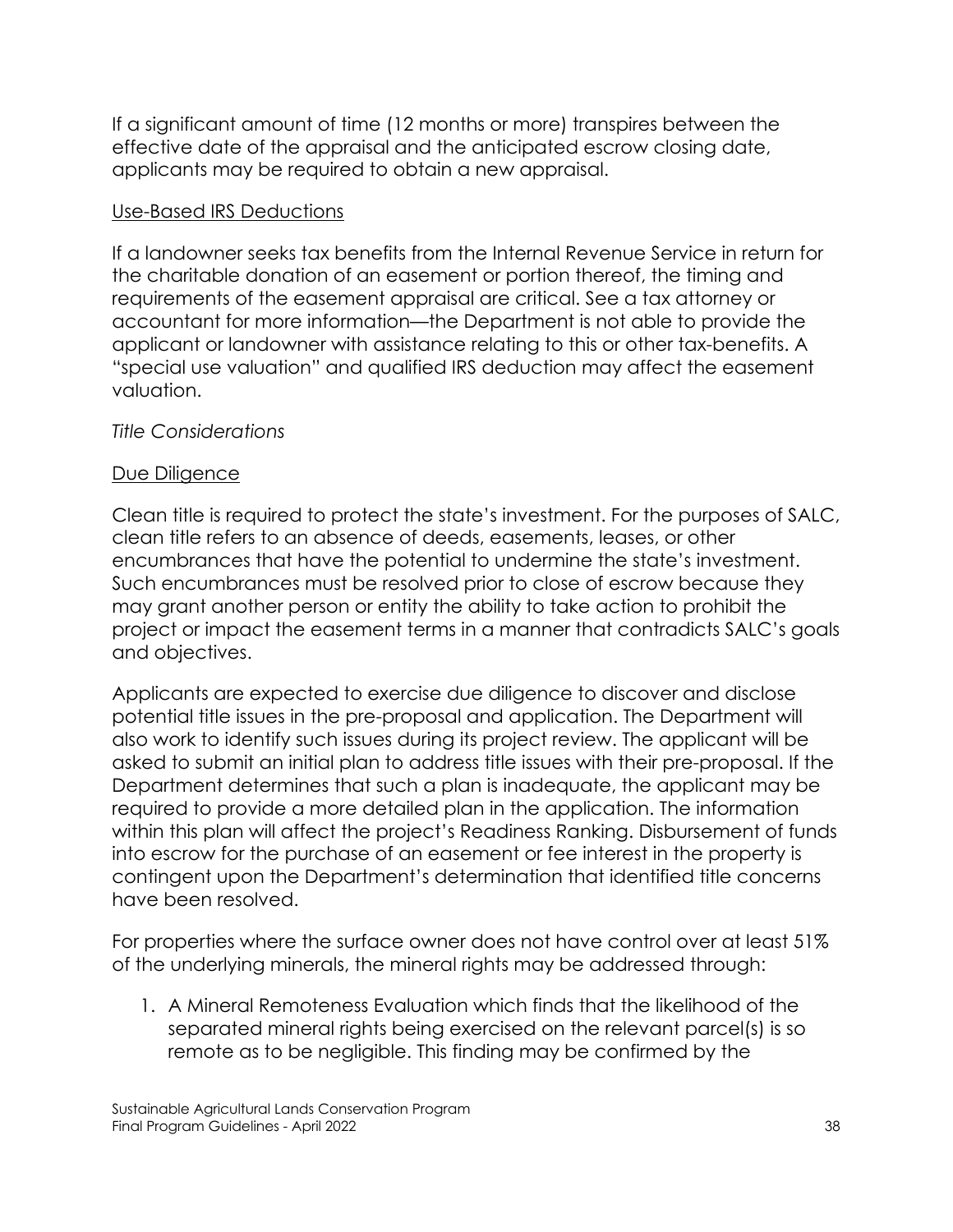Department's Division of Oil, Gas, and Geothermal Resources and/or the Division of Mine Reclamation.

- 2. Quiet title action(s) to restrict surface access to mineral rights within the proposed property boundary, to set aside drilling pads to direct the separated mineral rights holders' extraction to a specific area, or to remove the separated mineral interests from title.
- 3. Subordination, surface use agreements, or remerger of the separated mineral interests to title.
- 4. Deed language that restricts surface access to the mineral rights within the proposed property boundary, or to set aside drilling pads to direct the separated mineral rights holders' extraction to a specific area, to the extent allowable by law.

Advance coordination with the Department and the applicant's title company is highly recommended if any separated mineral interest exists.

#### Mortgage and Lien Subordination

As part of the acquisition process, any liens or other financial encumbrances on the property are required to be either subordinated to the terms of the deed or payed off in closing. Subordination documents are subject to review and approval by the Department.

It is possible that the lender may charge a fee to provide the subordination. Applicants are encouraged to consult lenders early regarding subordination practices.

# *Additional Requirements and Considerations*

# Single Family Residences, Secondary Dwelling Units, and Farm Worker Housing

Each single-family residence reserved in the deed is limited to a maximum living area that is consistent with grantee's policies, local building codes, and the surrounding neighborhood. The residence must not significantly impair the conservation purpose of the deed.

The California Legislature has enacted numerous policies to address the state's shortage of housing, particularly affordable housing. Easements funded through this program shall not prohibit either secondary dwelling units or farmworker housing. Any easement restrictions on these dwellings cannot be more restrictive than California Government Code section 65852.2 or California Health and Safety Code section 17021.6, respectively.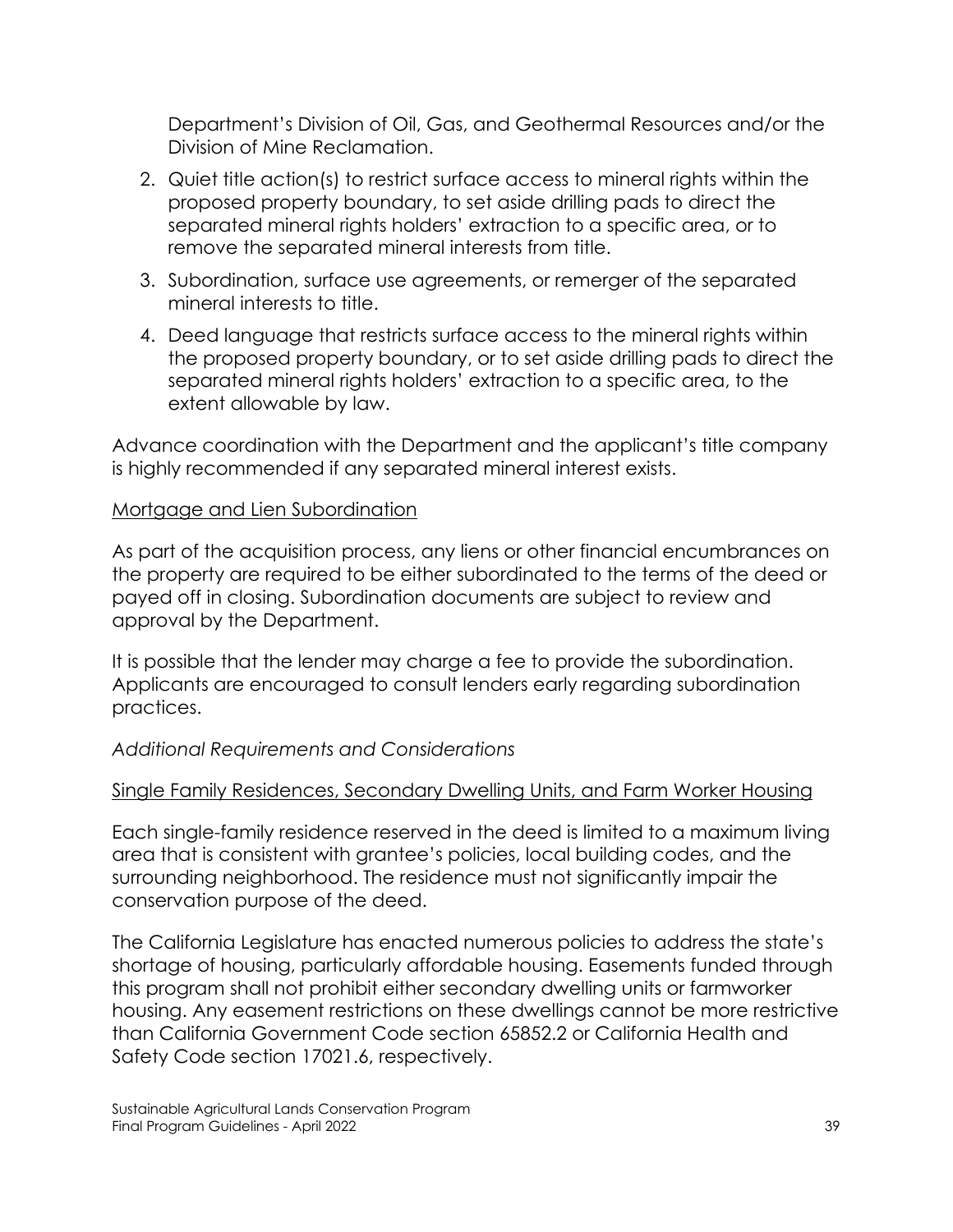If there are any single-family residences, secondary dwelling units, or farm worker housing units existing at the time of pre-proposal submission, at least one building envelope must be identified in the pre-proposal to contain these structures. If no single-family residences, secondary dwelling units, or farm worker housing units exist at the time of the pre-proposal submission, the applicant shall:

- **o** Identify the size, number, and location of one or more building envelopes to contain these structures in the pre-proposal, or
- **o** Identify the size and number of proposed future building envelopes to contain these structures in the pre-proposal and agree to deed language establishing a process for the identification of the location of the future building envelope(s), including approval of the selected location by the Council.

The size, number, and location of proposed building envelopes is subject to review and approval by the Department.

#### *Other reserved rights*

Other reserved rights listed here are subject to review and approval by the Department. All other reserved rights must be identified in the application.

#### Stewardship Fund

Costs related to the acquisition include funds dedicated solely for the long-term stewardship of the encumbered property. For agricultural conservation easements, stewardship typically means annual monitoring of the easement for compliance with easement conditions. A portion of these funds is typically provided by the landowner. SALC funds cannot be used toward stewardship costs.

Within the Grant Agreement, grantees will certify their ability to effectively manage and account for stewardship funds, whether pooled for all acquisitions or held in separate accounts for individual acquisitions funded through the Grant Agreement.

#### Annual Reporting and Monitoring

Regular monitoring of and reporting on interests acquired with SALC funds is required to ensure compliance with the terms of the deed. Beginning the year after the deed is recorded, the Department requires an annual report from the interest holder certifying that the conditions of the deed are being upheld. For fee acquisitions, the report must include an account of how each covenant is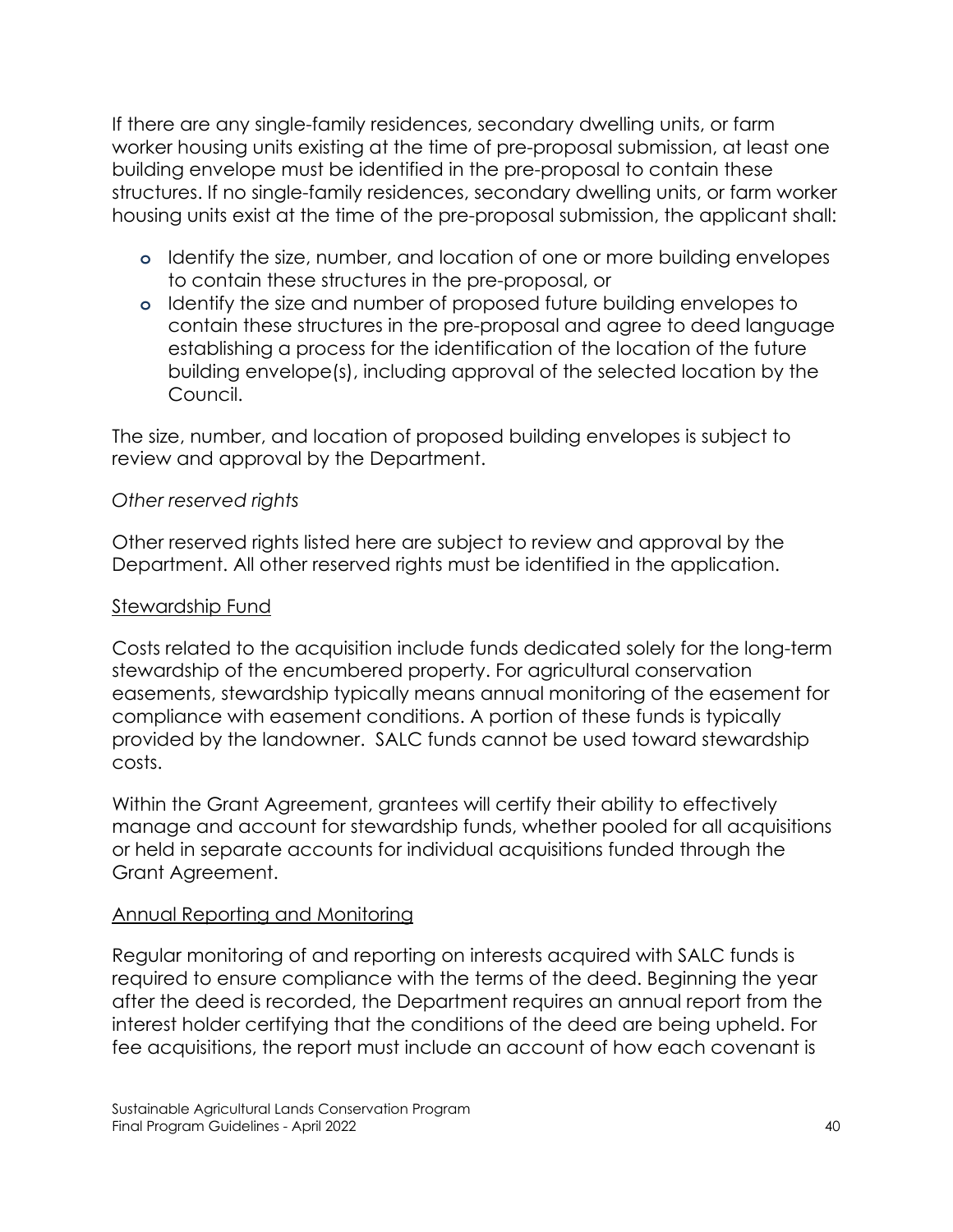being upheld, including documentation of income generated from leasing the property and documentation of agricultural use on the property.

For fee acquisitions, SALC staff must be allowed access to the property for the purposes of monitoring and verifying compliance with the terms of the deed at least once every twelve months.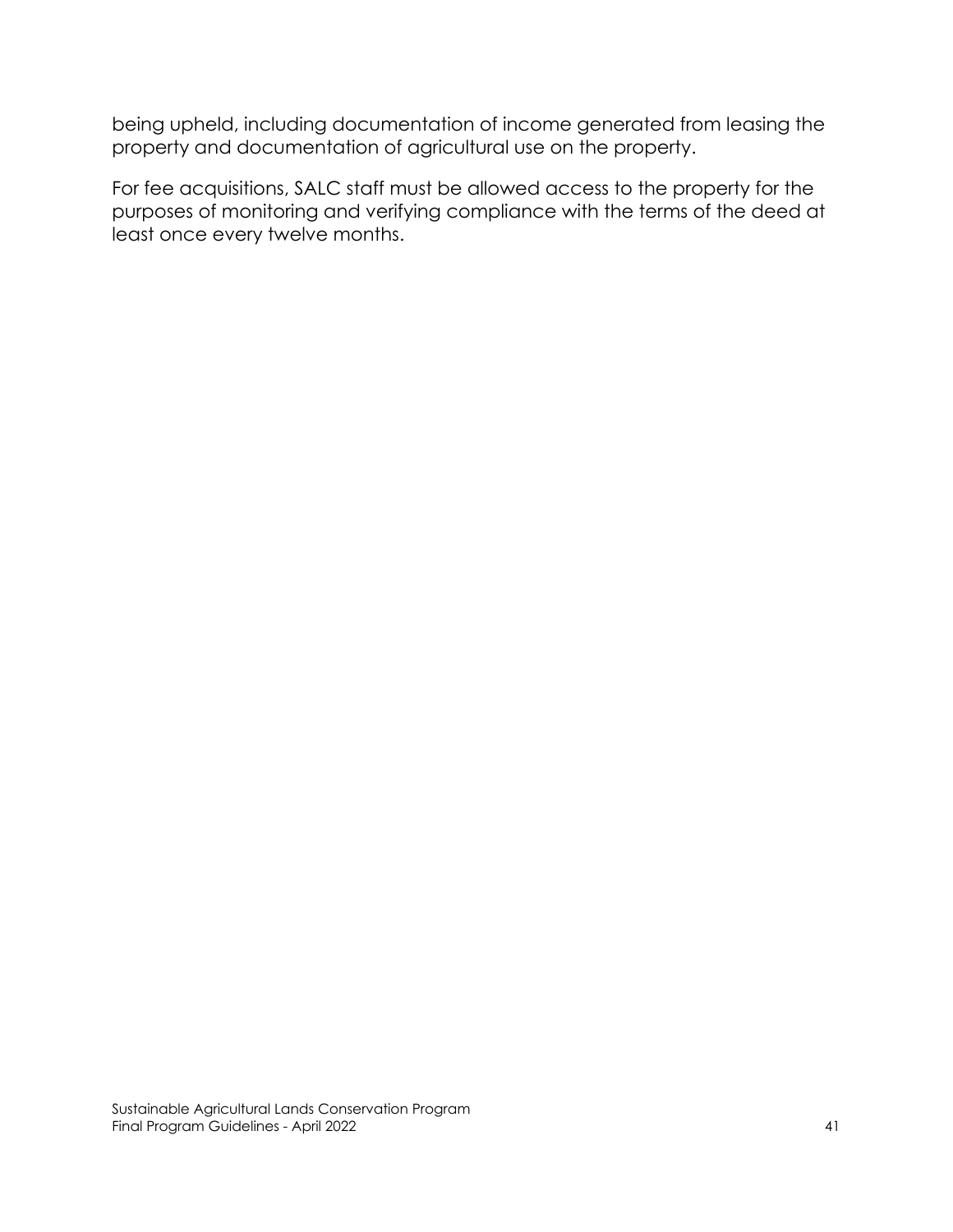## **Section 4: Agricultural Conservation Planning Grants**

Planning grants provide funds to develop plans that conserve agricultural lands by designing and implementing land use policies and accompanying strategies that reduce the threat of conversion to nonagricutural uses and reduce vehicle miles traveled. Plans may also recognize and protect the othercobenefits of conserving agricultural lands. This component of SALC incentivizes local, regional and tribal governments to work closely with stakeholders to develop land use policies and plans that integrate agricultural land conservation. Funding is limited to the eligible applicants and projects discussed below.

# **Projects, Eligible Applicants, and Allowable Costs**

## *Projects*

Planning grants assist the development of innovative, consensus-based plans that establish comprehensive goals, policies and objectives such as:

- **o** Protecting the agricultural land base;
- **o** Identifying infill development potential with complementary agricultural land conservation;
- **o** Developing the required local planning elements set forth in Government Code section 65560;
- **o** Supporting regional food systems, such as the processing and distribution of agricultural products;
- **o** Avoiding greenhouse gas emissions;
- **o** Supporting implementation of sustainable communities strategy; and
- **o** Supporting equitable land tenure for socially disadvantaged farmers and ranchers and California Native American tribes.
- **o** Addressing unique regional threats to agricultural land such as groundwater availability, catastrophic wildfire,
- **o** Connecting rural agricultural land conservation and urban planning strategies; and
- **o** Enhancing co-benefits (e.g., habitat, groundwater recharge).

Work plans should include:

**o** Community consensus building activities including providing general education and outreach about agricultural land conservation; and,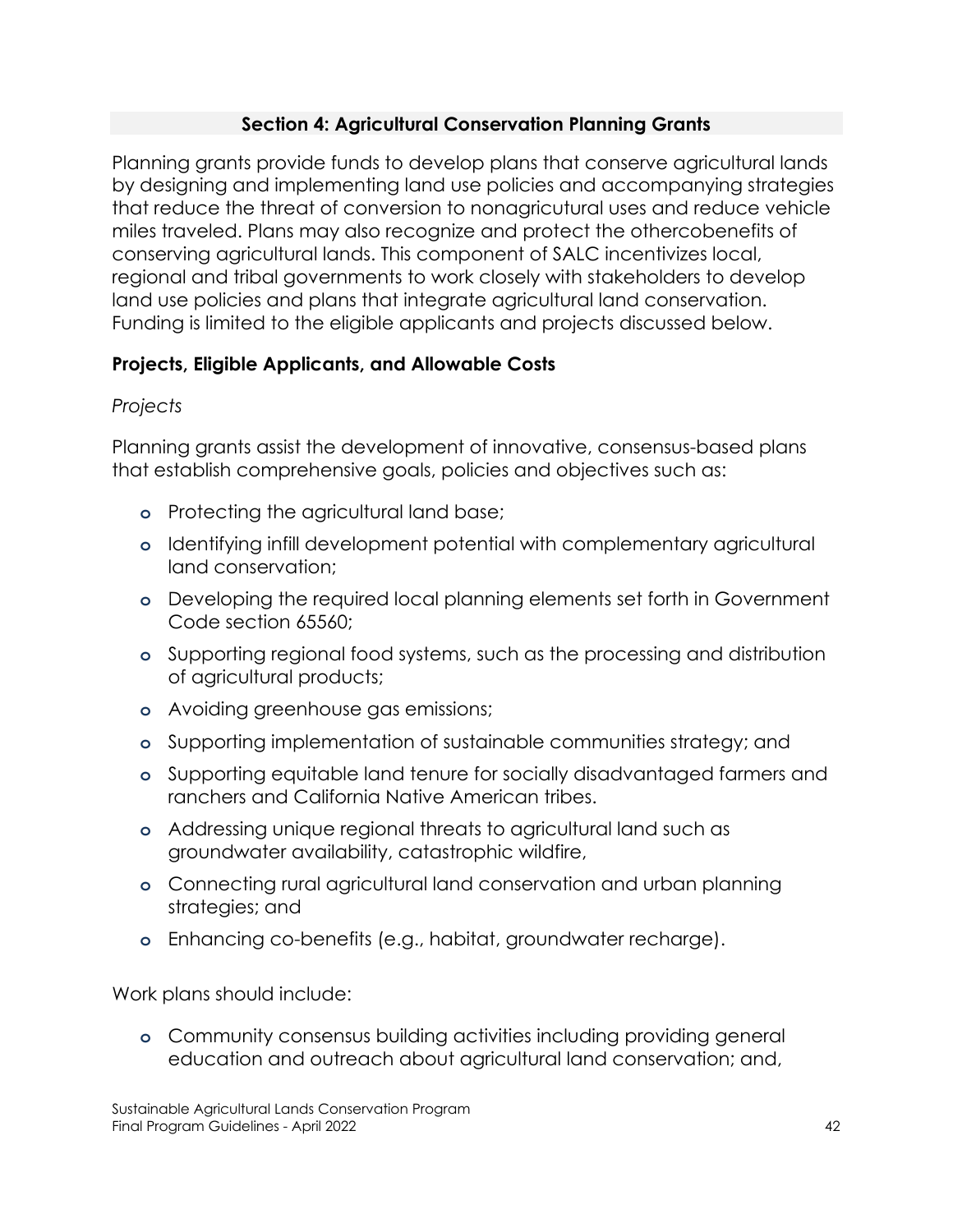**o** Stakeholder meetings to support proposed project.

SALC encourages grantees and stakeholders to include impacted Native American tribes in developing Planning projects.

#### *Eligible Applicants*

Counties, cities, local area formation commissions (LAFCOs), councils of government, municipal planning organizations, regional transportation planning agencies, groundwater sustainability agencies, special districts with land use or transportation planning authority, and federally recognized California Native American tribe or a nonfederally recognized California Native American tribe that is on the contact list maintained by the Native American Heritage Commission are eligible to apply.

Resource Conservation Districts, special districts with a mission related to agricultural preservation, academic institutions, land trusts and other agricultural non-profit organizations may apply if they partner with an entity listed above and the entity has a significant role implementing the proposed project. The partners must agree to enter into a memorandum of understanding if they are awarded a grant. At a minimum, the memorandum of understanding will, demonstrate support for the project and SALC's purposes, detail the partners roles in the project and that the partners will consider adopting the plan resulting from the project.

SALC strongly encourages submission of applications that demonstrate a commitment to meaningful, actionable collaboration with stakeholders from multiple organizations (e.g., neighboring counties, cities, tribes, local area formation commissions, agricultural organizations, land trusts, open space districts, community-based organizations with a history and experience working with priority populations and historically underserved communities, communitybased organizations that have trusted relationships with the agricultural community, socially disadvantaged farmers and ranchers, and others). While there is no minimum number of partners that can be included in a proposal, priority scoring will be given to those applicants that are able to demonstrate strong and diverse partnerships.

# *Allowable Costs and Match Funding*

Planning Grants have a \$500,000 maximum grant award.:

Sustainable Agricultural Lands Conservation Program Final Program Guidelines - April 2022 43 Planning grants will reimburse grantees and participating stakeholders for all direct costs, including staff salaries and other direct costs incurred during the grant performance period and related to the project. All eligible costs must be supported by appropriate documentation. Costs incurred outside of the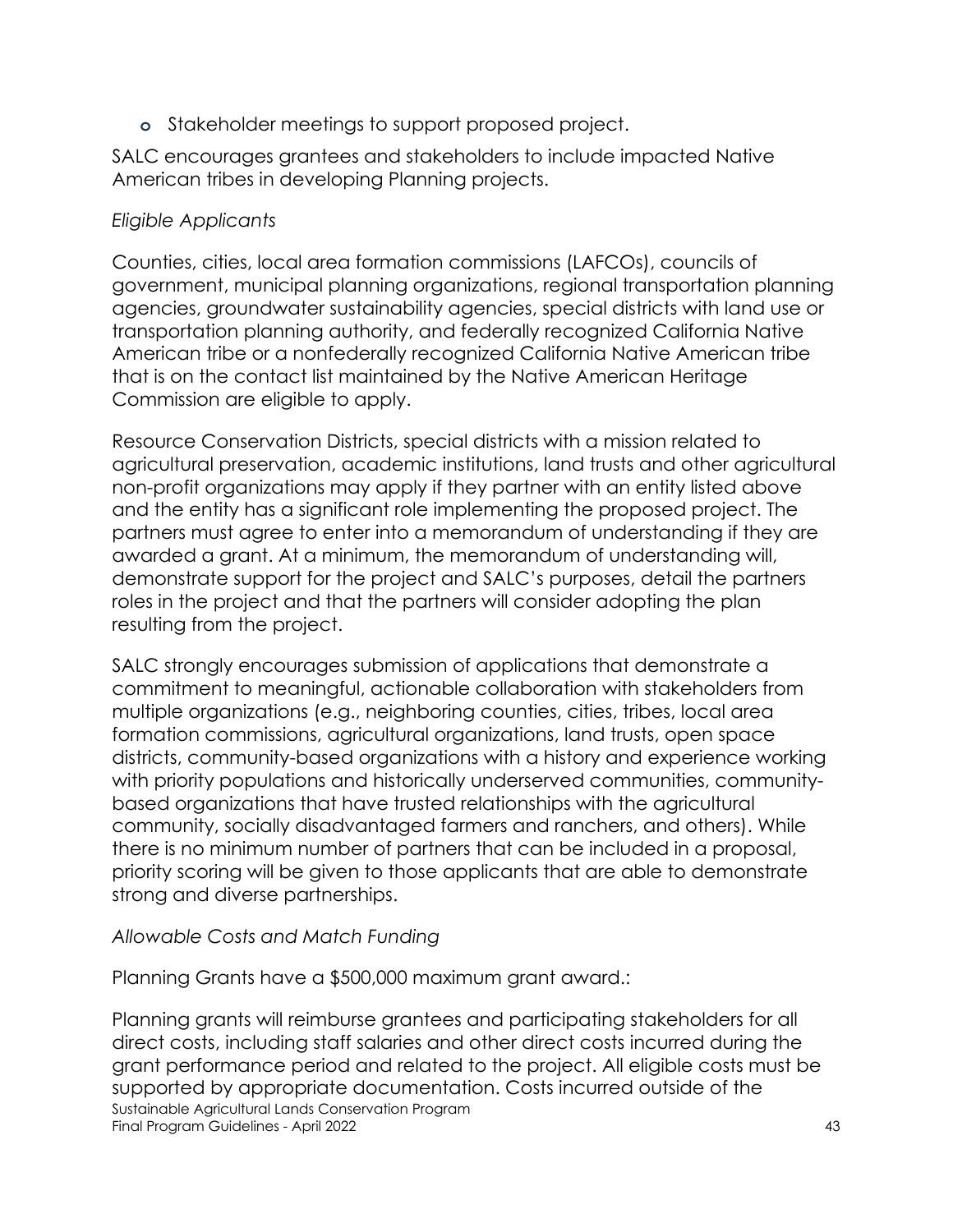performance period, indirect/overhead costs, travel, food or beverages, and costs for CEQA document preparation are not eligible for reimbursement.

The application must include a minimum ten percent (10%) match funding. Match funds may be provided directly by the applicant or from other funding sources (e.g., other grant funds, local government contributions, or donations). Applicants cannot utilize another Department-administered program funding as match toward the grant.

# **Eligibility and Selection Criteria**

The Eligibility and Selection Criteria focus on actionable policies and implementation mechanisms to conserve land locally-determined to be strategic and under threat of conversion to other land uses. Project readiness, stakeholder collaboration, and leverage of existing conservation efforts are all important considerations in the review process.

Applications must meet all the Eligibility Criteria to be considered for funding.

Below are the Eligibility and Selection Criteria upon which each proposal will be evaluated.

# **Eligibility Criteria**

- **1.** The proposal is from an eligible applicant or authorized partner.
- **2.** The proposal is for a land use plan that is consistent with SALC's goals.
- **3.** The proposal contains clearly stated and reportable objectives, measures of progress, and deliverables.
- **4.** The proposal will avoid greenhouse gas emissions.
- **5.** The proposal supports the implementation of an adopted or draft Sustainable Communities Strategy or, if a Sustainable Communities Strategy is not required for a region by law, a Regional Plan that includes policies and programs to reduce greenhouse gas emissions.
- **6.** The proposal demonstrates consistency with [California's Planning Priorities.](https://leginfo.legislature.ca.gov/faces/codes_displaySection.xhtml?lawCode=GOV§ionNum=65041.1)

Ineligible applications will not be scored

Applications that meet all the Eligibility Criteria will then be scored using the Selection Criteria and ranked based on their score. Applications will be awarded points for each Selection Criterion on a sliding scale from zero to the number listed in the Selection Criteria table. All information submitted in the application package will be used by reviewers to evaluate the proposal and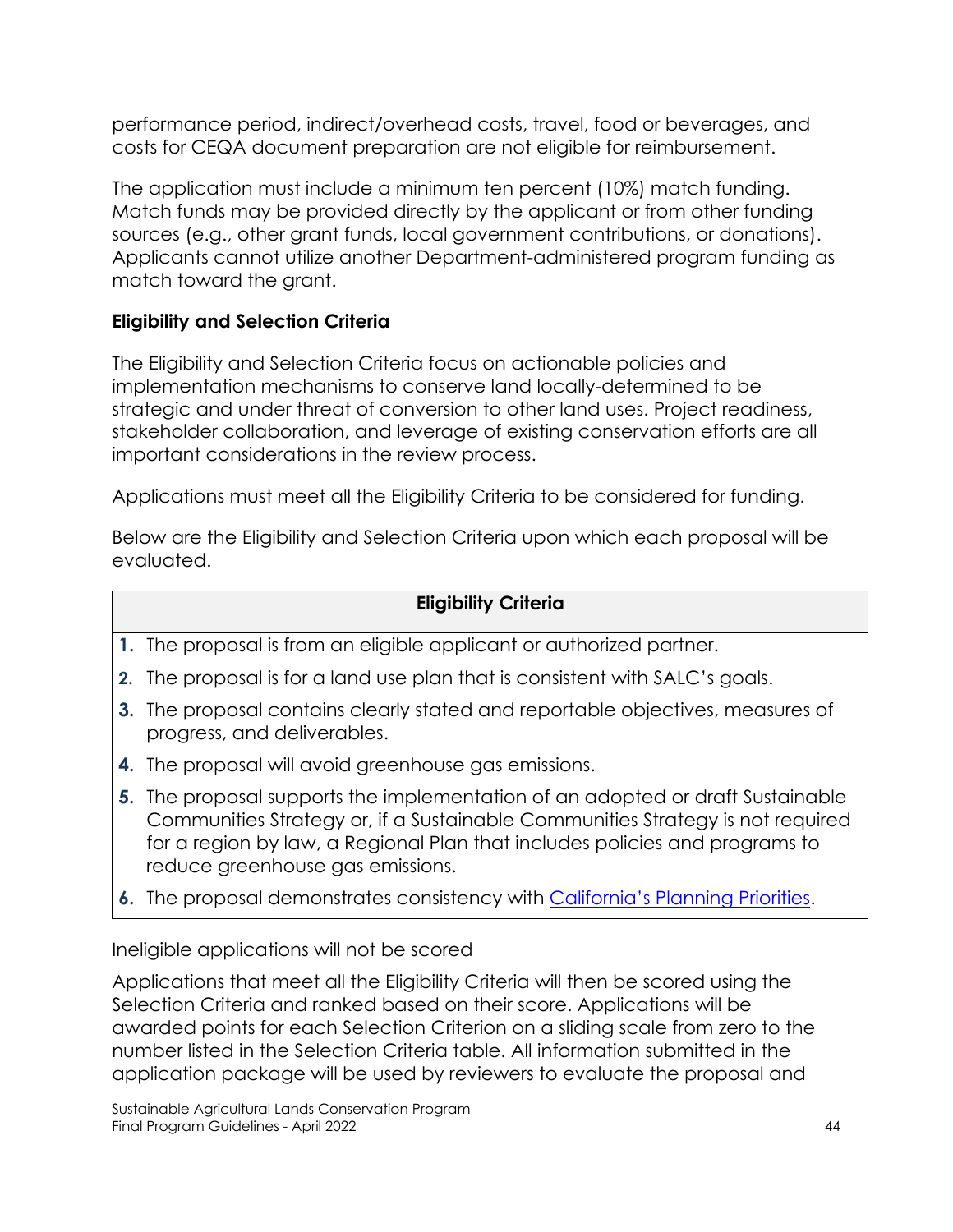should demonstrate how effectively the proposal meets SALC goals and objectives.

| <b>Selection Criteria</b>                                                                                                                                                                                                                                                                                                                                                                                                                                                                                                                                                                                  | Maximum<br><b>Points</b> |
|------------------------------------------------------------------------------------------------------------------------------------------------------------------------------------------------------------------------------------------------------------------------------------------------------------------------------------------------------------------------------------------------------------------------------------------------------------------------------------------------------------------------------------------------------------------------------------------------------------|--------------------------|
| <b>Project Need</b><br>The proposal documents the threat of agricultural land conversion,<br>the need to develop a plan to address the threat, how the proposed<br>project will address the conversion risk, and any potential barriers to<br>implementation. Points will be awarded based on the specificity with<br>which the proposal identifies the types of data that will be used to<br>evaluate agricultural resources, the local policies and ordinances it<br>seeks to align, and the methods that will be used to resolve<br>compatibility issues between these policies and ordinances, if any. | 35                       |
| <b>Co-Benefits</b><br>The proposal documents economic, environmental, public health,<br>cultural or other co-benefits.                                                                                                                                                                                                                                                                                                                                                                                                                                                                                     | 25                       |
| <b>Proposal Evidences Collaboration</b><br>The proposal provides evidence of durable collaboration among<br>stakeholders.                                                                                                                                                                                                                                                                                                                                                                                                                                                                                  | 20                       |
| <b>Planning Integration</b><br>The project complements other efforts in the Project geographic<br>area, including comprehensive planning efforts and agricultural land<br>use policies. The proposal documents how the project will leverage<br>other permanently protected lands to promote location and<br>resource-efficient development.                                                                                                                                                                                                                                                               | 10                       |
| <b>Equity Opportunities</b><br>The proposal benefits a priority population; beginning or Veteran<br>farmers and ranchers, or residents of priority populations; or a<br>Federally recognized or non-federally recognized California Native<br>American tribe on the contact list maintained by the Native American<br>Heritage Commission and/or their members, s.                                                                                                                                                                                                                                         | 10                       |
| <b>Total possible points</b>                                                                                                                                                                                                                                                                                                                                                                                                                                                                                                                                                                               | 100                      |

Selection for funding may not be determined by a project's selection criteria score alone. In determining which projects to award grant funding, the Strategic Growth Council may also consider factors including AHSC's goals and objectives, geographic distribution of funds, the urgency of the project, and the Strategic Growth Council's priorities. Alternate projects may be identified and recommended for approval by the Strategic Growth Council in the current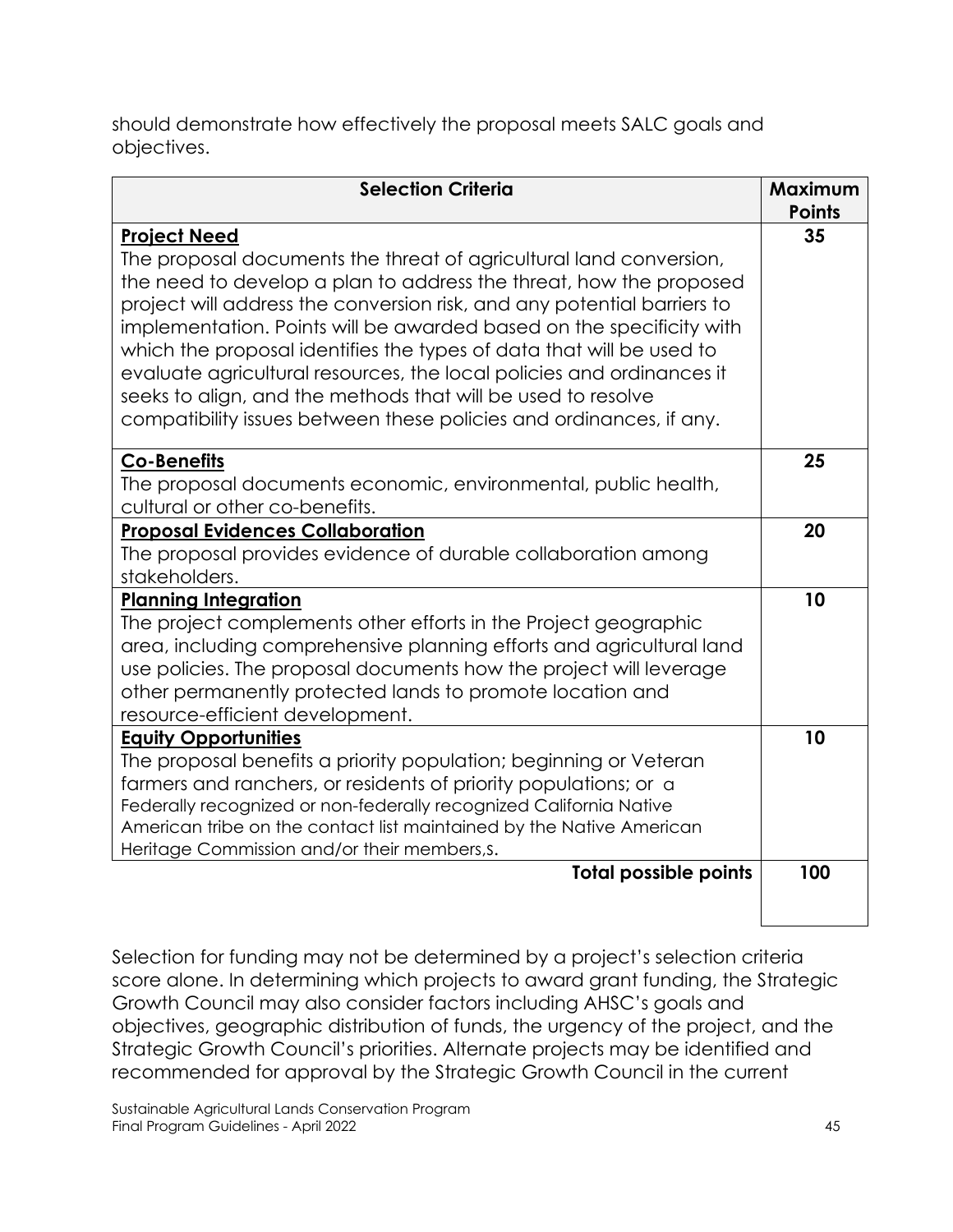round of funding if funding becomes available. The Strategic Growth Council may award grants that partially fulfill the applicants request.

## **Application Review and Award Process**

Applications for planning grants will be reviewed at least once per year, with the opportunity for additional cycles as funding and staff capacity allows. Additional application cycles will be announced on the Department and Strategic Growth Council's websites at least 60 days in advance of the preproposal deadline.

Applicants are encouraged to submit a pre-proposal to the Department for a preliminary review of the proposed project prior to submission of a full application. Pre-proposals are reviewed, and technical assistance is provided to facilitate the development of the application as needed. Pre-proposal forms are in Appendix D.

Application forms are available as Appendix E. Applications will be reviewed for completeness, whether they meet the Eligibility Criteria, and, if the Eligibility Criteria are met, the extent to which they meet the Selection Criteria. Incomplete applications may not be evaluated or considered for funding at the sole discretion of the State.

Following the Department's initial review of the projects in relation to the Eligibility Criteria, Selection Criteria, and Readiness Rankings, an Interagency Committee that includes Strategic Growth Council staff will review and evaluate all applications. This committee will make the final determination on which projects are recommended to the Strategic Growth Council for funding or as alternates.

A summary of each proposal, the California Climate Investments funding request, and priority population benefits status will be posted at least ten days before the Strategic Growth Council makes project awards. The Strategic Growth Council determines final project awards and will announce these awards at a public meeting. Applicants will be notified in writing of the Strategic Growth Council's decision by the Department upon award following the meeting at which the awards are announced.

#### *Application Requirements*

This section provides additional information regarding the components of the Application.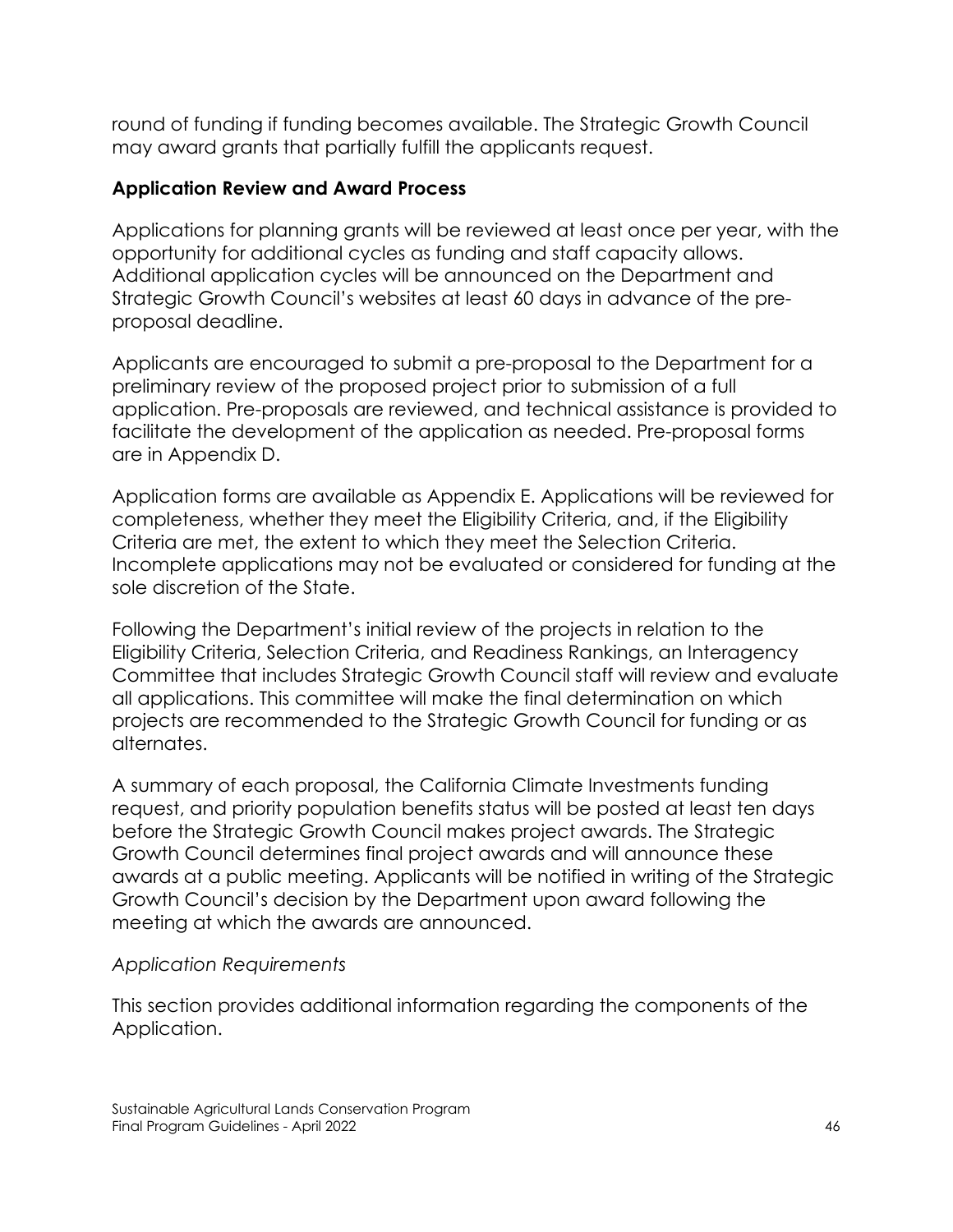#### **Sustainable Agricultural Lands Conservation Planning Grants**

*(All components are required unless otherwise noted)*

- **o** Grant Application Cover Sheet
- **o** Executive Summary
- **o** Application Questions Responses
- **o** Work Plan
- **o** Budget
- **o** Supporting Documents
- **o** Priority Population Benefits Checklist and supporting documentation (only required if applying for priority population status)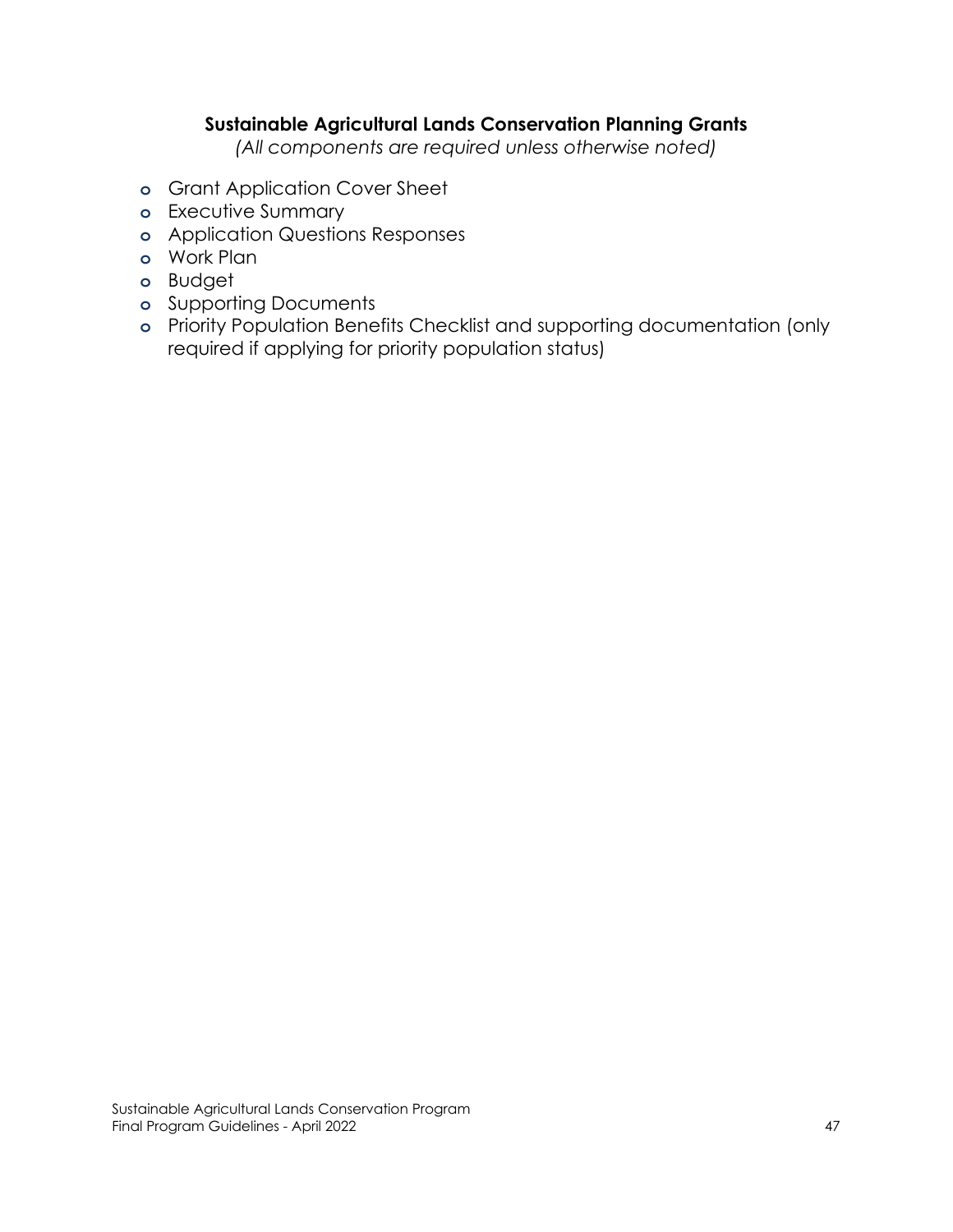## **Section 5: Post-Council Meeting and Grant Administration**

This section of the Guidelines applies to all SALC projects.

## **Strategic Growth Council Approved Projects**

All projects awarded by the Strategic Growth Council will only receive funding disbursements if the conditions of funding identified in these Guidelines and any additional conditions identified in the staff report, award letter, and grant agreement are satisfied. The State will not pay for projects that are not completed, although the state may reimburse costs incurred up to the point that the project withdraws, at the Strategic Growth Council's discretion. The Strategic Growth Council reserves the right to recover funds expended for projects that are not completed, at its sole discretion.

# **Overview of the Process After Grants Are Awarded**

*Steps in Executing the Grant Agreement*

- 1. The Department notifies applicant of award, detailing additional conditions of funding, if any.
- 2. Department sends grant agreement and materials to grantee. Grant agreements are based on a standard template and have a standard duration of two years. Grant Agreements are attached as Appendices F Capacity Grant Agreement, G Easement Grant Agreement, H Fee Title Grant Agreement, I Planning Grant Agreement With written justification from the applicant and at the discretion of the Strategic Growth Council's Executive Director, the duration of a grant agreement may be extended. The Executive Director will report any extensions granted to the Council.
- 3. Grantee must submit all supporting materials and a signed agreement within six (6) months of the Strategic Growth Council award or risk forfeiting the grant award.
- 4. Grantee signs and returns all required copies back to the State (a fully executed copy will be returned to the grantee).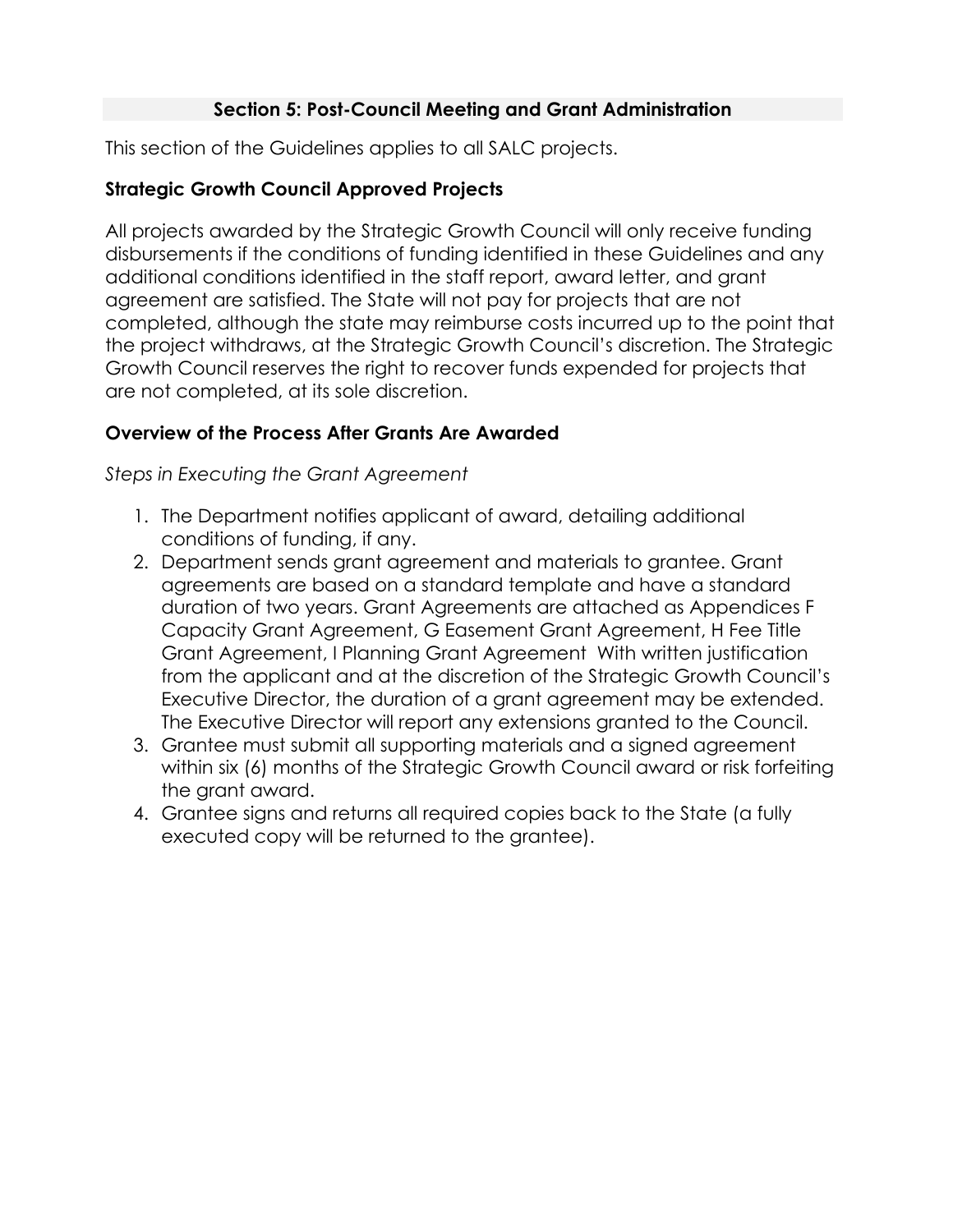*Steps Upon Signature of the Grant Agreement*

- 1. Grantee commences work.
- 2. Grantee may submit invoices no more than monthly, beginning sixty (60) days after execution of the grant agreement. The State may withhold payment on the final invoice until final documents are received.
- 3. Grantee submits progress reports as required by the grant agreement. The Department submits project profiles[2](#page-49-0) to CARB for use in CARB's annual report to the Legislature.
- 4. Grantee submits a final report upon completion of the grant agreement in order to receive its final payment.
- 5. Interest holder submits post-project annual monitoring reports to the Department certifying that the conditions of the deed are being upheld.

# **Funding and Accounting**

# *Payment of Grant Funds*

Funds cannot be disbursed until there is a fully executed Grant Agreement between the Department and the grantee. Only those eligible costs incurred during the grant term will be eligible for payment. All costs must be supported by invoices, purchase orders, canceled warrants/checks, or other approved documents. Additional justification of costs may be requested at the Department's discretion.

# **Organizational Considerations**

# *Subcontractors and Purchasing*

Grant recipients (grantees) may make use of their own staff and subcontractor(s). Grantees are expected to adhere to the jurisdiction's or organization's competitive bid, internal contracting and purchasing guidelines. Documentation of the grantee's contracting or purchasing guidelines, processes, and project-specific approvals may be requested in the event of an audit by the State of California.

<span id="page-49-0"></span><sup>2</sup> Profile will include a unique identifier, project and description, project geographic area, budget information, project dates, estimated GHG benefits and any co-benefits, and if applicable, data on priority population benefits.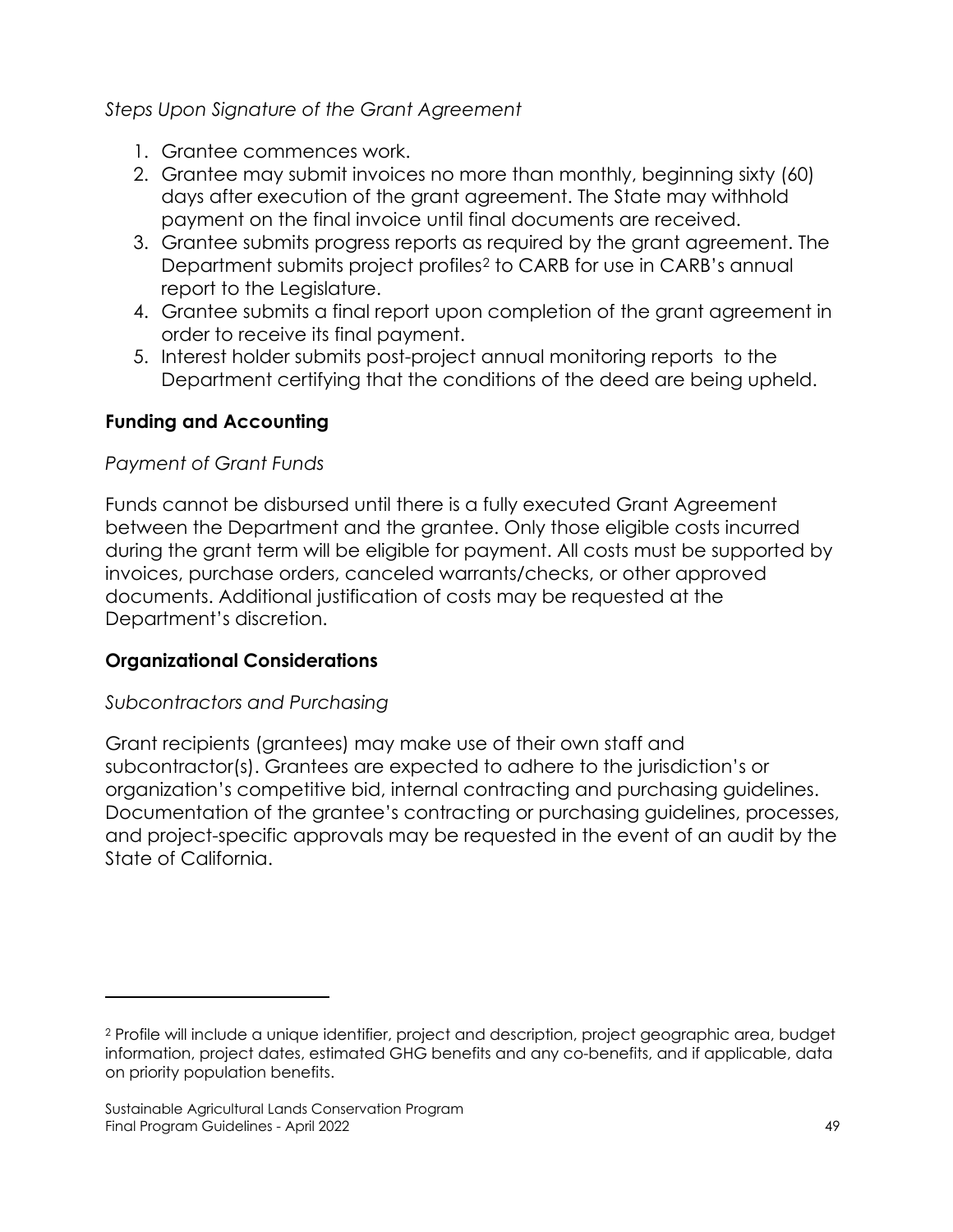#### *Workplace Certifications and Insurance*

Pursuant to the requirements of [Government Code §8355,](https://leginfo.legislature.ca.gov/faces/codes_displaySection.xhtml?lawCode=GOV§ionNum=8355.) grantees must sign a certification that a drug-free workplace will be provided.

Governmental grantees will be required to show evidence of self-insurance. All other grantees must obtain and keep Worker's Compensation, commercial general liability, and automobile liability insurance policies compliant with specifications provided by the Department for the term of the Grant Agreement. The insurance specifications are included within the standard grant agreement template. These policies shall cover any acts or omissions of the grantee or its employees engaged in the provision of service specified in the grant agreement.

Grantees shall name the State of California, its officers, agents, employees and servants as additional insured parties for all insurance required and are responsible for guaranteeing that a copy of each Certificate of Insurance is submitted to the Department within thirty (30) days of Grant Agreement signature.

## *Loss of Funding (Not a complete list)*

The following are examples of actions that may result in a grantee's loss of funding:

- o Grantee fails to execute a Grant Agreement within 6 months of project award.
- o Grantee withdraws from the grant program.
- o Grantee fails to adhere to the conditions of funding specified in these Guidelines.
- o Grantee fails to complete the funded work within two years of project award.
- o Grantee fails to complete work in a manner that meets the requirements agreed upon.
- o Grantee fails to submit all documentation within the time periods specified in the Grant Agreement.
- o Grantee changes scope of work without approval of the Department.
- o Grantee changes the subcontractor or partner(s) identified in the work plan or application without approval from the Department.